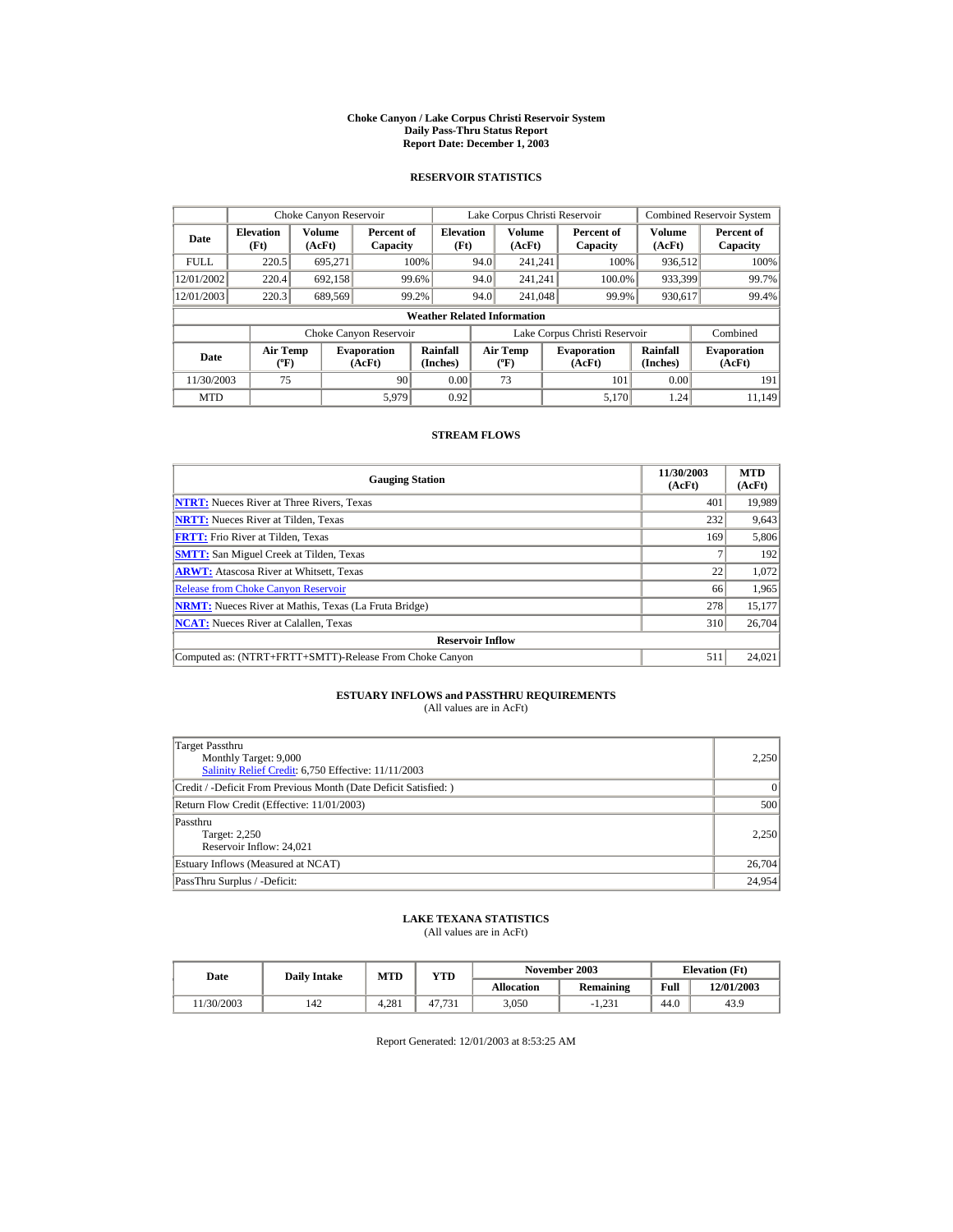#### **Choke Canyon / Lake Corpus Christi Reservoir System Daily Pass-Thru Status Report Report Date: December 2, 2003**

### **RESERVOIR STATISTICS**

|             | Choke Canyon Reservoir                      |                         |                              |                          |      | Lake Corpus Christi Reservoir             |  |                               |                      | <b>Combined Reservoir System</b> |  |  |
|-------------|---------------------------------------------|-------------------------|------------------------------|--------------------------|------|-------------------------------------------|--|-------------------------------|----------------------|----------------------------------|--|--|
| Date        | <b>Elevation</b><br>(Ft)                    | <b>Volume</b><br>(AcFt) | Percent of<br>Capacity       | <b>Elevation</b><br>(Ft) |      | Volume<br>(AcFt)                          |  | Percent of<br>Capacity        | Volume<br>(AcFt)     | Percent of<br>Capacity           |  |  |
| <b>FULL</b> | 220.5                                       | 695.271                 |                              | 100%                     | 94.0 | 241.241                                   |  | 100%                          | 936,512              | 100%                             |  |  |
| 12/02/2002  | 220.4                                       | 691.899                 | 99.5%                        |                          | 94.0 | 241.241                                   |  | 100.0%                        | 933.140              | 99.6%                            |  |  |
| 12/02/2003  | 220.3                                       | 690,083                 | 99.3%                        |                          | 94.0 | 241.241                                   |  | 100.0%                        | 931.324              | 99.4%                            |  |  |
|             | <b>Weather Related Information</b>          |                         |                              |                          |      |                                           |  |                               |                      |                                  |  |  |
|             |                                             |                         | Choke Canyon Reservoir       |                          |      |                                           |  | Lake Corpus Christi Reservoir |                      | Combined                         |  |  |
| Date        | <b>Air Temp</b><br>$({}^{\circ}\mathrm{F})$ |                         | <b>Evaporation</b><br>(AcFt) | Rainfall<br>(Inches)     |      | <b>Air Temp</b><br>$({}^{\circ}\text{F})$ |  | <b>Evaporation</b><br>(AcFt)  | Rainfall<br>(Inches) | <b>Evaporation</b><br>(AcFt)     |  |  |
| 12/01/2003  | 67                                          |                         | 60                           | 0.11                     |      | 73                                        |  | 34                            | 0.10                 | 94                               |  |  |
| <b>MTD</b>  |                                             |                         | 60                           | 0.11                     |      |                                           |  | 34                            | 0.10                 | 94                               |  |  |

### **STREAM FLOWS**

| <b>Gauging Station</b>                                       | 12/01/2003<br>(AcFt) | <b>MTD</b><br>(AcFt) |
|--------------------------------------------------------------|----------------------|----------------------|
| <b>NTRT:</b> Nueces River at Three Rivers, Texas             | 397                  | 397                  |
| <b>NRTT:</b> Nueces River at Tilden, Texas                   | 232                  | 232                  |
| <b>FRTT:</b> Frio River at Tilden, Texas                     | 165                  | 165                  |
| <b>SMTT:</b> San Miguel Creek at Tilden, Texas               |                      |                      |
| <b>ARWT:</b> Atascosa River at Whitsett, Texas               | 24                   | 24                   |
| <b>Release from Choke Canyon Reservoir</b>                   | 66                   | 66                   |
| <b>NRMT:</b> Nueces River at Mathis, Texas (La Fruta Bridge) | 202                  | 202                  |
| <b>NCAT:</b> Nueces River at Calallen, Texas                 | 236                  | 236                  |
| <b>Reservoir Inflow</b>                                      |                      |                      |
| Computed as: (NTRT+FRTT+SMTT)-Release From Choke Canyon      | 503                  | 503                  |

# **ESTUARY INFLOWS and PASSTHRU REQUIREMENTS**<br>(All values are in AcFt)

| Target Passthru<br>Monthly Target: 4,500<br>Salinity Relief Credit: 4,500 Effective: 12/01/2003 | 0         |
|-------------------------------------------------------------------------------------------------|-----------|
| Credit / -Deficit From Previous Month (Date Deficit Satisfied: )                                | $\vert$ 0 |
| Return Flow Credit (Effective: 12/01/2003)                                                      | 500       |
| Passthru<br>Target: 0<br>Reservoir Inflow: 503                                                  | 0         |
| Estuary Inflows (Measured at NCAT)                                                              | 236       |
| PassThru Surplus / -Deficit:                                                                    | 0         |

### **LAKE TEXANA STATISTICS**

(All values are in AcFt)

| Date       |     | MTD<br>YTD<br><b>Daily Intake</b> |        |                   | December 2003    | <b>Elevation</b> (Ft) |            |
|------------|-----|-----------------------------------|--------|-------------------|------------------|-----------------------|------------|
|            |     |                                   |        | <b>Allocation</b> | <b>Remaining</b> | Full                  | 12/02/2003 |
| 12/01/2003 | 42ء | 142                               | 47.873 | 3.050             | 2.908            | 44.0                  | 43.8       |

Report Generated: 12/02/2003 at 9:00:20 AM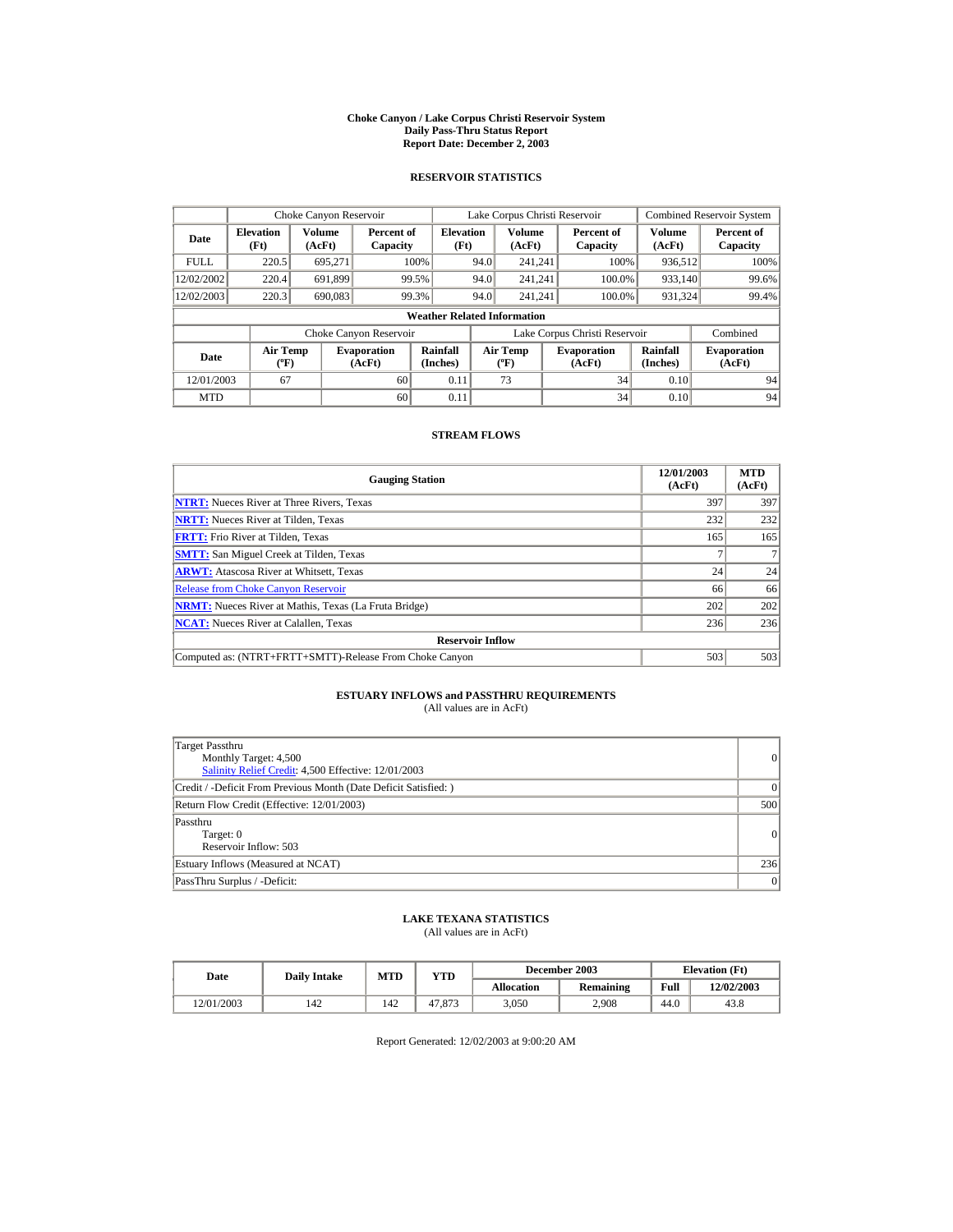#### **Choke Canyon / Lake Corpus Christi Reservoir System Daily Pass-Thru Status Report Report Date: December 3, 2003**

### **RESERVOIR STATISTICS**

|             | Choke Canyon Reservoir                      |                  |                              |                          |      | Lake Corpus Christi Reservoir             |  |                               |                      | <b>Combined Reservoir System</b> |  |  |
|-------------|---------------------------------------------|------------------|------------------------------|--------------------------|------|-------------------------------------------|--|-------------------------------|----------------------|----------------------------------|--|--|
| Date        | <b>Elevation</b><br>(Ft)                    | Volume<br>(AcFt) | Percent of<br>Capacity       | <b>Elevation</b><br>(Ft) |      | Volume<br>(AcFt)                          |  | Percent of<br>Capacity        | Volume<br>(AcFt)     | Percent of<br>Capacity           |  |  |
| <b>FULL</b> | 220.5                                       | 695.271          |                              | 100%                     | 94.0 | 241.241                                   |  | 100%                          | 936,512              | 100%                             |  |  |
| 12/03/2002  | 220.4                                       | 693,455          |                              | 99.7%                    | 94.0 | 241.241                                   |  | 100.0%                        | 934.696              | 99.8%                            |  |  |
| 12/03/2003  | 220.3                                       | 690.342          |                              | 99.3%                    | 94.0 | 241.241                                   |  | 100.0%                        | 931,583              | 99.5%                            |  |  |
|             | <b>Weather Related Information</b>          |                  |                              |                          |      |                                           |  |                               |                      |                                  |  |  |
|             |                                             |                  | Choke Canyon Reservoir       |                          |      |                                           |  | Lake Corpus Christi Reservoir |                      | Combined                         |  |  |
| Date        | <b>Air Temp</b><br>$({}^{\circ}\mathrm{F})$ |                  | <b>Evaporation</b><br>(AcFt) | Rainfall<br>(Inches)     |      | <b>Air Temp</b><br>$({}^{\circ}\text{F})$ |  | <b>Evaporation</b><br>(AcFt)  | Rainfall<br>(Inches) | <b>Evaporation</b><br>(AcFt)     |  |  |
| 12/02/2003  | 73                                          |                  | 166                          | 0.00                     |      | 71                                        |  | 157                           | 0.00                 | 323                              |  |  |
| <b>MTD</b>  |                                             |                  | 226                          | 0.11                     |      |                                           |  | 191                           | 0.10                 | 417                              |  |  |

### **STREAM FLOWS**

| <b>Gauging Station</b>                                       | 12/02/2003<br>(AcFt) | <b>MTD</b><br>(AcFt) |
|--------------------------------------------------------------|----------------------|----------------------|
| <b>NTRT:</b> Nueces River at Three Rivers, Texas             | 347                  | 744                  |
| <b>NRTT:</b> Nueces River at Tilden, Texas                   | 230                  | 463                  |
| <b>FRTT:</b> Frio River at Tilden, Texas                     | 165                  | 330                  |
| <b>SMTT:</b> San Miguel Creek at Tilden, Texas               |                      | 13                   |
| <b>ARWT:</b> Atascosa River at Whitsett, Texas               | 24                   | 48                   |
| <b>Release from Choke Canyon Reservoir</b>                   | 66                   | 131                  |
| <b>NRMT:</b> Nueces River at Mathis, Texas (La Fruta Bridge) | 200                  | 403                  |
| <b>NCAT:</b> Nueces River at Calallen, Texas                 | 137                  | 373                  |
| <b>Reservoir Inflow</b>                                      |                      |                      |
| Computed as: (NTRT+FRTT+SMTT)-Release From Choke Canyon      | 453                  | 956                  |

# **ESTUARY INFLOWS and PASSTHRU REQUIREMENTS**<br>(All values are in AcFt)

| Target Passthru<br>Monthly Target: 4,500<br>Salinity Relief Credit: 4,500 Effective: 12/01/2003 | 0         |
|-------------------------------------------------------------------------------------------------|-----------|
| Credit / -Deficit From Previous Month (Date Deficit Satisfied: )                                | $\vert$ 0 |
| Return Flow Credit (Effective: 12/01/2003)                                                      | 500       |
| Passthru<br>Target: 0<br>Reservoir Inflow: 956                                                  | 0         |
| Estuary Inflows (Measured at NCAT)                                                              | 373       |
| PassThru Surplus / -Deficit:                                                                    | 0         |

### **LAKE TEXANA STATISTICS**

(All values are in AcFt)

| Date       | <b>Daily Intake</b> | <b>MTD</b> | YTD    | December 2003     |           | <b>Elevation</b> (Ft) |            |
|------------|---------------------|------------|--------|-------------------|-----------|-----------------------|------------|
|            |                     |            |        | <b>Allocation</b> | Remaining | Full                  | 12/03/2003 |
| 12/02/2003 | 141                 | 283        | 48.014 | 3.050             | 2.767     | 44.0                  | 43.8       |

Report Generated: 12/03/2003 at 9:12:15 AM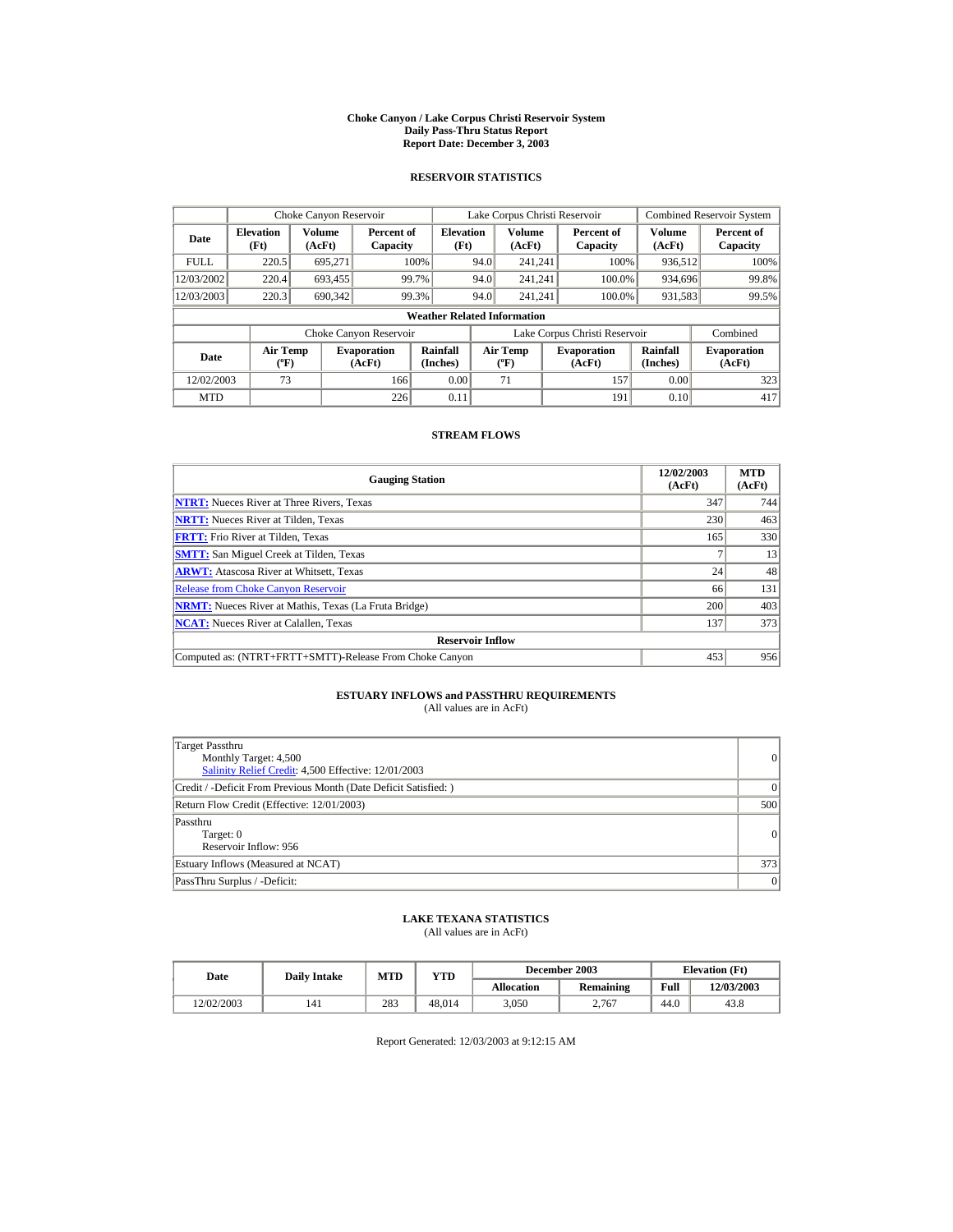#### **Choke Canyon / Lake Corpus Christi Reservoir System Daily Pass-Thru Status Report Report Date: December 4, 2003**

### **RESERVOIR STATISTICS**

|                                  | Choke Canyon Reservoir                      |                  |                              |                                                    |      | Lake Corpus Christi Reservoir             |  |                               |                      | <b>Combined Reservoir System</b> |  |  |
|----------------------------------|---------------------------------------------|------------------|------------------------------|----------------------------------------------------|------|-------------------------------------------|--|-------------------------------|----------------------|----------------------------------|--|--|
| <b>Elevation</b><br>Date<br>(Ft) |                                             | Volume<br>(AcFt) |                              | <b>Elevation</b><br>Percent of<br>(Ft)<br>Capacity |      | Volume<br>(AcFt)                          |  | Percent of<br>Capacity        | Volume<br>(AcFt)     | Percent of<br>Capacity           |  |  |
| <b>FULL</b>                      | 220.5                                       | 695.271          |                              | 100%                                               | 94.0 | 241.241                                   |  | 100%                          | 936,512              | 100%                             |  |  |
| 12/04/2002                       | 220.4                                       | 693.974          |                              | 99.8%                                              | 94.0 | 241.241                                   |  | 100.0%                        | 935,215              | 99.9%                            |  |  |
| 12/04/2003                       | 220.3                                       | 690,083          |                              | 99.3%                                              | 94.0 | 241.241                                   |  | 100.0%                        | 931,324              | 99.4%                            |  |  |
|                                  | <b>Weather Related Information</b>          |                  |                              |                                                    |      |                                           |  |                               |                      |                                  |  |  |
|                                  |                                             |                  | Choke Canyon Reservoir       |                                                    |      |                                           |  | Lake Corpus Christi Reservoir |                      | Combined                         |  |  |
| Date                             | <b>Air Temp</b><br>$({}^{\circ}\mathrm{F})$ |                  | <b>Evaporation</b><br>(AcFt) | Rainfall<br>(Inches)                               |      | <b>Air Temp</b><br>$({}^{\circ}\text{F})$ |  | <b>Evaporation</b><br>(AcFt)  | Rainfall<br>(Inches) | <b>Evaporation</b><br>(AcFt)     |  |  |
| 12/03/2003                       | 75                                          |                  | 151                          | 0.00                                               |      | 78                                        |  | 112                           | 0.00                 | 263                              |  |  |
| <b>MTD</b>                       |                                             |                  | 377                          | 0.11                                               |      |                                           |  | 303                           | 0.10                 | 680                              |  |  |

### **STREAM FLOWS**

| <b>Gauging Station</b>                                       | 12/03/2003<br>(AcFt) | <b>MTD</b><br>(AcFt) |
|--------------------------------------------------------------|----------------------|----------------------|
| <b>NTRT:</b> Nueces River at Three Rivers, Texas             | 339                  | 1,084                |
| <b>NRTT:</b> Nueces River at Tilden, Texas                   | 222                  | 685                  |
| <b>FRTT:</b> Frio River at Tilden, Texas                     | 163                  | 492                  |
| <b>SMTT:</b> San Miguel Creek at Tilden, Texas               |                      | 21                   |
| <b>ARWT:</b> Atascosa River at Whitsett, Texas               | 24                   | 71                   |
| <b>Release from Choke Canvon Reservoir</b>                   | 66                   | 197                  |
| <b>NRMT:</b> Nueces River at Mathis, Texas (La Fruta Bridge) | 200                  | 603                  |
| <b>NCAT:</b> Nueces River at Calallen, Texas                 | 99                   | 472                  |
| <b>Reservoir Inflow</b>                                      |                      |                      |
| Computed as: (NTRT+FRTT+SMTT)-Release From Choke Canyon      | 444                  | 1,400                |

# **ESTUARY INFLOWS and PASSTHRU REQUIREMENTS**<br>(All values are in AcFt)

| Target Passthru<br>Monthly Target: 4,500<br>Salinity Relief Credit: 4,500 Effective: 12/01/2003 | 0        |
|-------------------------------------------------------------------------------------------------|----------|
| Credit / -Deficit From Previous Month (Date Deficit Satisfied: )                                | $\Omega$ |
| Return Flow Credit (Effective: 12/01/2003)                                                      | 500      |
| Passthru<br>Target: 0<br>Reservoir Inflow: 1,400                                                | 0        |
| Estuary Inflows (Measured at NCAT)                                                              | 472      |
| PassThru Surplus / -Deficit:                                                                    | 0        |

### **LAKE TEXANA STATISTICS**

(All values are in AcFt)

| Date       | <b>Daily Intake</b> | <b>MTD</b> | YTD    |                   | December 2003 |      | <b>Elevation</b> (Ft) |
|------------|---------------------|------------|--------|-------------------|---------------|------|-----------------------|
|            |                     |            |        | <b>Allocation</b> | Remaining     | Full | 12/04/2003            |
| 12/03/2003 | 141                 | 425        | 48.156 | 3.050             | 2.625         | 44.0 | 43.7                  |

Report Generated: 12/04/2003 at 7:58:52 AM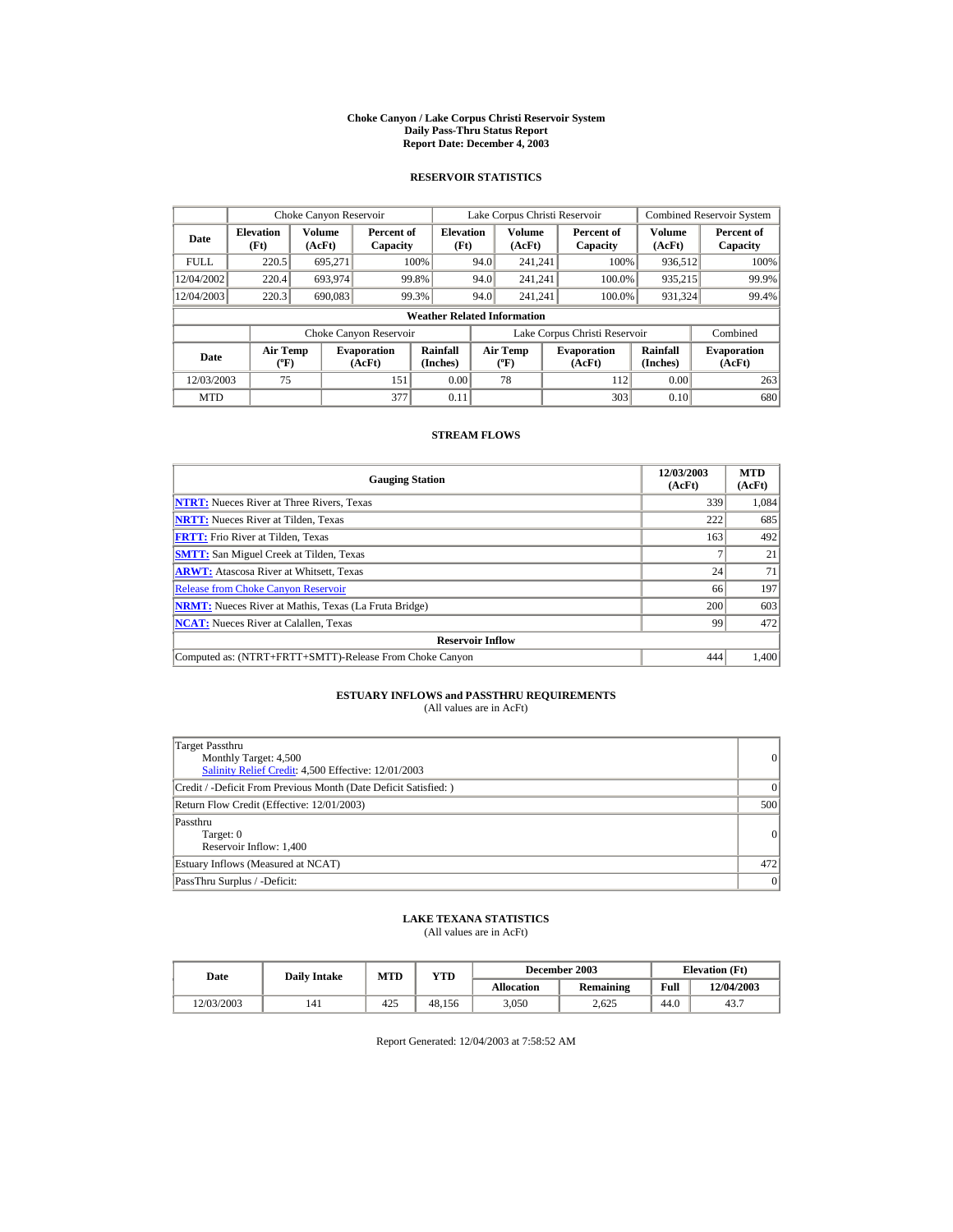#### **Choke Canyon / Lake Corpus Christi Reservoir System Daily Pass-Thru Status Report Report Date: December 5, 2003**

### **RESERVOIR STATISTICS**

|             | Choke Canyon Reservoir             |                  |                              |                          |      | Lake Corpus Christi Reservoir     |  |                               |                         | <b>Combined Reservoir System</b> |  |  |
|-------------|------------------------------------|------------------|------------------------------|--------------------------|------|-----------------------------------|--|-------------------------------|-------------------------|----------------------------------|--|--|
| Date        | <b>Elevation</b><br>(Ft)           | Volume<br>(AcFt) | Percent of<br>Capacity       | <b>Elevation</b><br>(Ft) |      | <b>Volume</b><br>(AcFt)           |  | Percent of<br>Capacity        | <b>Volume</b><br>(AcFt) | Percent of<br>Capacity           |  |  |
| <b>FULL</b> | 220.5                              | 695.271          |                              | 100%                     | 94.0 | 241.241                           |  | 100%                          | 936,512                 | 100%                             |  |  |
| 12/05/2002  | 220.5                              | 695.271          |                              | 100.0%                   | 94.0 | 241.241                           |  | 100.0%                        | 936,512                 | 100.0%                           |  |  |
| 12/05/2003  | 220.3                              | 689,826          |                              | 99.2%                    | 94.0 | 241.241                           |  | 100.0%                        | 931,067                 | 99.4%                            |  |  |
|             | <b>Weather Related Information</b> |                  |                              |                          |      |                                   |  |                               |                         |                                  |  |  |
|             |                                    |                  | Choke Canyon Reservoir       |                          |      |                                   |  | Lake Corpus Christi Reservoir |                         | Combined                         |  |  |
| Date        | Air Temp<br>$({}^o\mathrm{F})$     |                  | <b>Evaporation</b><br>(AcFt) | Rainfall<br>(Inches)     |      | Air Temp<br>$({}^{\circ}{\rm F})$ |  | <b>Evaporation</b><br>(AcFt)  | Rainfall<br>(Inches)    | <b>Evaporation</b><br>(AcFt)     |  |  |
| 12/04/2003  | 71                                 |                  | 211                          | 0.00                     |      | 70                                |  | 191                           | 0.00                    | 402                              |  |  |
| <b>MTD</b>  |                                    |                  | 588                          | 0.11                     |      |                                   |  | 494                           | 0.10                    | 1,082                            |  |  |

### **STREAM FLOWS**

| <b>Gauging Station</b>                                       | 12/04/2003<br>(AcFt) | <b>MTD</b><br>(AcFt) |
|--------------------------------------------------------------|----------------------|----------------------|
| <b>NTRT:</b> Nueces River at Three Rivers, Texas             | 328                  | 1,411                |
| <b>NRTT:</b> Nueces River at Tilden, Texas                   | 214                  | 899                  |
| <b>FRTT:</b> Frio River at Tilden, Texas                     | 163                  | 655                  |
| <b>SMTT:</b> San Miguel Creek at Tilden, Texas               |                      | 28                   |
| <b>ARWT:</b> Atascosa River at Whitsett, Texas               | 24                   | 95                   |
| <b>Release from Choke Canvon Reservoir</b>                   | 66                   | 262                  |
| <b>NRMT:</b> Nueces River at Mathis, Texas (La Fruta Bridge) | 200                  | 804                  |
| <b>NCAT:</b> Nueces River at Calallen, Texas                 | 89                   | 562                  |
| <b>Reservoir Inflow</b>                                      |                      |                      |
| Computed as: (NTRT+FRTT+SMTT)-Release From Choke Canyon      | 432                  | 1,832                |

# **ESTUARY INFLOWS and PASSTHRU REQUIREMENTS**<br>(All values are in AcFt)

| Target Passthru<br>Monthly Target: 4,500<br>Salinity Relief Credit: 4,500 Effective: 12/01/2003 | 0        |
|-------------------------------------------------------------------------------------------------|----------|
| Credit / -Deficit From Previous Month (Date Deficit Satisfied: )                                | $\Omega$ |
| Return Flow Credit (Effective: 12/01/2003)                                                      | 500      |
| Passthru<br>Target: 0<br>Reservoir Inflow: 1,832                                                | 0        |
| Estuary Inflows (Measured at NCAT)                                                              | 562      |
| PassThru Surplus / -Deficit:                                                                    | 0        |

### **LAKE TEXANA STATISTICS**

(All values are in AcFt)

| Date       | <b>Daily Intake</b> | <b>MTD</b> | YTD    |                   | December 2003 |      | <b>Elevation</b> (Ft) |
|------------|---------------------|------------|--------|-------------------|---------------|------|-----------------------|
|            |                     |            |        | <b>Allocation</b> | Remaining     | Full | 12/05/2003            |
| 12/04/2003 | 141                 | 565        | 48.297 | 3.050             | 2.485         | 44.0 | 43.7                  |

Report Generated: 12/05/2003 at 8:11:19 AM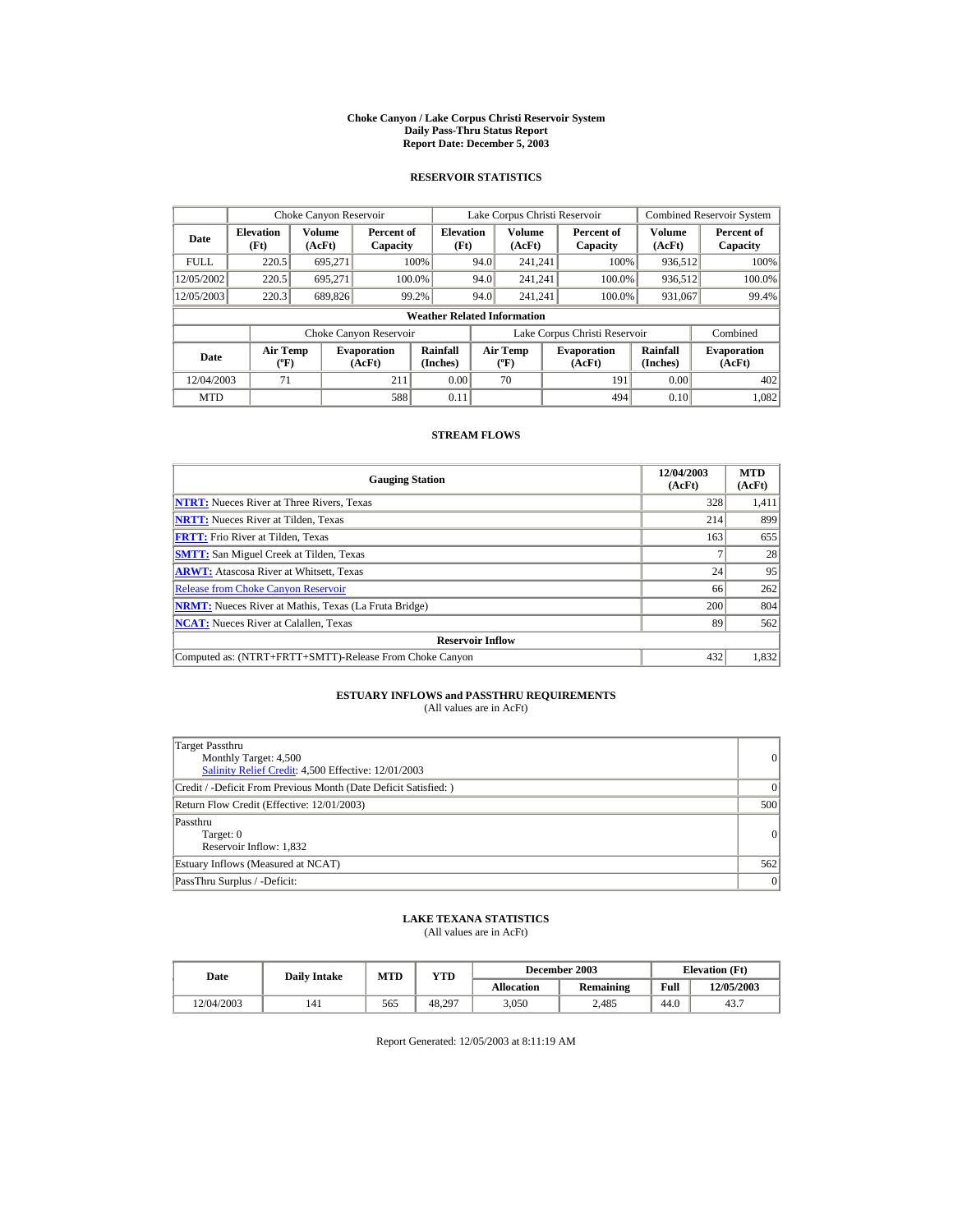#### **Choke Canyon / Lake Corpus Christi Reservoir System Daily Pass-Thru Status Report Report Date: December 6, 2003**

### **RESERVOIR STATISTICS**

|             | Choke Canyon Reservoir                       |         |                              |                          |      | Lake Corpus Christi Reservoir             |  |                               |                      | <b>Combined Reservoir System</b> |  |
|-------------|----------------------------------------------|---------|------------------------------|--------------------------|------|-------------------------------------------|--|-------------------------------|----------------------|----------------------------------|--|
| Date        | Volume<br><b>Elevation</b><br>(Ft)<br>(AcFt) |         | Percent of<br>Capacity       | <b>Elevation</b><br>(Ft) |      | Volume<br>(AcFt)                          |  | Percent of<br>Capacity        | Volume<br>(AcFt)     | Percent of<br>Capacity           |  |
| <b>FULL</b> | 220.5                                        | 695.271 |                              | 100%                     | 94.0 | 241.241                                   |  | 100%                          | 936,512              | 100%                             |  |
| 12/06/2002  | 220.5                                        | 695.271 | 100.0%                       |                          | 94.0 | 241.241                                   |  | 100.0%                        | 936,512              | 100.0%                           |  |
| 12/06/2003  | 220.3                                        | 689,826 |                              | 99.2%                    | 94.0 | 241.241                                   |  | 100.0%                        | 931,067              | 99.4%                            |  |
|             | <b>Weather Related Information</b>           |         |                              |                          |      |                                           |  |                               |                      |                                  |  |
|             |                                              |         | Choke Canyon Reservoir       |                          |      |                                           |  | Lake Corpus Christi Reservoir |                      | Combined                         |  |
| Date        | <b>Air Temp</b><br>$({}^{\circ}\mathrm{F})$  |         | <b>Evaporation</b><br>(AcFt) | Rainfall<br>(Inches)     |      | <b>Air Temp</b><br>$({}^{\circ}\text{F})$ |  | <b>Evaporation</b><br>(AcFt)  | Rainfall<br>(Inches) | <b>Evaporation</b><br>(AcFt)     |  |
| 12/05/2003  | 59                                           |         | 331                          | 0.00                     |      | 58                                        |  | 224                           | 0.00                 | 555                              |  |
| <b>MTD</b>  |                                              |         | 919                          | 0.11                     |      |                                           |  | 718                           | 0.10                 | 1.637                            |  |

### **STREAM FLOWS**

| <b>Gauging Station</b>                                       | 12/05/2003<br>(AcFt) | <b>MTD</b><br>(AcFt) |
|--------------------------------------------------------------|----------------------|----------------------|
| <b>NTRT:</b> Nueces River at Three Rivers, Texas             | 318                  | 1,729                |
| <b>NRTT:</b> Nueces River at Tilden, Texas                   | 204                  | 1,104                |
| <b>FRTT:</b> Frio River at Tilden, Texas                     | 163                  | 818                  |
| <b>SMTT:</b> San Miguel Creek at Tilden, Texas               |                      | 35                   |
| <b>ARWT:</b> Atascosa River at Whitsett, Texas               | 44                   | 139                  |
| <b>Release from Choke Canyon Reservoir</b>                   | 66                   | 328                  |
| <b>NRMT:</b> Nueces River at Mathis, Texas (La Fruta Bridge) | 300                  | 1.104                |
| <b>NCAT:</b> Nueces River at Calallen, Texas                 | 71                   | 633                  |
| <b>Reservoir Inflow</b>                                      |                      |                      |
| Computed as: (NTRT+FRTT+SMTT)-Release From Choke Canyon      | 422                  | 2,254                |

# **ESTUARY INFLOWS and PASSTHRU REQUIREMENTS**<br>(All values are in AcFt)

| Target Passthru<br>Monthly Target: 4,500<br>Salinity Relief Credit: 4,500 Effective: 12/01/2003 | 0         |
|-------------------------------------------------------------------------------------------------|-----------|
| Credit / -Deficit From Previous Month (Date Deficit Satisfied: )                                | $\vert$ 0 |
| Return Flow Credit (Effective: 12/01/2003)                                                      | 500       |
| Passthru<br>Target: 0<br>Reservoir Inflow: 2.254                                                | 0         |
| Estuary Inflows (Measured at NCAT)                                                              | 633       |
| PassThru Surplus / -Deficit:                                                                    | 0         |

### **LAKE TEXANA STATISTICS**

(All values are in AcFt)

| Date       | <b>Daily Intake</b> | <b>MTD</b> | YTD    | December 2003 |                  | <b>Elevation</b> (Ft) |            |
|------------|---------------------|------------|--------|---------------|------------------|-----------------------|------------|
|            |                     |            |        | Allocation    | <b>Remaining</b> | Full                  | 12/06/2003 |
| 12/05/2003 | 141                 | 707        | 48.438 | 3.050         | 2.343            | 44.0                  | 43.7       |

Report Generated: 12/06/2003 at 7:47:52 AM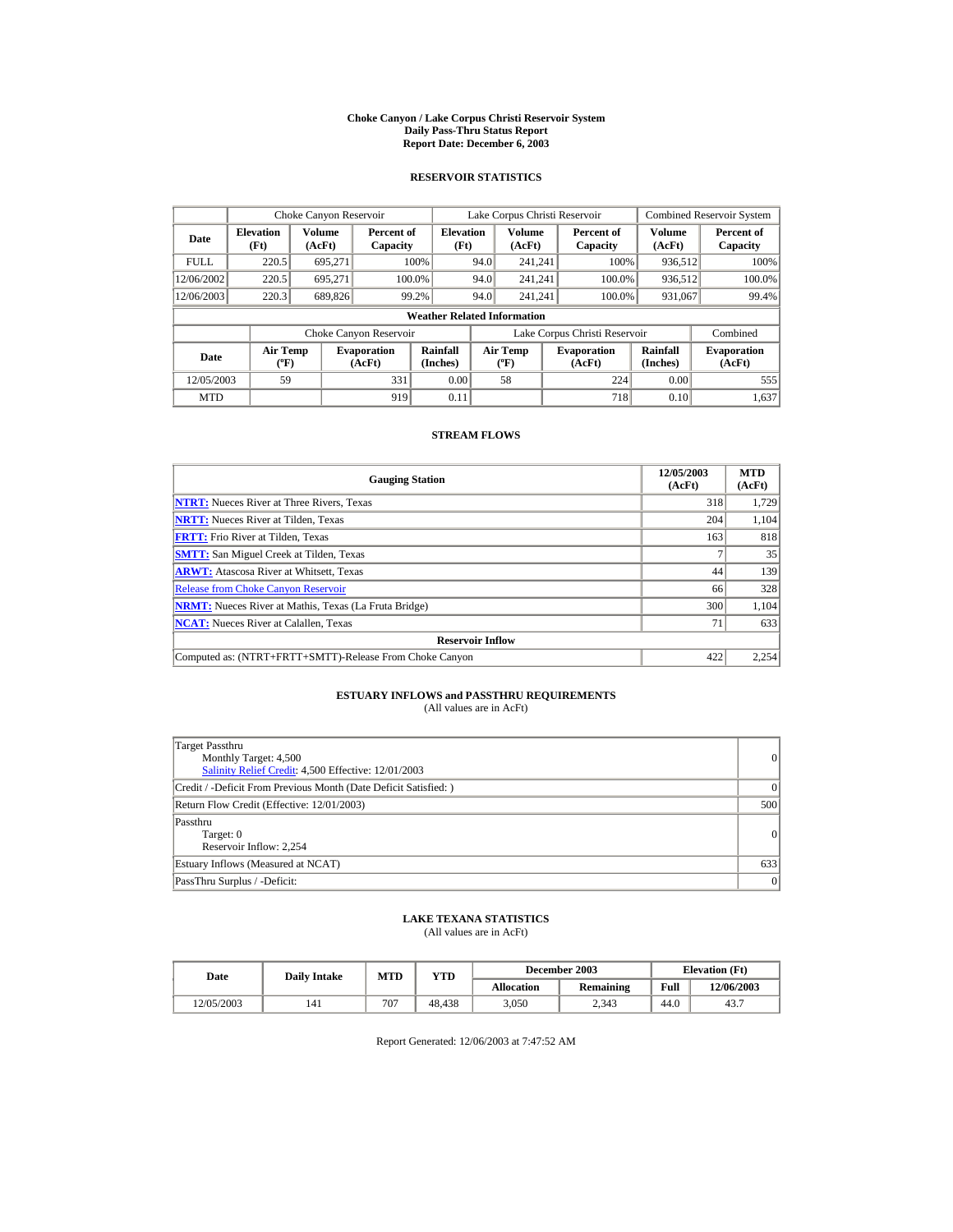#### **Choke Canyon / Lake Corpus Christi Reservoir System Daily Pass-Thru Status Report Report Date: December 7, 2003**

### **RESERVOIR STATISTICS**

|             | Choke Canyon Reservoir             |                         |                              |                          | Lake Corpus Christi Reservoir |                                             |  |                              |                         | <b>Combined Reservoir System</b> |  |
|-------------|------------------------------------|-------------------------|------------------------------|--------------------------|-------------------------------|---------------------------------------------|--|------------------------------|-------------------------|----------------------------------|--|
| <b>Date</b> | <b>Elevation</b><br>(Ft)           | <b>Volume</b><br>(AcFt) | Percent of<br>Capacity       | <b>Elevation</b><br>(Ft) |                               | Volume<br>(AcFt)                            |  | Percent of<br>Capacity       | <b>Volume</b><br>(AcFt) | Percent of<br>Capacity           |  |
| FULL.       | 220.5                              | 695,271                 |                              | 100%                     | 94.0                          | 241.241                                     |  | 100%                         |                         |                                  |  |
| 936.512     | 100%                               |                         |                              |                          |                               |                                             |  |                              |                         |                                  |  |
| 12/07/2002  | 220.5                              | 695.271                 |                              | 100.0%                   | 94.0                          | 241.241                                     |  | 100.0%                       | 936,512                 | 100.0%                           |  |
| 12/07/2003  | 220.3                              | 689,054                 |                              | 99.1%                    | 94.0                          | 240,471                                     |  | 99.7%                        | 929,525                 | 99.3%                            |  |
|             | <b>Weather Related Information</b> |                         |                              |                          |                               |                                             |  |                              |                         |                                  |  |
|             |                                    |                         | Choke Canyon Reservoir       |                          | Lake Corpus Christi Reservoir |                                             |  |                              | Combined                |                                  |  |
| Date        | <b>Air Temp</b><br>(°F)            |                         | <b>Evaporation</b><br>(AcFt) | Rainfall<br>(Inches)     |                               | <b>Air Temp</b><br>$({}^{\circ}\mathrm{F})$ |  | <b>Evaporation</b><br>(AcFt) | Rainfall<br>(Inches)    | <b>Evaporation</b><br>(AcFt)     |  |
| 12/06/2003  | 58                                 |                         | 135                          | 0.00                     |                               | 56                                          |  | 123                          | 0.00                    | 258                              |  |
| <b>MTD</b>  |                                    |                         | 1.054                        | 0.11                     |                               |                                             |  | 841                          | 0.10                    | 1,895                            |  |

### **STREAM FLOWS**

| <b>Gauging Station</b>                                       | 12/06/2003<br>(AcFt) | <b>MTD</b><br>(AcFt) |
|--------------------------------------------------------------|----------------------|----------------------|
| <b>NTRT:</b> Nueces River at Three Rivers, Texas             | 318                  | 2,047                |
| <b>NRTT:</b> Nueces River at Tilden, Texas                   | 195                  | 1,298                |
| <b>FRTT:</b> Frio River at Tilden, Texas                     | 157                  | 975                  |
| <b>SMTT:</b> San Miguel Creek at Tilden, Texas               |                      | 42                   |
| <b>ARWT:</b> Atascosa River at Whitsett, Texas               | 46                   | 185                  |
| <b>Release from Choke Canvon Reservoir</b>                   | 66                   | 393                  |
| <b>NRMT:</b> Nueces River at Mathis, Texas (La Fruta Bridge) | 230                  | 1,334                |
| <b>NCAT:</b> Nueces River at Calallen, Texas                 | 169                  | 802                  |
| <b>Reservoir Inflow</b>                                      |                      |                      |
| Computed as: (NTRT+FRTT+SMTT)-Release From Choke Canyon      | 416                  | 2,670                |

# **ESTUARY INFLOWS and PASSTHRU REQUIREMENTS**<br>(All values are in AcFt)

| Target Passthru<br>Monthly Target: 4,500<br>Salinity Relief Credit: 4,500 Effective: 12/01/2003 | $\overline{0}$ |
|-------------------------------------------------------------------------------------------------|----------------|
| Credit / -Deficit From Previous Month (Date Deficit Satisfied:)                                 | $\Omega$       |
| Return Flow Credit (Effective: 12/01/2003)                                                      | 500            |
| Passthru<br>Target: 0<br>Reservoir Inflow: 2,670                                                | 0              |
| Estuary Inflows (Measured at NCAT)                                                              | 802            |
| PassThru Surplus / -Deficit:                                                                    | 0              |

## **LAKE TEXANA STATISTICS**

(All values are in AcFt)

| Date       | <b>Daily Intake</b> | MTD | YTD    |                   | December 2003    | <b>Elevation</b> (Ft) |            |
|------------|---------------------|-----|--------|-------------------|------------------|-----------------------|------------|
|            |                     |     |        | <b>Allocation</b> | <b>Remaining</b> | Full                  | 12/07/2003 |
| 12/06/2003 | 141                 | 848 | 48.579 | 3.050             | 2.202            | 44.0                  | 43.7       |

Report Generated: 12/07/2003 at 9:21:56 AM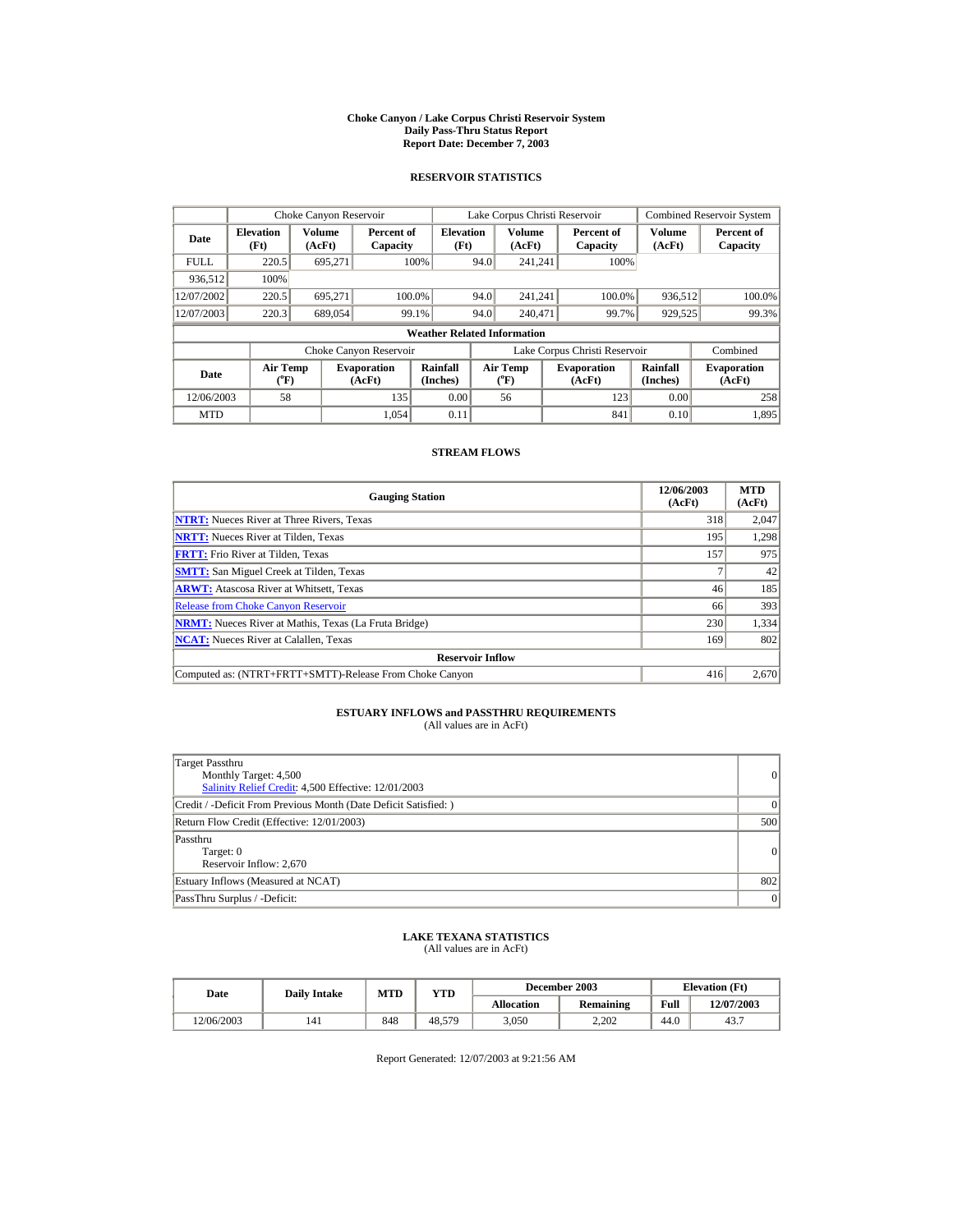#### **Choke Canyon / Lake Corpus Christi Reservoir System Daily Pass-Thru Status Report Report Date: December 8, 2003**

## **RESERVOIR STATISTICS**

|             | Choke Canyon Reservoir                |                  |                              |                          | Lake Corpus Christi Reservoir |                       |  |                               |                         | <b>Combined Reservoir System</b> |  |  |
|-------------|---------------------------------------|------------------|------------------------------|--------------------------|-------------------------------|-----------------------|--|-------------------------------|-------------------------|----------------------------------|--|--|
| Date        | <b>Elevation</b><br>(Ft)              | Volume<br>(AcFt) | Percent of<br>Capacity       | <b>Elevation</b><br>(Ft) |                               | Volume<br>(AcFt)      |  | Percent of<br>Capacity        | <b>Volume</b><br>(AcFt) | Percent of<br>Capacity           |  |  |
| <b>FULL</b> | 220.5                                 | 695.271          |                              | 100%                     | 94.0                          | 241.241               |  | 100%                          | 936,512                 | 100%                             |  |  |
| 12/08/2002  | 220.5                                 | 695.271          |                              | 100.0%                   | 94.0                          | 241.241               |  | 100.0%                        | 936,512                 | 100.0%                           |  |  |
| 12/08/2003  | 220.2                                 | 688,283          |                              | 99.0%                    | 93.9                          | 240,087               |  | 99.5%                         | 928,370                 | 99.1%                            |  |  |
|             | <b>Weather Related Information</b>    |                  |                              |                          |                               |                       |  |                               |                         |                                  |  |  |
|             |                                       |                  | Choke Canyon Reservoir       |                          |                               |                       |  | Lake Corpus Christi Reservoir |                         | Combined                         |  |  |
| Date        | <b>Air Temp</b><br>$({}^o\mathrm{F})$ |                  | <b>Evaporation</b><br>(AcFt) | Rainfall<br>(Inches)     |                               | Air Temp<br>$(^{o}F)$ |  | <b>Evaporation</b><br>(AcFt)  | Rainfall<br>(Inches)    | <b>Evaporation</b><br>(AcFt)     |  |  |
| 12/07/2003  | 68                                    |                  | 135                          | 0.00                     |                               | 68                    |  | 168                           | 0.00                    | 303                              |  |  |
| <b>MTD</b>  |                                       |                  | 1.189                        | 0.11                     |                               |                       |  | 1.009                         | 0.10                    | 2.198                            |  |  |

### **STREAM FLOWS**

| <b>Gauging Station</b>                                       | 12/07/2003<br>(AcFt) | <b>MTD</b><br>(AcFt) |
|--------------------------------------------------------------|----------------------|----------------------|
| <b>NTRT:</b> Nueces River at Three Rivers, Texas             | 308                  | 2,354                |
| <b>NRTT:</b> Nueces River at Tilden, Texas                   | 187                  | 1,485                |
| <b>FRTT:</b> Frio River at Tilden. Texas                     | 157                  | 1,131                |
| <b>SMTT:</b> San Miguel Creek at Tilden, Texas               |                      | 49                   |
| <b>ARWT:</b> Atascosa River at Whitsett, Texas               | 44                   | 228                  |
| <b>Release from Choke Canyon Reservoir</b>                   | 66                   | 459                  |
| <b>NRMT:</b> Nueces River at Mathis, Texas (La Fruta Bridge) | 185                  | 1,519                |
| <b>NCAT:</b> Nueces River at Calallen, Texas                 | 151                  | 953                  |
| <b>Reservoir Inflow</b>                                      |                      |                      |
| Computed as: (NTRT+FRTT+SMTT)-Release From Choke Canyon      | 406                  | 3,076                |

# **ESTUARY INFLOWS and PASSTHRU REQUIREMENTS**<br>(All values are in AcFt)

| Target Passthru<br>Monthly Target: 4,500<br>Salinity Relief Credit: 4,500 Effective: 12/01/2003 | $\vert$   |
|-------------------------------------------------------------------------------------------------|-----------|
| Credit / -Deficit From Previous Month (Date Deficit Satisfied: )                                | $\Omega$  |
| Return Flow Credit (Effective: 12/01/2003)                                                      | 500       |
| Passthru<br>Target: 0<br>Reservoir Inflow: 3,076                                                | 0         |
| Estuary Inflows (Measured at NCAT)                                                              | 953       |
| PassThru Surplus / -Deficit:                                                                    | $\vert$ 0 |

## **LAKE TEXANA STATISTICS** (All values are in AcFt)

| Date       | <b>Daily Intake</b> | <b>MTD</b> | YTD    |            | December 2003 |      | <b>Elevation</b> (Ft) |
|------------|---------------------|------------|--------|------------|---------------|------|-----------------------|
|            |                     |            |        | Allocation | Remaining     | Full | 12/08/2003            |
| 12/07/2003 | 142                 | 990        | 48.721 | 3.050      | 2,060         | 44.0 | 43.7                  |

Report Generated: 12/08/2003 at 8:37:17 AM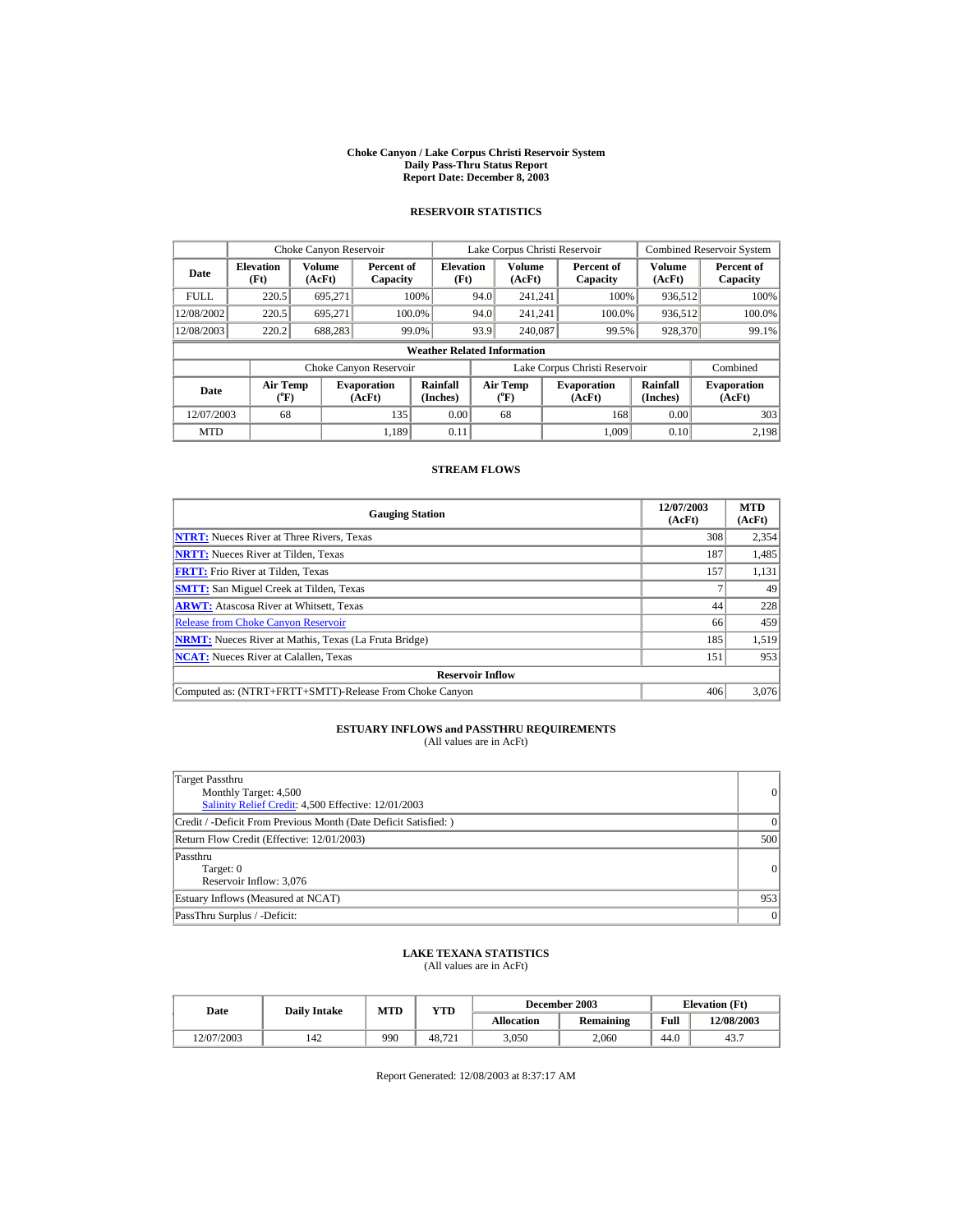#### **Choke Canyon / Lake Corpus Christi Reservoir System Daily Pass-Thru Status Report Report Date: December 9, 2003**

## **RESERVOIR STATISTICS**

|             | Choke Canyon Reservoir                |                  |                              |                          | Lake Corpus Christi Reservoir |                                |  |                               |                             | <b>Combined Reservoir System</b> |  |  |
|-------------|---------------------------------------|------------------|------------------------------|--------------------------|-------------------------------|--------------------------------|--|-------------------------------|-----------------------------|----------------------------------|--|--|
| Date        | <b>Elevation</b><br>(Ft)              | Volume<br>(AcFt) | Percent of<br>Capacity       | <b>Elevation</b><br>(Ft) |                               | <b>Volume</b><br>(AcFt)        |  | Percent of<br>Capacity        | <b>Volume</b><br>(AcFt)     | Percent of<br>Capacity           |  |  |
| <b>FULL</b> | 220.5                                 | 695,271          |                              | 100%                     | 94.0                          | 241,241                        |  | 100%                          | 936,512                     | 100%                             |  |  |
| 12/09/2002  | 220.6                                 | 695,271          |                              | 100.0%                   | 94.0                          | 241.241                        |  | 100.0%                        | 936,512                     | 100.0%                           |  |  |
| 12/09/2003  | 220.2                                 | 688,025          |                              | 99.0%                    | 93.9                          | 239.318                        |  | 99.2%                         | 927,343                     | 99.0%                            |  |  |
|             | <b>Weather Related Information</b>    |                  |                              |                          |                               |                                |  |                               |                             |                                  |  |  |
|             |                                       |                  | Choke Canyon Reservoir       |                          |                               |                                |  | Lake Corpus Christi Reservoir |                             | Combined                         |  |  |
| Date        | <b>Air Temp</b><br>$({}^o\mathrm{F})$ |                  | <b>Evaporation</b><br>(AcFt) | Rainfall<br>(Inches)     |                               | Air Temp<br>$({}^o\mathrm{F})$ |  | <b>Evaporation</b><br>(AcFt)  | <b>Rainfall</b><br>(Inches) | <b>Evaporation</b><br>(AcFt)     |  |  |
| 12/08/2003  | 80                                    |                  | 195                          | 0.00                     |                               | 79                             |  | 123                           | 0.00                        | 318                              |  |  |
| <b>MTD</b>  |                                       |                  | 1.384                        | 0.11                     |                               |                                |  | 1.132                         | 0.10                        | 2,516                            |  |  |

### **STREAM FLOWS**

| <b>Gauging Station</b>                                       | 12/08/2003<br>(AcFt) | <b>MTD</b><br>(AcFt) |
|--------------------------------------------------------------|----------------------|----------------------|
| <b>NTRT:</b> Nueces River at Three Rivers, Texas             | 290                  | 2,644                |
| <b>NRTT:</b> Nueces River at Tilden, Texas                   | 185                  | 1,669                |
| <b>FRTT:</b> Frio River at Tilden, Texas                     | 159                  | 1,290                |
| <b>SMTT:</b> San Miguel Creek at Tilden, Texas               |                      | 56                   |
| <b>ARWT:</b> Atascosa River at Whitsett, Texas               | 38                   | 266                  |
| <b>Release from Choke Canyon Reservoir</b>                   | 66                   | 524                  |
| <b>NRMT:</b> Nueces River at Mathis, Texas (La Fruta Bridge) | 127                  | 1,646                |
| <b>NCAT:</b> Nueces River at Calallen, Texas                 | 83                   | 1,036                |
| <b>Reservoir Inflow</b>                                      |                      |                      |
| Computed as: (NTRT+FRTT+SMTT)-Release From Choke Canyon      | 390                  | 3,467                |

# **ESTUARY INFLOWS and PASSTHRU REQUIREMENTS**<br>(All values are in AcFt)

| Target Passthru<br>Monthly Target: 4,500<br>Salinity Relief Credit: 4,500 Effective: 12/01/2003 | $\vert$ 0 |
|-------------------------------------------------------------------------------------------------|-----------|
| Credit / -Deficit From Previous Month (Date Deficit Satisfied:)                                 | $\Omega$  |
| Return Flow Credit (Effective: 12/01/2003)                                                      | 500       |
| Passthru<br>Target: 0<br>Reservoir Inflow: 3,467                                                | 0         |
| Estuary Inflows (Measured at NCAT)                                                              | 1,036     |
| PassThru Surplus / -Deficit:                                                                    | $\vert$ 0 |

# **LAKE TEXANA STATISTICS** (All values are in AcFt)

| Date       | <b>Daily Intake</b> | MTD   | YTD    |            | December 2003 |      | <b>Elevation</b> (Ft) |
|------------|---------------------|-------|--------|------------|---------------|------|-----------------------|
|            |                     |       |        | Allocation | Remaining     | Full | 12/09/2003            |
| 12/08/2003 | 142                 | 1.132 | 48.863 | 3.050      | .918          | 44.0 | 43.5                  |

Report Generated: 12/09/2003 at 8:53:32 AM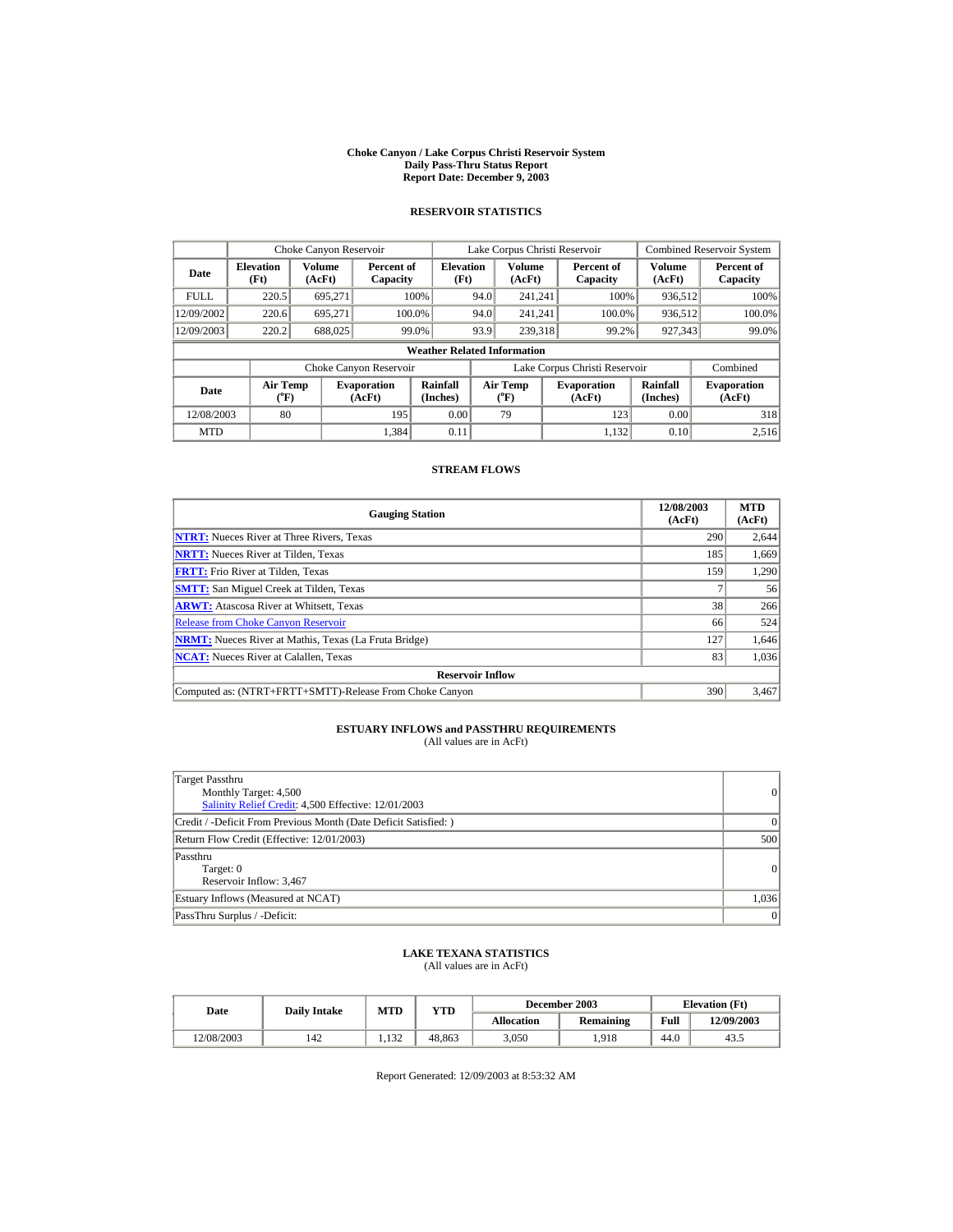#### **Choke Canyon / Lake Corpus Christi Reservoir System Daily Pass-Thru Status Report Report Date: December 10, 2003**

## **RESERVOIR STATISTICS**

|             | Choke Canyon Reservoir                |                  |                              |                                    | Lake Corpus Christi Reservoir |                       |  |                               |                      | <b>Combined Reservoir System</b> |
|-------------|---------------------------------------|------------------|------------------------------|------------------------------------|-------------------------------|-----------------------|--|-------------------------------|----------------------|----------------------------------|
| Date        | <b>Elevation</b><br>(Ft)              | Volume<br>(AcFt) | Percent of<br>Capacity       | <b>Elevation</b><br>(Ft)           |                               | Volume<br>(AcFt)      |  | Percent of<br>Capacity        | Volume<br>(AcFt)     | Percent of<br>Capacity           |
| <b>FULL</b> | 220.5                                 | 695.271          |                              | 100%                               | 94.0                          | 241.241               |  | 100%                          | 936,512              | 100%                             |
| 12/10/2002  | 220.6                                 | 695.271          | 100.0%                       |                                    | 94.0                          | 241.241               |  | 100.0%                        | 936,512              | 100.0%                           |
| 12/10/2003  | 220.2                                 | 687,511          |                              | 98.9%                              | 94.0                          | 240,279               |  | 99.6%                         | 927,790              | 99.1%                            |
|             |                                       |                  |                              | <b>Weather Related Information</b> |                               |                       |  |                               |                      |                                  |
|             |                                       |                  | Choke Canyon Reservoir       |                                    |                               |                       |  | Lake Corpus Christi Reservoir |                      | Combined                         |
| Date        | <b>Air Temp</b><br>$({}^o\mathrm{F})$ |                  | <b>Evaporation</b><br>(AcFt) | Rainfall<br>(Inches)               |                               | Air Temp<br>$(^{o}F)$ |  | <b>Evaporation</b><br>(AcFt)  | Rainfall<br>(Inches) | <b>Evaporation</b><br>(AcFt)     |
| 12/09/2003  | 74                                    |                  | 434                          | 0.00                               |                               | 74                    |  | 347                           | 0.00                 | 781                              |
| <b>MTD</b>  |                                       |                  | 1.818                        | 0.11                               |                               |                       |  | 1.479                         | 0.10                 | 3,297                            |

### **STREAM FLOWS**

| <b>Gauging Station</b>                                       | 12/09/2003<br>(AcFt) | <b>MTD</b><br>(AcFt) |
|--------------------------------------------------------------|----------------------|----------------------|
| <b>NTRT:</b> Nueces River at Three Rivers, Texas             | 278                  | 2,922                |
| <b>NRTT:</b> Nueces River at Tilden, Texas                   | 183                  | 1,852                |
| <b>FRTT:</b> Frio River at Tilden. Texas                     | 153                  | 1,443                |
| <b>SMTT:</b> San Miguel Creek at Tilden, Texas               |                      | 64                   |
| <b>ARWT:</b> Atascosa River at Whitsett, Texas               | 36                   | 302                  |
| <b>Release from Choke Canyon Reservoir</b>                   | 66                   | 590                  |
| <b>NRMT:</b> Nueces River at Mathis, Texas (La Fruta Bridge) | 546                  | 2.191                |
| <b>NCAT:</b> Nueces River at Calallen, Texas                 | 71                   | 1,108                |
| <b>Reservoir Inflow</b>                                      |                      |                      |
| Computed as: (NTRT+FRTT+SMTT)-Release From Choke Canyon      | 372                  | 3,839                |

# **ESTUARY INFLOWS and PASSTHRU REQUIREMENTS**<br>(All values are in AcFt)

| Target Passthru<br>Monthly Target: 4,500<br>Salinity Relief Credit: 4,500 Effective: 12/01/2003 | $\vert$ 0 |
|-------------------------------------------------------------------------------------------------|-----------|
| Credit / -Deficit From Previous Month (Date Deficit Satisfied:)                                 | $\Omega$  |
| Return Flow Credit (Effective: 12/01/2003)                                                      | 500       |
| Passthru<br>Target: 0<br>Reservoir Inflow: 3,839                                                | 0         |
| Estuary Inflows (Measured at NCAT)                                                              | 1,108     |
| PassThru Surplus / -Deficit:                                                                    | $\vert$ 0 |

## **LAKE TEXANA STATISTICS** (All values are in AcFt)

| Date       | <b>Daily Intake</b> | MTD   | YTD    |                   | December 2003 |      | <b>Elevation</b> (Ft) |
|------------|---------------------|-------|--------|-------------------|---------------|------|-----------------------|
|            |                     |       |        | <b>Allocation</b> | Remaining     | Full | 12/10/2003            |
| 12/09/2003 | 138                 | 1.270 | 49.001 | 3.050             | .780          | 44.0 | 43.5                  |

Report Generated: 12/10/2003 at 9:52:20 AM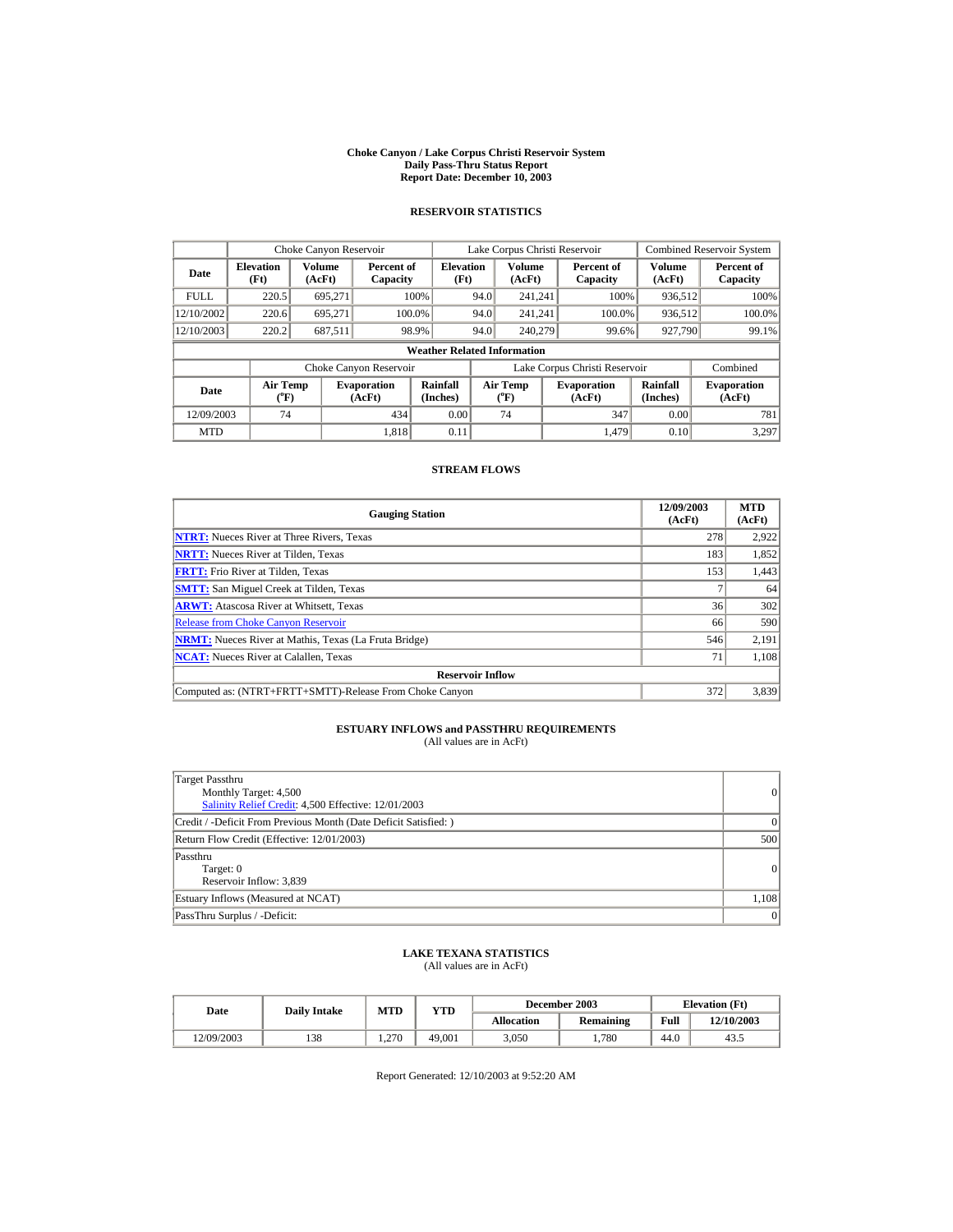#### **Choke Canyon / Lake Corpus Christi Reservoir System Daily Pass-Thru Status Report Report Date: December 11, 2003**

## **RESERVOIR STATISTICS**

|             | Choke Canyon Reservoir                |                  |                              |                                    | Lake Corpus Christi Reservoir |                       |  |                               |                         | <b>Combined Reservoir System</b> |
|-------------|---------------------------------------|------------------|------------------------------|------------------------------------|-------------------------------|-----------------------|--|-------------------------------|-------------------------|----------------------------------|
| Date        | <b>Elevation</b><br>(Ft)              | Volume<br>(AcFt) | Percent of<br>Capacity       | <b>Elevation</b><br>(Ft)           |                               | Volume<br>(AcFt)      |  | Percent of<br>Capacity        | <b>Volume</b><br>(AcFt) | Percent of<br>Capacity           |
| <b>FULL</b> | 220.5                                 | 695.271          |                              | 100%                               | 94.0                          | 241.241               |  | 100%                          | 936,512                 | 100%                             |
| 12/11/2002  | 220.5                                 | 695.271          | 100.0%                       |                                    | 94.0                          | 241.241               |  | 100.0%                        | 936,512                 | 100.0%                           |
| 12/11/2003  | 220.2                                 | 687,252          |                              | 98.8%                              | 93.9                          | 239,510               |  | 99.3%                         | 926,762                 | 99.0%                            |
|             |                                       |                  |                              | <b>Weather Related Information</b> |                               |                       |  |                               |                         |                                  |
|             |                                       |                  | Choke Canyon Reservoir       |                                    |                               |                       |  | Lake Corpus Christi Reservoir |                         | Combined                         |
| Date        | <b>Air Temp</b><br>$({}^o\mathrm{F})$ |                  | <b>Evaporation</b><br>(AcFt) | Rainfall<br>(Inches)               |                               | Air Temp<br>$(^{o}F)$ |  | <b>Evaporation</b><br>(AcFt)  | Rainfall<br>(Inches)    | <b>Evaporation</b><br>(AcFt)     |
| 12/10/2003  | 64                                    |                  | 180                          | 0.00                               |                               | 62                    |  | 157                           | 0.00                    | 337                              |
| <b>MTD</b>  |                                       |                  | 1.998                        | 0.11                               |                               |                       |  | 1.636                         | 0.10                    | 3,634                            |

### **STREAM FLOWS**

| <b>Gauging Station</b>                                       | 12/10/2003<br>(AcFt) | <b>MTD</b><br>(AcFt) |
|--------------------------------------------------------------|----------------------|----------------------|
| <b>NTRT:</b> Nueces River at Three Rivers, Texas             | 268                  | 3.190                |
| <b>NRTT:</b> Nueces River at Tilden, Texas                   | 181                  | 2,033                |
| <b>FRTT:</b> Frio River at Tilden, Texas                     | 151                  | 1,594                |
| <b>SMTT:</b> San Miguel Creek at Tilden, Texas               |                      | 70                   |
| <b>ARWT:</b> Atascosa River at Whitsett, Texas               | 34                   | 335                  |
| <b>Release from Choke Canyon Reservoir</b>                   | 66                   | 655                  |
| <b>NRMT:</b> Nueces River at Mathis, Texas (La Fruta Bridge) | 375                  | 2,567                |
| <b>NCAT:</b> Nueces River at Calallen, Texas                 | 324                  | 1,431                |
| <b>Reservoir Inflow</b>                                      |                      |                      |
| Computed as: (NTRT+FRTT+SMTT)-Release From Choke Canyon      | 360                  | 4.199                |

# **ESTUARY INFLOWS and PASSTHRU REQUIREMENTS**<br>(All values are in AcFt)

| Target Passthru<br>Monthly Target: 4,500<br>Salinity Relief Credit: 4,500 Effective: 12/01/2003 | $\vert$   |
|-------------------------------------------------------------------------------------------------|-----------|
| Credit / -Deficit From Previous Month (Date Deficit Satisfied: )                                | $\Omega$  |
| Return Flow Credit (Effective: 12/01/2003)                                                      | 500       |
| Passthru<br>Target: 0<br>Reservoir Inflow: 4,199                                                | $\vert$ 0 |
| Estuary Inflows (Measured at NCAT)                                                              | 1,431     |
| PassThru Surplus / -Deficit:                                                                    | $\vert$ 0 |

## **LAKE TEXANA STATISTICS** (All values are in AcFt)

| Date       | <b>Daily Intake</b> | <b>MTD</b> | YTD    |            | December 2003 |      | <b>Elevation</b> (Ft) |
|------------|---------------------|------------|--------|------------|---------------|------|-----------------------|
|            |                     |            |        | Allocation | Remaining     | Full | 12/11/2003            |
| 12/10/2003 | 141                 | 1.411      | 49.142 | 3.050      | . . 639       | 44.0 | 43.4                  |

Report Generated: 12/11/2003 at 9:05:06 AM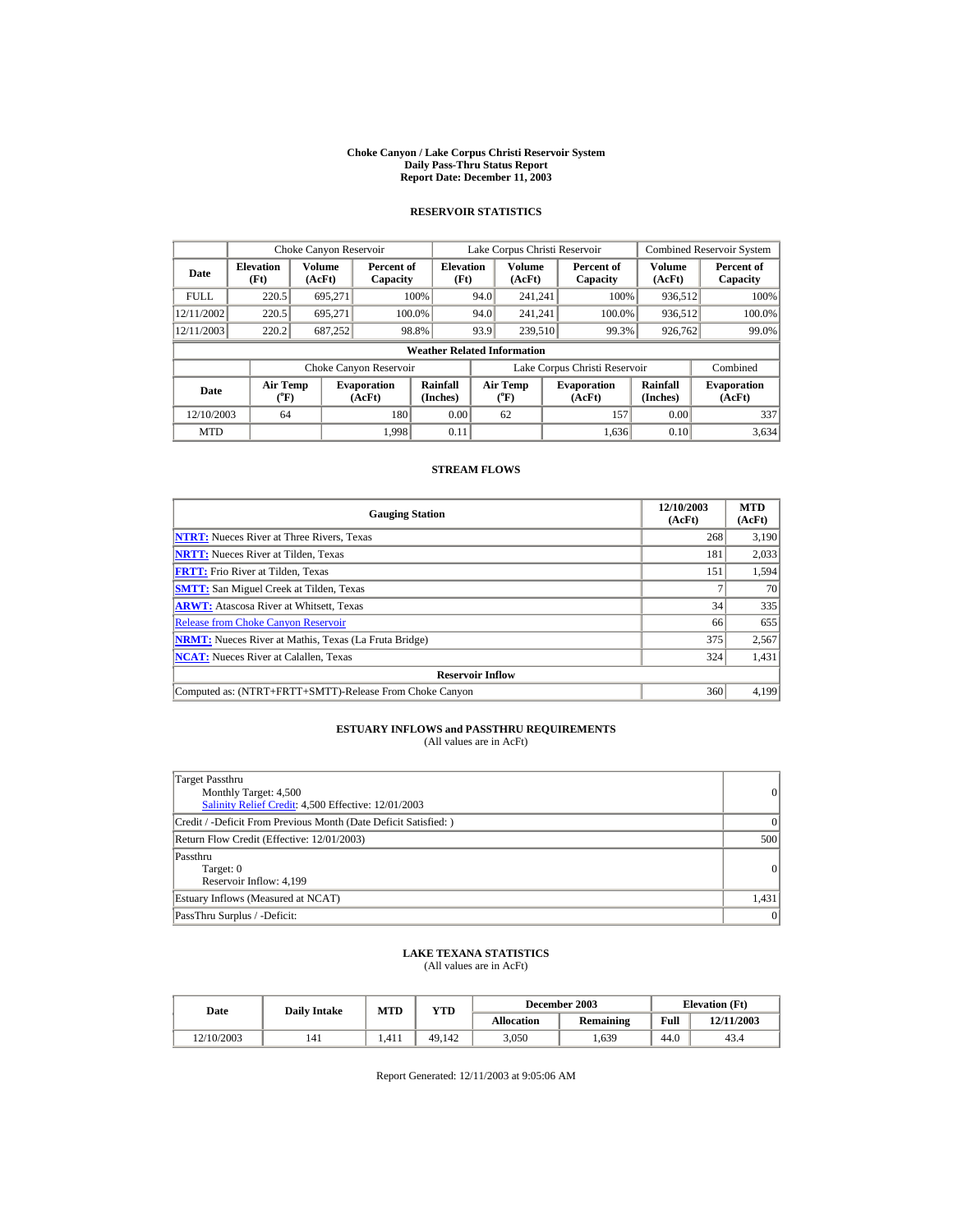#### **Choke Canyon / Lake Corpus Christi Reservoir System Daily Pass-Thru Status Report Report Date: December 12, 2003**

## **RESERVOIR STATISTICS**

|             | Choke Canyon Reservoir                |                         |                              |                                    | Lake Corpus Christi Reservoir |                       |  |                               |                      | <b>Combined Reservoir System</b> |
|-------------|---------------------------------------|-------------------------|------------------------------|------------------------------------|-------------------------------|-----------------------|--|-------------------------------|----------------------|----------------------------------|
| Date        | <b>Elevation</b><br>(Ft)              | <b>Volume</b><br>(AcFt) | Percent of<br>Capacity       | <b>Elevation</b><br>(Ft)           |                               | Volume<br>(AcFt)      |  | Percent of<br>Capacity        | Volume<br>(AcFt)     | Percent of<br>Capacity           |
| <b>FULL</b> | 220.5                                 | 695.271                 |                              | 100%                               | 94.0                          | 241.241               |  | 100%                          | 936,512              | 100%                             |
| 12/12/2002  | 220.5                                 | 695.271                 |                              | 100.0%                             | 94.0                          | 241.241               |  | 100.0%                        | 936,512              | 100.0%                           |
| 12/12/2003  | 220.2                                 | 686,733                 |                              | 98.8%                              | 93.9                          | 239,510               |  | 99.3%                         | 926,243              | 98.9%                            |
|             |                                       |                         |                              | <b>Weather Related Information</b> |                               |                       |  |                               |                      |                                  |
|             |                                       |                         | Choke Canyon Reservoir       |                                    |                               |                       |  | Lake Corpus Christi Reservoir |                      | Combined                         |
| Date        | <b>Air Temp</b><br>$({}^o\mathrm{F})$ |                         | <b>Evaporation</b><br>(AcFt) | Rainfall<br>(Inches)               |                               | Air Temp<br>$(^{o}F)$ |  | <b>Evaporation</b><br>(AcFt)  | Rainfall<br>(Inches) | <b>Evaporation</b><br>(AcFt)     |
| 12/11/2003  | 67                                    |                         | 135                          | 0.08                               |                               | 68                    |  | 112                           | 0.01                 | 247                              |
| <b>MTD</b>  |                                       |                         | 2.133                        | 0.19                               |                               |                       |  | 1.748                         | 0.11                 | 3,881                            |

### **STREAM FLOWS**

| <b>Gauging Station</b>                                       | 12/11/2003<br>(AcFt) | <b>MTD</b><br>(AcFt) |
|--------------------------------------------------------------|----------------------|----------------------|
| <b>NTRT:</b> Nueces River at Three Rivers, Texas             | 264                  | 3,454                |
| <b>NRTT:</b> Nueces River at Tilden, Texas                   | 181                  | 2,213                |
| <b>FRTT:</b> Frio River at Tilden. Texas                     | 151                  | 1,745                |
| <b>SMTT:</b> San Miguel Creek at Tilden, Texas               |                      | 77                   |
| <b>ARWT:</b> Atascosa River at Whitsett, Texas               | 30 <sup>1</sup>      | 365                  |
| <b>Release from Choke Canyon Reservoir</b>                   | 66                   | 721                  |
| <b>NRMT:</b> Nueces River at Mathis, Texas (La Fruta Bridge) | 105                  | 2,672                |
| <b>NCAT:</b> Nueces River at Calallen, Texas                 | 312                  | 1,743                |
| <b>Reservoir Inflow</b>                                      |                      |                      |
| Computed as: (NTRT+FRTT+SMTT)-Release From Choke Canyon      | 356                  | 4,555                |

# **ESTUARY INFLOWS and PASSTHRU REQUIREMENTS**<br>(All values are in AcFt)

| Target Passthru<br>Monthly Target: 4,500<br>Salinity Relief Credit: 4,500 Effective: 12/01/2003 | $\vert$ 0 |
|-------------------------------------------------------------------------------------------------|-----------|
| Credit / -Deficit From Previous Month (Date Deficit Satisfied: )                                | $\Omega$  |
| Return Flow Credit (Effective: 12/01/2003)                                                      | 500       |
| Passthru<br>Target: 0<br>Reservoir Inflow: 4,555                                                | $\vert$ 0 |
| Estuary Inflows (Measured at NCAT)                                                              | 1.743     |
| PassThru Surplus / -Deficit:                                                                    | $\vert$ 0 |

## **LAKE TEXANA STATISTICS** (All values are in AcFt)

| Date       | <b>Daily Intake</b> | <b>MTD</b>   | YTD    |            | December 2003 |      | <b>Elevation</b> (Ft) |
|------------|---------------------|--------------|--------|------------|---------------|------|-----------------------|
|            |                     |              |        | Allocation | Remaining     | Full | 12/12/2003            |
| 12/11/2003 | 142                 | 553<br>1.999 | 49.285 | 3.050      | 497ء          | 44.0 | 43.4                  |

Report Generated: 12/12/2003 at 8:59:45 AM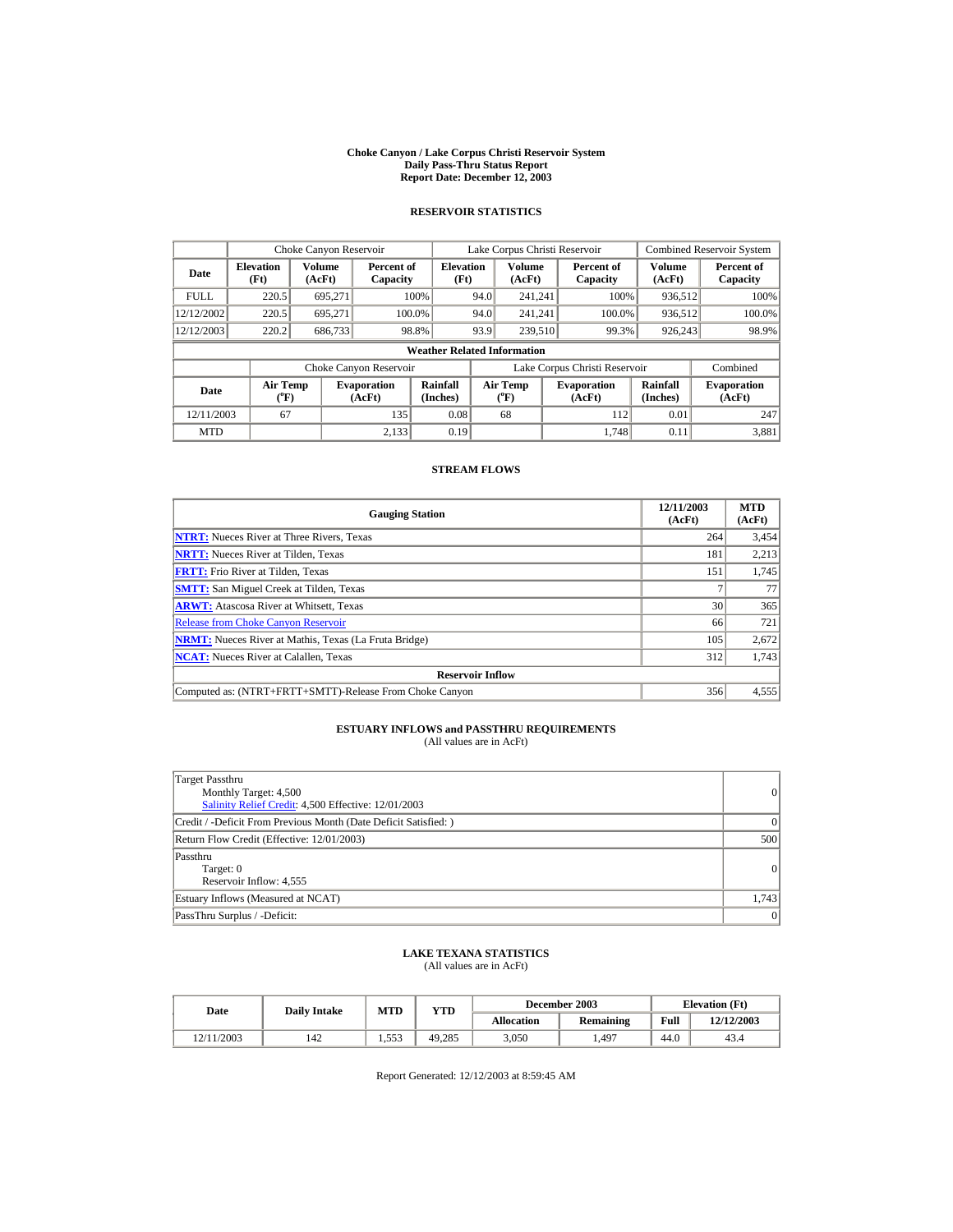#### **Choke Canyon / Lake Corpus Christi Reservoir System Daily Pass-Thru Status Report Report Date: December 13, 2003**

## **RESERVOIR STATISTICS**

|             | Choke Canyon Reservoir             |                                                                                                                                                        |                        |                          | Lake Corpus Christi Reservoir |                         |  |                               |                         | <b>Combined Reservoir System</b> |  |
|-------------|------------------------------------|--------------------------------------------------------------------------------------------------------------------------------------------------------|------------------------|--------------------------|-------------------------------|-------------------------|--|-------------------------------|-------------------------|----------------------------------|--|
| Date        | <b>Elevation</b><br>(Ft)           | Volume<br>(AcFt)                                                                                                                                       | Percent of<br>Capacity | <b>Elevation</b><br>(Ft) |                               | <b>Volume</b><br>(AcFt) |  | Percent of<br>Capacity        | <b>Volume</b><br>(AcFt) | Percent of<br>Capacity           |  |
| <b>FULL</b> | 220.5                              | 695.271                                                                                                                                                |                        | 100%                     | 94.0                          | 241.241                 |  | 100%                          | 936,512                 | 100%                             |  |
| 12/13/2002  | 220.5                              | 695.271                                                                                                                                                |                        | 100.0%                   | 94.0                          | 241.241                 |  | 100.0%                        | 936,512                 | 100.0%                           |  |
| 12/13/2003  | 220.2                              | 687,252                                                                                                                                                |                        | 98.8%                    | 94.0                          | 241.241                 |  | 100.0%                        | 928,493                 | 99.1%                            |  |
|             | <b>Weather Related Information</b> |                                                                                                                                                        |                        |                          |                               |                         |  |                               |                         |                                  |  |
|             |                                    |                                                                                                                                                        | Choke Canyon Reservoir |                          |                               |                         |  | Lake Corpus Christi Reservoir |                         | Combined                         |  |
| <b>Date</b> |                                    | Rainfall<br><b>Air Temp</b><br>Air Temp<br><b>Evaporation</b><br><b>Evaporation</b><br>(Inches)<br>(AcFt)<br>$(^{o}F)$<br>$({}^o\mathrm{F})$<br>(AcFt) |                        | Rainfall<br>(Inches)     | <b>Evaporation</b><br>(AcFt)  |                         |  |                               |                         |                                  |  |
| 12/12/2003  | 66                                 |                                                                                                                                                        | 135                    | 0.12                     |                               | 71                      |  | 101                           | 0.03                    | 236                              |  |
| <b>MTD</b>  |                                    |                                                                                                                                                        | 2.268                  | 0.31                     |                               |                         |  | 1.849                         | 0.14                    | 4,117                            |  |

### **STREAM FLOWS**

| <b>Gauging Station</b>                                       | 12/12/2003<br>(AcFt) | <b>MTD</b><br>(AcFt) |
|--------------------------------------------------------------|----------------------|----------------------|
| <b>NTRT:</b> Nueces River at Three Rivers, Texas             | 266                  | 3.720                |
| <b>NRTT:</b> Nueces River at Tilden, Texas                   | 177                  | 2,390                |
| <b>FRTT:</b> Frio River at Tilden, Texas                     | 151                  | 1,896                |
| <b>SMTT:</b> San Miguel Creek at Tilden, Texas               |                      | 84                   |
| <b>ARWT:</b> Atascosa River at Whitsett, Texas               | 26                   | 391                  |
| <b>Release from Choke Canyon Reservoir</b>                   | 66                   | 786                  |
| <b>NRMT:</b> Nueces River at Mathis, Texas (La Fruta Bridge) | 147                  | 2,819                |
| <b>NCAT:</b> Nueces River at Calallen, Texas                 | 67                   | 1,810                |
| <b>Reservoir Inflow</b>                                      |                      |                      |
| Computed as: (NTRT+FRTT+SMTT)-Release From Choke Canyon      | 358                  | 4,913                |

# **ESTUARY INFLOWS and PASSTHRU REQUIREMENTS**<br>(All values are in AcFt)

| Target Passthru<br>Monthly Target: 4,500<br>Salinity Relief Credit: 4,500 Effective: 12/01/2003 | $\vert$ 0 |
|-------------------------------------------------------------------------------------------------|-----------|
| Credit / -Deficit From Previous Month (Date Deficit Satisfied:)                                 | $\Omega$  |
| Return Flow Credit (Effective: 12/01/2003)                                                      | 500       |
| Passthru<br>Target: 0<br>Reservoir Inflow: 4,913                                                | 0         |
| Estuary Inflows (Measured at NCAT)                                                              | 1,810     |
| PassThru Surplus / -Deficit:                                                                    | $\vert$ 0 |

## **LAKE TEXANA STATISTICS** (All values are in AcFt)

| Date       | <b>Daily Intake</b> | MTD  | YTD    |            | December 2003 |      | <b>Elevation</b> (Ft) |
|------------|---------------------|------|--------|------------|---------------|------|-----------------------|
|            |                     |      |        | Allocation | Remaining     | Full | 12/13/2003            |
| 12/12/2003 | 142                 | .696 | 49.427 | 3.050      | . 354         | 44.0 | 43.4                  |

Report Generated: 12/13/2003 at 8:53:15 AM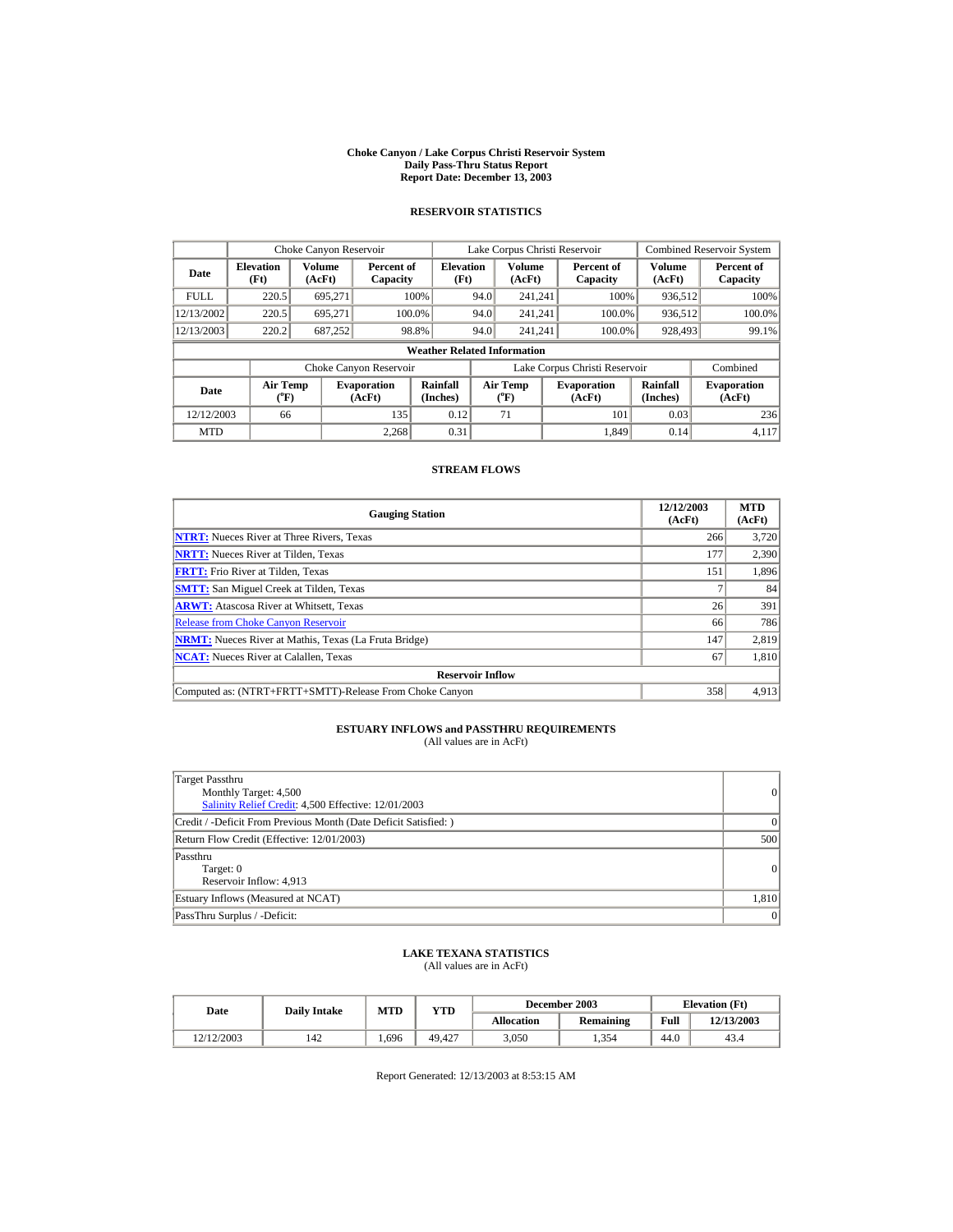#### **Choke Canyon / Lake Corpus Christi Reservoir System Daily Pass-Thru Status Report Report Date: December 14, 2003**

## **RESERVOIR STATISTICS**

|             | Choke Canyon Reservoir   |                                                                                                                                                               |                        |                                    | Lake Corpus Christi Reservoir |                  |  |                               |                         | <b>Combined Reservoir System</b> |
|-------------|--------------------------|---------------------------------------------------------------------------------------------------------------------------------------------------------------|------------------------|------------------------------------|-------------------------------|------------------|--|-------------------------------|-------------------------|----------------------------------|
| Date        | <b>Elevation</b><br>(Ft) | Volume<br>(AcFt)                                                                                                                                              | Percent of<br>Capacity | <b>Elevation</b><br>(Ft)           |                               | Volume<br>(AcFt) |  | Percent of<br>Capacity        | <b>Volume</b><br>(AcFt) | Percent of<br>Capacity           |
| <b>FULL</b> | 220.5                    | 695.271                                                                                                                                                       |                        | 100%                               | 94.0                          | 241.241          |  | 100%                          | 936,512                 | 100%                             |
| 12/14/2002  | 220.5                    | 695.271                                                                                                                                                       | 100.0%                 |                                    | 94.0                          | 241.241          |  | 100.0%                        | 936,512                 | 100.0%                           |
| 12/14/2003  | 220.2                    | 686,473                                                                                                                                                       |                        | 98.7%                              | 93.9                          | 239,702          |  | 99.4%                         | 926,175                 | 98.9%                            |
|             |                          |                                                                                                                                                               |                        | <b>Weather Related Information</b> |                               |                  |  |                               |                         |                                  |
|             |                          |                                                                                                                                                               | Choke Canyon Reservoir |                                    |                               |                  |  | Lake Corpus Christi Reservoir |                         | Combined                         |
| Date        |                          | <b>Rainfall</b><br><b>Air Temp</b><br>Air Temp<br><b>Evaporation</b><br><b>Evaporation</b><br>(Inches)<br>(AcFt)<br>$(^{o}F)$<br>$({}^o\mathrm{F})$<br>(AcFt) |                        | Rainfall<br>(Inches)               | <b>Evaporation</b><br>(AcFt)  |                  |  |                               |                         |                                  |
| 12/13/2003  | 65                       |                                                                                                                                                               | 210                    | 0.00                               |                               | 74               |  | 134                           | 0.00                    | 344                              |
| <b>MTD</b>  |                          |                                                                                                                                                               | 2.478                  | 0.31                               |                               |                  |  | 1,983                         | 0.14                    | 4,461                            |

### **STREAM FLOWS**

| <b>Gauging Station</b>                                       | 12/13/2003<br>(AcFt) | <b>MTD</b><br>(AcFt) |
|--------------------------------------------------------------|----------------------|----------------------|
| <b>NTRT:</b> Nueces River at Three Rivers, Texas             | 262                  | 3,982                |
| <b>NRTT:</b> Nueces River at Tilden, Texas                   | 173                  | 2,563                |
| <b>FRTT:</b> Frio River at Tilden, Texas                     | 147                  | 2,043                |
| <b>SMTT:</b> San Miguel Creek at Tilden, Texas               | 8                    | 92                   |
| <b>ARWT:</b> Atascosa River at Whitsett, Texas               | 24                   | 415                  |
| <b>Release from Choke Canyon Reservoir</b>                   | 66                   | 852                  |
| <b>NRMT:</b> Nueces River at Mathis, Texas (La Fruta Bridge) | 198                  | 3,017                |
| <b>NCAT:</b> Nueces River at Calallen, Texas                 | 81                   | 1,892                |
| <b>Reservoir Inflow</b>                                      |                      |                      |
| Computed as: (NTRT+FRTT+SMTT)-Release From Choke Canyon      | 351                  | 5,265                |

# **ESTUARY INFLOWS and PASSTHRU REQUIREMENTS**<br>(All values are in AcFt)

| Target Passthru<br>Monthly Target: 4,500<br>Salinity Relief Credit: 4,500 Effective: 12/01/2003 | $\vert$ 0 |
|-------------------------------------------------------------------------------------------------|-----------|
| Credit / -Deficit From Previous Month (Date Deficit Satisfied:)                                 | $\Omega$  |
| Return Flow Credit (Effective: 12/01/2003)                                                      | 500       |
| Passthru<br>Target: 0<br>Reservoir Inflow: 5,265                                                | 0         |
| Estuary Inflows (Measured at NCAT)                                                              | 1,892     |
| PassThru Surplus / -Deficit:                                                                    | $\vert$ 0 |

## **LAKE TEXANA STATISTICS** (All values are in AcFt)

| Date       | <b>Daily Intake</b> | MTD  | YTD    |            | December 2003 |      | <b>Elevation</b> (Ft) |
|------------|---------------------|------|--------|------------|---------------|------|-----------------------|
|            |                     |      |        | Allocation | Remaining     | Full | 12/14/2003            |
| 12/13/2003 | 142                 | .838 | 49,569 | 3.050      | .212          | 44.0 | 43.4                  |

Report Generated: 12/14/2003 at 10:12:14 AM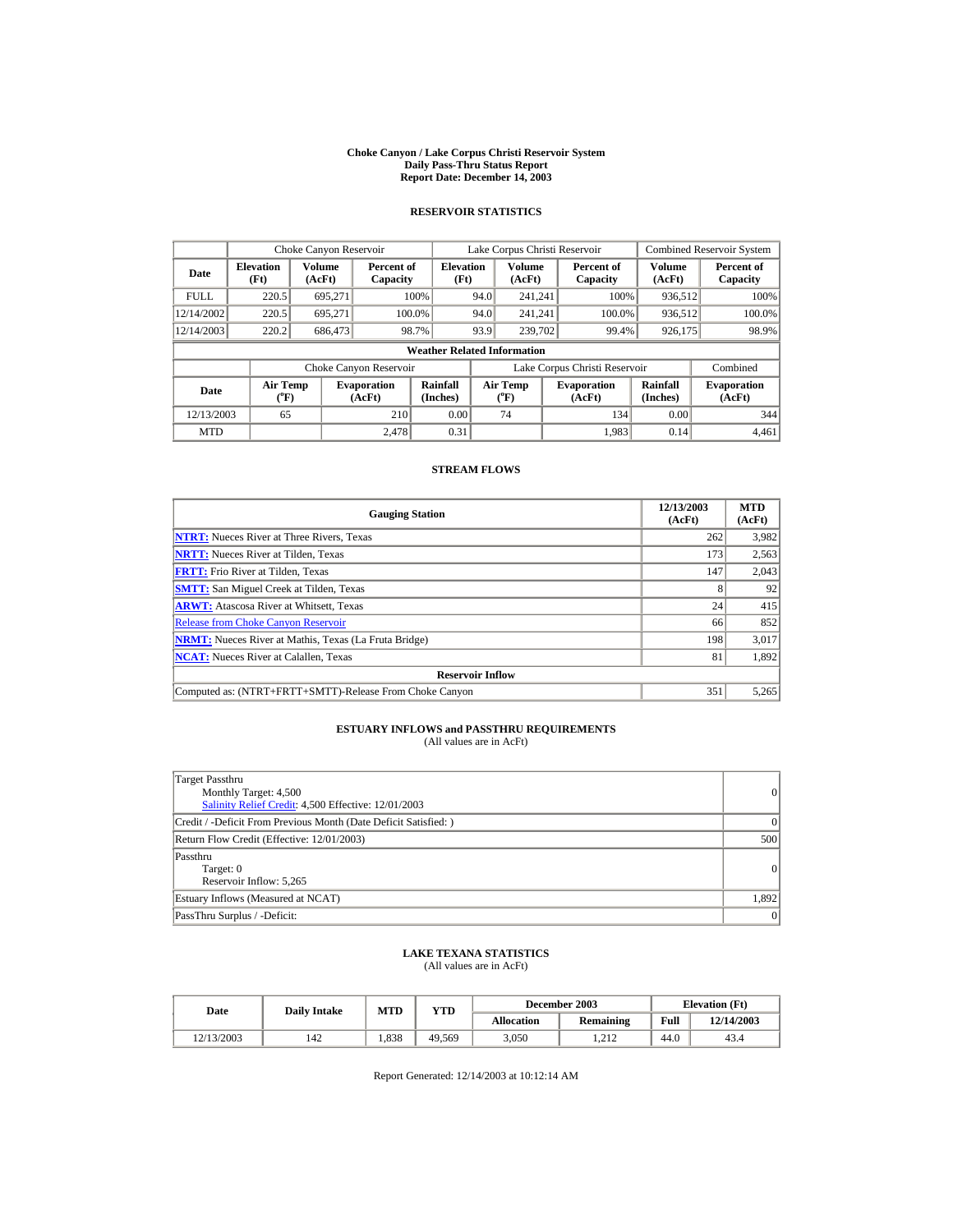#### **Choke Canyon / Lake Corpus Christi Reservoir System Daily Pass-Thru Status Report Report Date: December 15, 2003**

## **RESERVOIR STATISTICS**

|             | Choke Canyon Reservoir                |                  |                              |                                    | Lake Corpus Christi Reservoir |                       |  |                               |                         | <b>Combined Reservoir System</b> |
|-------------|---------------------------------------|------------------|------------------------------|------------------------------------|-------------------------------|-----------------------|--|-------------------------------|-------------------------|----------------------------------|
| Date        | <b>Elevation</b><br>(Ft)              | Volume<br>(AcFt) | Percent of<br>Capacity       | <b>Elevation</b><br>(Ft)           |                               | Volume<br>(AcFt)      |  | Percent of<br>Capacity        | <b>Volume</b><br>(AcFt) | Percent of<br>Capacity           |
| <b>FULL</b> | 220.5                                 | 695.271          |                              | 100%                               | 94.0                          | 241.241               |  | 100%                          | 936,512                 | 100%                             |
| 12/15/2002  | 220.5                                 | 695.271          | 100.0%                       |                                    | 94.0                          | 241,241               |  | 100.0%                        | 936,512                 | 100.0%                           |
| 12/15/2003  | 220.2                                 | 686,214          | 98.7%                        |                                    | 93.8                          | 238,360               |  | 98.8%                         | 924,574                 | 98.7%                            |
|             |                                       |                  |                              | <b>Weather Related Information</b> |                               |                       |  |                               |                         |                                  |
|             |                                       |                  | Choke Canyon Reservoir       |                                    |                               |                       |  | Lake Corpus Christi Reservoir |                         | Combined                         |
| Date        | <b>Air Temp</b><br>$({}^o\mathrm{F})$ |                  | <b>Evaporation</b><br>(AcFt) | Rainfall<br>(Inches)               |                               | Air Temp<br>$(^{o}F)$ |  | <b>Evaporation</b><br>(AcFt)  | Rainfall<br>(Inches)    | <b>Evaporation</b><br>(AcFt)     |
| 12/14/2003  | 73                                    |                  | 150                          | 0.00                               |                               | 70                    |  | 145                           | 0.00                    | 295                              |
| <b>MTD</b>  |                                       |                  | 2.628                        | 0.31                               |                               |                       |  | 2.128                         | 0.14                    | 4,756                            |

### **STREAM FLOWS**

| <b>Gauging Station</b>                                       | 12/14/2003<br>(AcFt) | <b>MTD</b><br>(AcFt) |
|--------------------------------------------------------------|----------------------|----------------------|
| <b>NTRT:</b> Nueces River at Three Rivers, Texas             | 248                  | 4,230                |
| <b>NRTT:</b> Nueces River at Tilden, Texas                   | 173                  | 2,735                |
| <b>FRTT:</b> Frio River at Tilden. Texas                     | 143                  | 2,185                |
| <b>SMTT:</b> San Miguel Creek at Tilden, Texas               |                      | 99                   |
| <b>ARWT:</b> Atascosa River at Whitsett, Texas               | 20                   | 435                  |
| <b>Release from Choke Canyon Reservoir</b>                   | 66                   | 917                  |
| <b>NRMT:</b> Nueces River at Mathis, Texas (La Fruta Bridge) | 149                  | 3,166                |
| <b>NCAT:</b> Nueces River at Calallen, Texas                 | 115                  | 2,007                |
| <b>Reservoir Inflow</b>                                      |                      |                      |
| Computed as: (NTRT+FRTT+SMTT)-Release From Choke Canyon      | 333                  | 5,597                |

# **ESTUARY INFLOWS and PASSTHRU REQUIREMENTS**<br>(All values are in AcFt)

| Target Passthru<br>Monthly Target: 4,500<br>Salinity Relief Credit: 4,500 Effective: 12/01/2003 | $\vert$ 0 |
|-------------------------------------------------------------------------------------------------|-----------|
| Credit / -Deficit From Previous Month (Date Deficit Satisfied:)                                 | $\Omega$  |
| Return Flow Credit (Effective: 12/01/2003)                                                      | 500       |
| Passthru<br>Target: 0<br>Reservoir Inflow: 5,597                                                | 0         |
| Estuary Inflows (Measured at NCAT)                                                              | 2,007     |
| PassThru Surplus / -Deficit:                                                                    | $\vert$ 0 |

## **LAKE TEXANA STATISTICS** (All values are in AcFt)

| Date       | <b>Daily Intake</b> | MTD  | YTD    |            | December 2003 |      | <b>Elevation</b> (Ft) |
|------------|---------------------|------|--------|------------|---------------|------|-----------------------|
|            |                     |      |        | Allocation | Remaining     | Full | 12/15/2003            |
| 12/14/2003 | 142                 | .980 | 49.712 | 3.050      | .070          | 44.0 | 43.4                  |

Report Generated: 12/15/2003 at 8:41:19 AM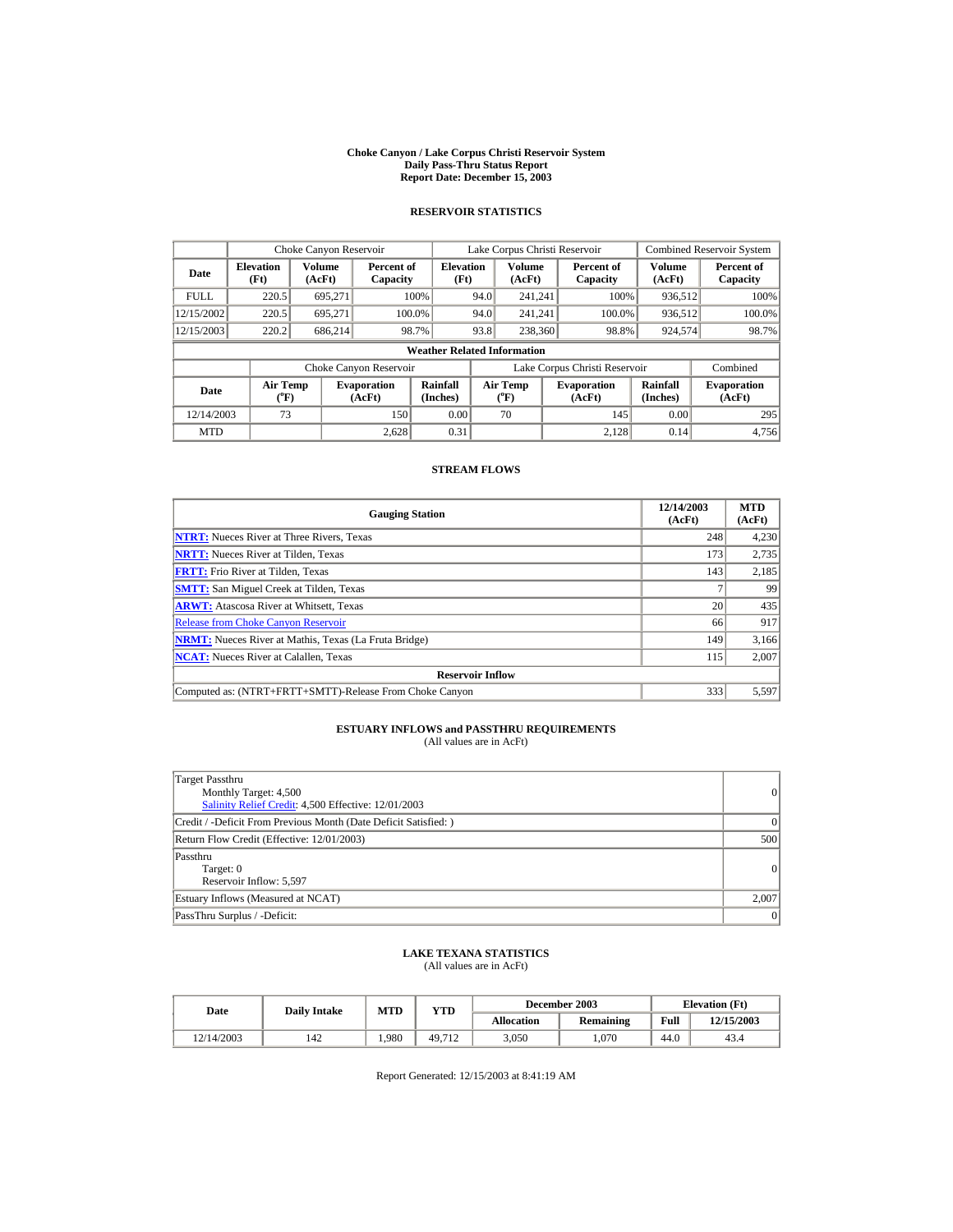#### **Choke Canyon / Lake Corpus Christi Reservoir System Daily Pass-Thru Status Report Report Date: December 16, 2003**

## **RESERVOIR STATISTICS**

|             | Choke Canyon Reservoir                                                                                                                                 |                  |                        |                                    | Lake Corpus Christi Reservoir |                  |  |                               |                         | <b>Combined Reservoir System</b> |
|-------------|--------------------------------------------------------------------------------------------------------------------------------------------------------|------------------|------------------------|------------------------------------|-------------------------------|------------------|--|-------------------------------|-------------------------|----------------------------------|
| Date        | <b>Elevation</b><br>(Ft)                                                                                                                               | Volume<br>(AcFt) | Percent of<br>Capacity | <b>Elevation</b><br>(Ft)           |                               | Volume<br>(AcFt) |  | Percent of<br>Capacity        | <b>Volume</b><br>(AcFt) | Percent of<br>Capacity           |
| <b>FULL</b> | 220.5                                                                                                                                                  | 695.271          |                        | 100%                               | 94.0                          | 241.241          |  | 100%                          | 936,512                 | 100%                             |
| 12/16/2002  | 220.5                                                                                                                                                  | 695.271          | 100.0%                 |                                    | 94.0                          | 241,241          |  | 100.0%                        | 936,512                 | 100.0%                           |
| 12/16/2003  | 220.1                                                                                                                                                  | 685,695          | 98.6%                  |                                    | 94.0                          | 241,241          |  | 100.0%                        | 926,936                 | 99.0%                            |
|             |                                                                                                                                                        |                  |                        | <b>Weather Related Information</b> |                               |                  |  |                               |                         |                                  |
|             |                                                                                                                                                        |                  | Choke Canyon Reservoir |                                    |                               |                  |  | Lake Corpus Christi Reservoir |                         | Combined                         |
| Date        | Rainfall<br><b>Air Temp</b><br>Air Temp<br><b>Evaporation</b><br><b>Evaporation</b><br>(Inches)<br>(AcFt)<br>$({}^o\mathrm{F})$<br>$(^{o}F)$<br>(AcFt) |                  |                        | Rainfall<br>(Inches)               | <b>Evaporation</b><br>(AcFt)  |                  |  |                               |                         |                                  |
| 12/15/2003  | 80                                                                                                                                                     |                  | 300                    | 0.00                               |                               | 80               |  | 303                           | 0.00                    | 603                              |
| <b>MTD</b>  |                                                                                                                                                        |                  | 2.928                  | 0.31                               |                               |                  |  | 2.431                         | 0.14                    | 5,359                            |

### **STREAM FLOWS**

| <b>Gauging Station</b>                                       | 12/15/2003<br>(AcFt) | <b>MTD</b><br>(AcFt) |
|--------------------------------------------------------------|----------------------|----------------------|
| <b>NTRT:</b> Nueces River at Three Rivers, Texas             | 244                  | 4,474                |
| <b>NRTT:</b> Nueces River at Tilden, Texas                   | 175                  | 2,910                |
| <b>FRTT:</b> Frio River at Tilden, Texas                     | 143                  | 2,328                |
| <b>SMTT:</b> San Miguel Creek at Tilden, Texas               |                      | 106                  |
| <b>ARWT:</b> Atascosa River at Whitsett, Texas               | 18                   | 453                  |
| <b>Release from Choke Canyon Reservoir</b>                   | 66                   | 983                  |
| <b>NRMT:</b> Nueces River at Mathis, Texas (La Fruta Bridge) | 149                  | 3,315                |
| <b>NCAT:</b> Nueces River at Calallen, Texas                 | 48                   | 2,054                |
| <b>Reservoir Inflow</b>                                      |                      |                      |
| Computed as: (NTRT+FRTT+SMTT)-Release From Choke Canyon      | 329                  | 5,926                |

# **ESTUARY INFLOWS and PASSTHRU REQUIREMENTS**<br>(All values are in AcFt)

| Target Passthru<br>Monthly Target: 4,500<br>Salinity Relief Credit: 4,500 Effective: 12/01/2003 | $\vert$ 0 |
|-------------------------------------------------------------------------------------------------|-----------|
| Credit / -Deficit From Previous Month (Date Deficit Satisfied: )                                | $\Omega$  |
| Return Flow Credit (Effective: 12/01/2003)                                                      | 500       |
| Passthru<br>Target: 0<br>Reservoir Inflow: 5,926                                                | $\vert$ 0 |
| Estuary Inflows (Measured at NCAT)                                                              | 2,054     |
| PassThru Surplus / -Deficit:                                                                    | $\vert$ 0 |

# **LAKE TEXANA STATISTICS** (All values are in AcFt)

| Date       | <b>Daily Intake</b> | <b>MTD</b>         | YTD    |            | December 2003 |      | <b>Elevation</b> (Ft) |
|------------|---------------------|--------------------|--------|------------|---------------|------|-----------------------|
|            |                     |                    |        | Allocation | Remaining     | Full | 12/16/2003            |
| 12/15/2003 | 142                 | ว 1วว<br>ل که ۱ سا | 49.854 | 3.050      | 927           | 44.0 | 43.4                  |

Report Generated: 12/16/2003 at 9:50:53 AM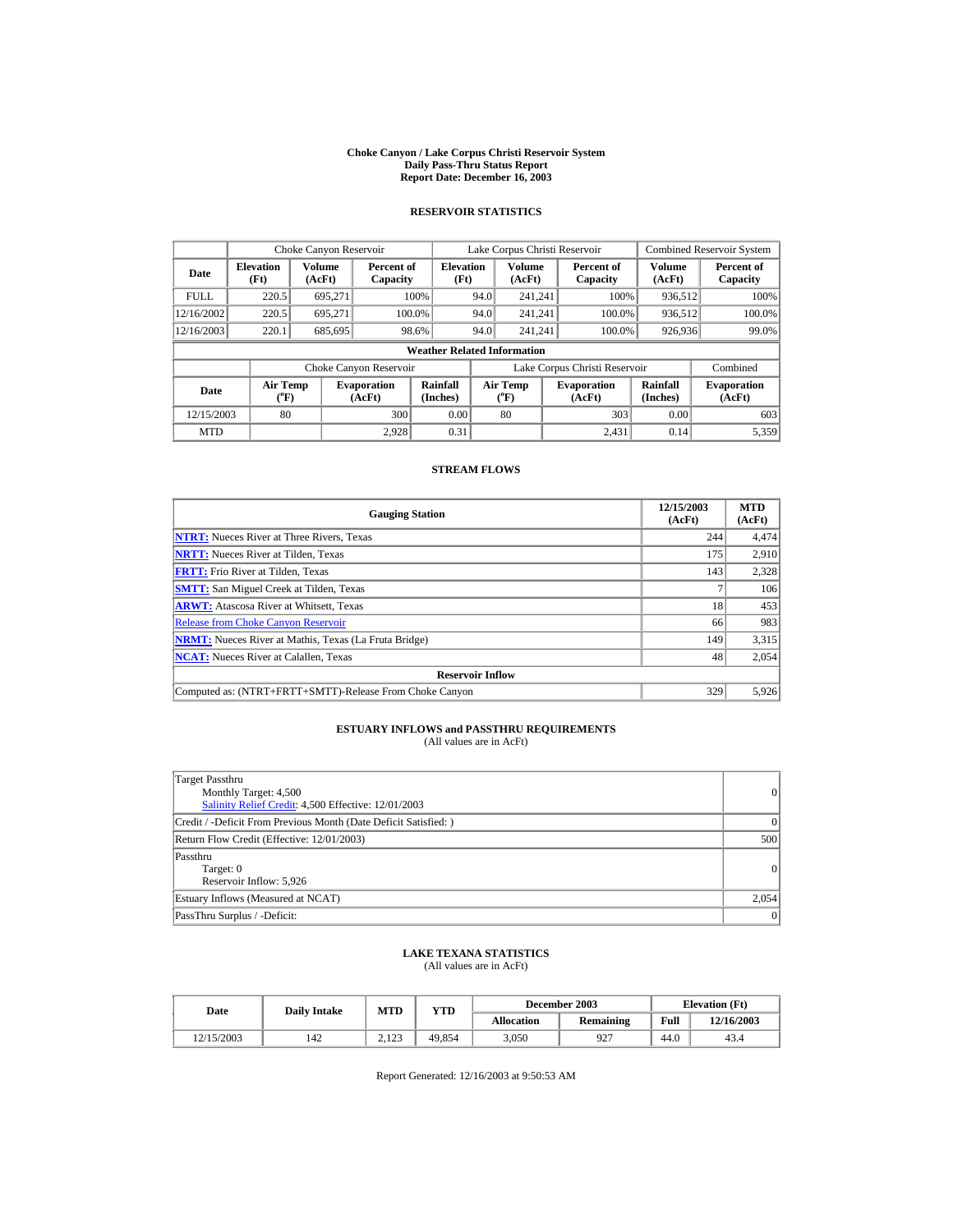#### **Choke Canyon / Lake Corpus Christi Reservoir System Daily Pass-Thru Status Report Report Date: December 17, 2003**

## **RESERVOIR STATISTICS**

|             | Choke Canyon Reservoir   |                                                                                                                                                        |                        |                                    | Lake Corpus Christi Reservoir |                  |  |                               |                  | <b>Combined Reservoir System</b> |
|-------------|--------------------------|--------------------------------------------------------------------------------------------------------------------------------------------------------|------------------------|------------------------------------|-------------------------------|------------------|--|-------------------------------|------------------|----------------------------------|
| Date        | <b>Elevation</b><br>(Ft) | <b>Volume</b><br>(AcFt)                                                                                                                                | Percent of<br>Capacity | <b>Elevation</b><br>(Ft)           |                               | Volume<br>(AcFt) |  | Percent of<br>Capacity        | Volume<br>(AcFt) | Percent of<br>Capacity           |
| <b>FULL</b> | 220.5                    | 695.271                                                                                                                                                |                        | 100%                               | 94.0                          | 241.241          |  | 100%                          | 936,512          | 100%                             |
| 12/17/2002  | 220.5                    | 695,271                                                                                                                                                | 100.0%                 |                                    | 94.0                          | 241.241          |  | 100.0%                        | 936,512          | 100.0%                           |
| 12/17/2003  | 220.1                    | 685,176                                                                                                                                                |                        | 98.5%                              | 93.9                          | 238,935          |  | 99.0%                         | 924,111          | 98.7%                            |
|             |                          |                                                                                                                                                        |                        | <b>Weather Related Information</b> |                               |                  |  |                               |                  |                                  |
|             |                          |                                                                                                                                                        | Choke Canyon Reservoir |                                    |                               |                  |  | Lake Corpus Christi Reservoir |                  | Combined                         |
| Date        |                          | Rainfall<br><b>Air Temp</b><br>Air Temp<br><b>Evaporation</b><br><b>Evaporation</b><br>(Inches)<br>$({}^o\mathrm{F})$<br>$(^{o}F)$<br>(AcFt)<br>(AcFt) |                        | Rainfall<br>(Inches)               | <b>Evaporation</b><br>(AcFt)  |                  |  |                               |                  |                                  |
| 12/16/2003  | 62                       |                                                                                                                                                        | 315                    | 0.00                               |                               | 59               |  | 190                           | 0.00             | 505                              |
| <b>MTD</b>  |                          |                                                                                                                                                        | 3.243                  | 0.31                               |                               |                  |  | 2.621                         | 0.14             | 5,864                            |

### **STREAM FLOWS**

| <b>Gauging Station</b>                                       | 12/16/2003<br>(AcFt) | <b>MTD</b><br>(AcFt) |
|--------------------------------------------------------------|----------------------|----------------------|
| <b>NTRT:</b> Nueces River at Three Rivers, Texas             | 242                  | 4,716                |
| <b>NRTT:</b> Nueces River at Tilden, Texas                   | 177                  | 3,087                |
| <b>FRTT:</b> Frio River at Tilden. Texas                     | 141                  | 2,469                |
| <b>SMTT:</b> San Miguel Creek at Tilden, Texas               |                      | 113                  |
| <b>ARWT:</b> Atascosa River at Whitsett, Texas               | 17                   | 469                  |
| <b>Release from Choke Canyon Reservoir</b>                   | 66                   | 1,048                |
| <b>NRMT:</b> Nueces River at Mathis, Texas (La Fruta Bridge) | 516                  | 3,831                |
| <b>NCAT:</b> Nueces River at Calallen, Texas                 | 64                   | 2,118                |
| <b>Reservoir Inflow</b>                                      |                      |                      |
| Computed as: (NTRT+FRTT+SMTT)-Release From Choke Canyon      | 325                  | 6,251                |

# **ESTUARY INFLOWS and PASSTHRU REQUIREMENTS**<br>(All values are in AcFt)

| Target Passthru<br>Monthly Target: 4,500<br>Salinity Relief Credit: 4,500 Effective: 12/01/2003 | $\vert$ 0 |
|-------------------------------------------------------------------------------------------------|-----------|
| Credit / -Deficit From Previous Month (Date Deficit Satisfied:)                                 | $\Omega$  |
| Return Flow Credit (Effective: 12/01/2003)                                                      | 500       |
| Passthru<br>Target: 0<br>Reservoir Inflow: 6,251                                                | 0         |
| Estuary Inflows (Measured at NCAT)                                                              | 2,118     |
| PassThru Surplus / -Deficit:                                                                    | $\vert$ 0 |

# **LAKE TEXANA STATISTICS** (All values are in AcFt)

| Date       | <b>Daily Intake</b> | MTD   | YTD    |                   | December 2003 |      | <b>Elevation</b> (Ft) |
|------------|---------------------|-------|--------|-------------------|---------------|------|-----------------------|
|            |                     |       |        | <b>Allocation</b> | Remaining     | Full | 12/17/2003            |
| 12/16/2003 | 142                 | 2.264 | 49,996 | 3.050             | 786           | 44.0 | 43.5                  |

Report Generated: 12/17/2003 at 8:24:18 AM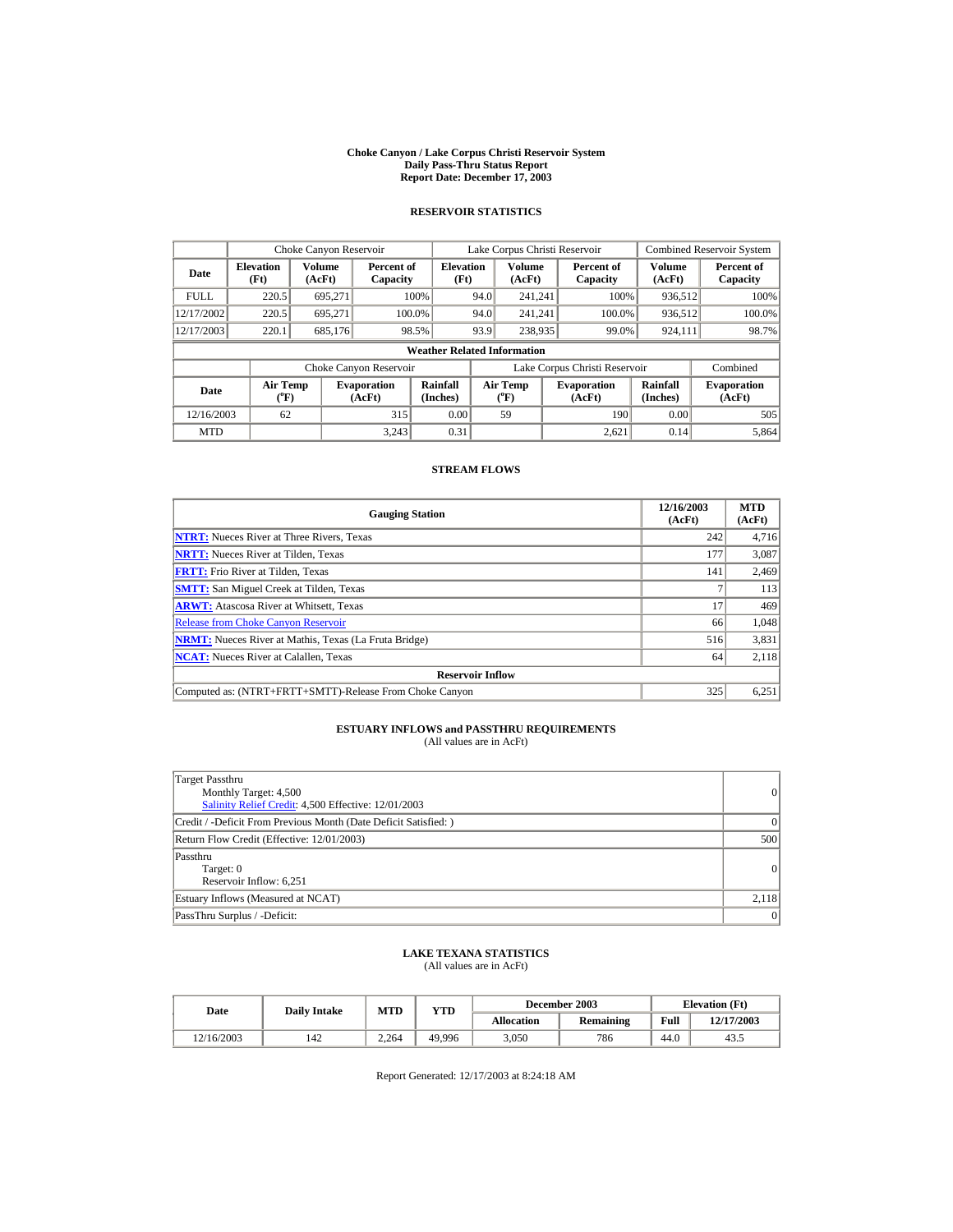#### **Choke Canyon / Lake Corpus Christi Reservoir System Daily Pass-Thru Status Report Report Date: December 18, 2003**

## **RESERVOIR STATISTICS**

|             | Choke Canyon Reservoir                                                                                                           |                  |                        |                          | Lake Corpus Christi Reservoir |                  |  |                               |                         | <b>Combined Reservoir System</b> |  |
|-------------|----------------------------------------------------------------------------------------------------------------------------------|------------------|------------------------|--------------------------|-------------------------------|------------------|--|-------------------------------|-------------------------|----------------------------------|--|
| Date        | <b>Elevation</b><br>(Ft)                                                                                                         | Volume<br>(AcFt) | Percent of<br>Capacity | <b>Elevation</b><br>(Ft) |                               | Volume<br>(AcFt) |  | Percent of<br>Capacity        | <b>Volume</b><br>(AcFt) | Percent of<br>Capacity           |  |
| <b>FULL</b> | 220.5                                                                                                                            | 695.271          |                        | 100%                     | 94.0                          | 241.241          |  | 100%                          | 936,512                 | 100%                             |  |
| 12/18/2002  | 220.5                                                                                                                            | 695.271          |                        | 100.0%                   | 94.0                          | 241.241          |  | 100.0%                        | 936,512                 | 100.0%                           |  |
| 12/18/2003  | 220.1                                                                                                                            | 684,660          |                        | 98.5%                    | 93.9                          | 239,127          |  | 99.1%                         | 923,787                 | 98.6%                            |  |
|             | <b>Weather Related Information</b>                                                                                               |                  |                        |                          |                               |                  |  |                               |                         |                                  |  |
|             |                                                                                                                                  |                  | Choke Canyon Reservoir |                          |                               |                  |  | Lake Corpus Christi Reservoir |                         | Combined                         |  |
| Date        | Rainfall<br><b>Air Temp</b><br>Air Temp<br><b>Evaporation</b><br>(Inches)<br>(AcFt)<br>$(^{o}F)$<br>$({}^o\mathrm{F})$<br>(AcFt) |                  | <b>Evaporation</b>     | Rainfall<br>(Inches)     | <b>Evaporation</b><br>(AcFt)  |                  |  |                               |                         |                                  |  |
| 12/17/2003  | 66                                                                                                                               |                  | 165                    | 0.00                     |                               | 65               |  | 168                           | 0.00                    | 333                              |  |
| <b>MTD</b>  |                                                                                                                                  |                  | 3.408                  | 0.31                     |                               |                  |  | 2.789                         | 0.14                    | 6.197                            |  |

### **STREAM FLOWS**

| <b>Gauging Station</b>                                       | 12/17/2003<br>(AcFt) | <b>MTD</b><br>(AcFt) |
|--------------------------------------------------------------|----------------------|----------------------|
| <b>NTRT:</b> Nueces River at Three Rivers, Texas             | 236                  | 4,953                |
| <b>NRTT:</b> Nueces River at Tilden, Texas                   | 171                  | 3,257                |
| <b>FRTT:</b> Frio River at Tilden. Texas                     | 139                  | 2,608                |
| <b>SMTT:</b> San Miguel Creek at Tilden, Texas               |                      | 120                  |
| <b>ARWT:</b> Atascosa River at Whitsett, Texas               | 15 <sup>1</sup>      | 485                  |
| <b>Release from Choke Canyon Reservoir</b>                   | 66                   | 1,114                |
| <b>NRMT:</b> Nueces River at Mathis, Texas (La Fruta Bridge) | 127                  | 3,958                |
| <b>NCAT:</b> Nueces River at Calallen, Texas                 | 290                  | 2,408                |
| <b>Reservoir Inflow</b>                                      |                      |                      |
| Computed as: (NTRT+FRTT+SMTT)-Release From Choke Canyon      | 317                  | 6,568                |

# **ESTUARY INFLOWS and PASSTHRU REQUIREMENTS**<br>(All values are in AcFt)

| Target Passthru<br>Monthly Target: 4,500<br>Salinity Relief Credit: 4,500 Effective: 12/01/2003 | $\vert$ 0 |
|-------------------------------------------------------------------------------------------------|-----------|
| Credit / -Deficit From Previous Month (Date Deficit Satisfied:)                                 | $\Omega$  |
| Return Flow Credit (Effective: 12/01/2003)                                                      | 500       |
| Passthru<br>Target: 0<br>Reservoir Inflow: 6,568                                                | 0         |
| Estuary Inflows (Measured at NCAT)                                                              | 2,408     |
| PassThru Surplus / -Deficit:                                                                    | $\vert$ 0 |

## **LAKE TEXANA STATISTICS** (All values are in AcFt)

| Date       | <b>Daily Intake</b> | MTD   | YTD    |            | December 2003 |      | <b>Elevation</b> (Ft) |
|------------|---------------------|-------|--------|------------|---------------|------|-----------------------|
|            |                     |       |        | Allocation | Remaining     | Full | 12/18/2003            |
| 12/17/2003 | 142                 | 2.406 | 50.138 | 3.050      | 644           | 44.0 | 43.4                  |

Report Generated: 12/18/2003 at 8:24:20 AM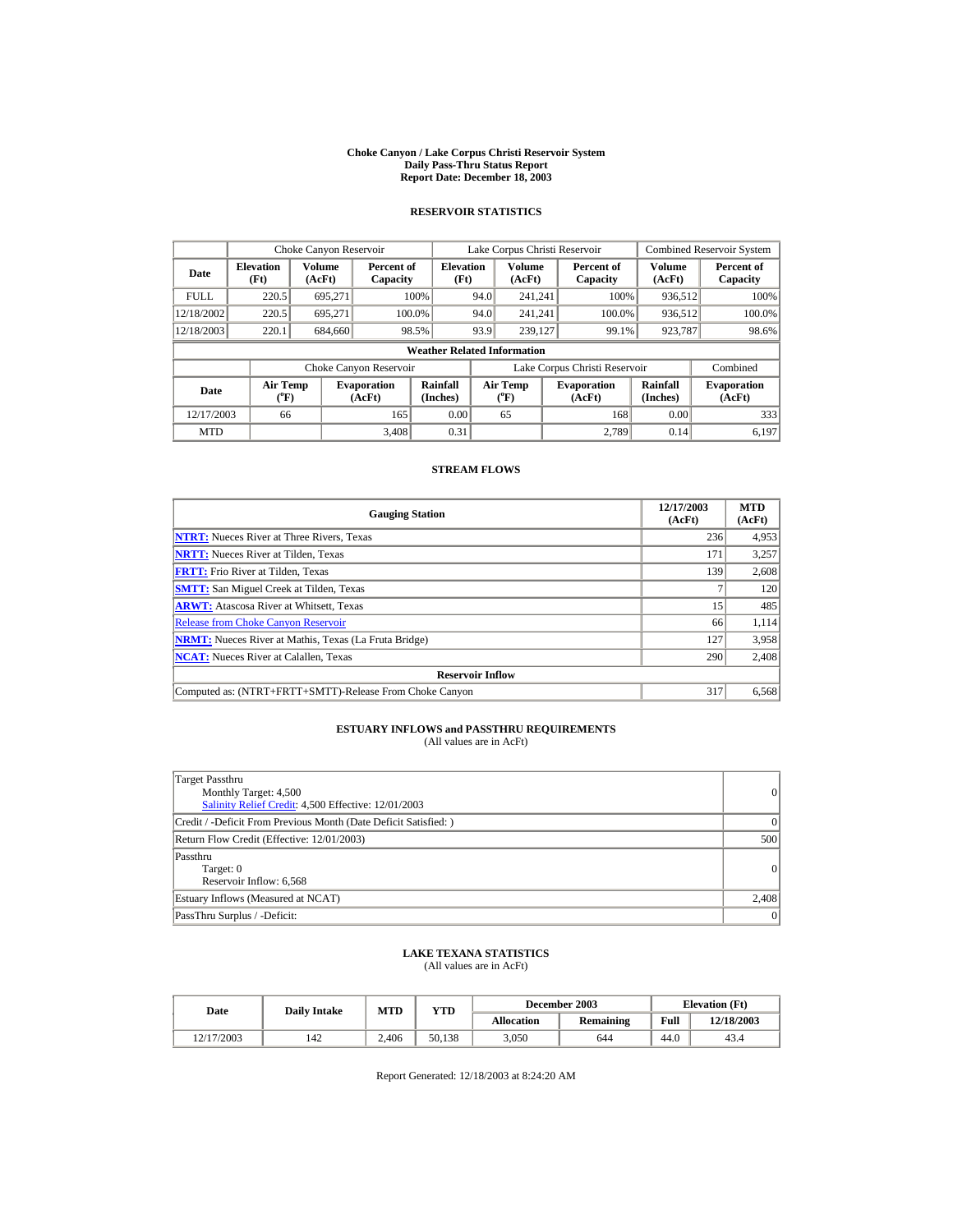#### **Choke Canyon / Lake Corpus Christi Reservoir System Daily Pass-Thru Status Report Report Date: December 19, 2003**

## **RESERVOIR STATISTICS**

|             | Choke Canyon Reservoir             |                                                                                                                                                        |                        |                          | Lake Corpus Christi Reservoir |                  |  |                               |                         | <b>Combined Reservoir System</b> |  |
|-------------|------------------------------------|--------------------------------------------------------------------------------------------------------------------------------------------------------|------------------------|--------------------------|-------------------------------|------------------|--|-------------------------------|-------------------------|----------------------------------|--|
| Date        | <b>Elevation</b><br>(Ft)           | Volume<br>(AcFt)                                                                                                                                       | Percent of<br>Capacity | <b>Elevation</b><br>(Ft) |                               | Volume<br>(AcFt) |  | Percent of<br>Capacity        | <b>Volume</b><br>(AcFt) | Percent of<br>Capacity           |  |
| <b>FULL</b> | 220.5                              | 695.271                                                                                                                                                |                        | 100%                     | 94.0                          | 241.241          |  | 100%                          | 936,512                 | 100%                             |  |
| 12/19/2002  | 220.5                              | 695,271                                                                                                                                                | 100.0%                 |                          | 94.0                          | 241,241          |  | 100.0%                        | 936,512                 | 100.0%                           |  |
| 12/19/2003  | 220.1                              | 684,146                                                                                                                                                | 98.4%                  |                          | 93.9                          | 238,935          |  | 99.0%                         | 923,081                 | 98.6%                            |  |
|             | <b>Weather Related Information</b> |                                                                                                                                                        |                        |                          |                               |                  |  |                               |                         |                                  |  |
|             |                                    |                                                                                                                                                        | Choke Canyon Reservoir |                          |                               |                  |  | Lake Corpus Christi Reservoir |                         | Combined                         |  |
| Date        |                                    | Rainfall<br><b>Air Temp</b><br>Air Temp<br><b>Evaporation</b><br><b>Evaporation</b><br>(Inches)<br>(AcFt)<br>$(^{o}F)$<br>$({}^o\mathrm{F})$<br>(AcFt) |                        | Rainfall<br>(Inches)     | <b>Evaporation</b><br>(AcFt)  |                  |  |                               |                         |                                  |  |
| 12/18/2003  | 69                                 |                                                                                                                                                        | 150                    | 0.00                     |                               | 65               |  | 168                           | 0.00                    | 318                              |  |
| <b>MTD</b>  |                                    |                                                                                                                                                        | 3,558                  | 0.31                     |                               |                  |  | 2.957                         | 0.14                    | 6,515                            |  |

### **STREAM FLOWS**

| <b>Gauging Station</b>                                       | 12/18/2003<br>(AcFt) | <b>MTD</b><br>(AcFt) |
|--------------------------------------------------------------|----------------------|----------------------|
| <b>NTRT:</b> Nueces River at Three Rivers, Texas             | 232                  | 5,185                |
| <b>NRTT:</b> Nueces River at Tilden, Texas                   | 165                  | 3,422                |
| <b>FRTT:</b> Frio River at Tilden. Texas                     | 137                  | 2,745                |
| <b>SMTT:</b> San Miguel Creek at Tilden, Texas               |                      | 128                  |
| <b>ARWT:</b> Atascosa River at Whitsett, Texas               | 15 <sup>1</sup>      | 500                  |
| <b>Release from Choke Canyon Reservoir</b>                   | 66                   | 1,179                |
| <b>NRMT:</b> Nueces River at Mathis, Texas (La Fruta Bridge) | 153                  | 4,111                |
| <b>NCAT:</b> Nueces River at Calallen, Texas                 | 54                   | 2,461                |
| <b>Reservoir Inflow</b>                                      |                      |                      |
| Computed as: (NTRT+FRTT+SMTT)-Release From Choke Canyon      | 311                  | 6,879                |

# **ESTUARY INFLOWS and PASSTHRU REQUIREMENTS**<br>(All values are in AcFt)

| Target Passthru<br>Monthly Target: 4,500<br>Salinity Relief Credit: 4,500 Effective: 12/01/2003 | $\vert$ 0 |
|-------------------------------------------------------------------------------------------------|-----------|
| Credit / -Deficit From Previous Month (Date Deficit Satisfied:)                                 | $\Omega$  |
| Return Flow Credit (Effective: 12/01/2003)                                                      | 500       |
| Passthru<br>Target: 0<br>Reservoir Inflow: 6,879                                                | 0         |
| Estuary Inflows (Measured at NCAT)                                                              | 2,461     |
| PassThru Surplus / -Deficit:                                                                    | $\vert$ 0 |

## **LAKE TEXANA STATISTICS** (All values are in AcFt)

| Date       | <b>Daily Intake</b> | MTD   | $_{\rm VTD}$ |            | December 2003 |      | <b>Elevation</b> (Ft) |
|------------|---------------------|-------|--------------|------------|---------------|------|-----------------------|
|            |                     |       |              | Allocation | Remaining     | Full | 12/19/2003            |
| 12/18/2003 | 142                 | 2,548 | 50.279       | 3.050      | 502           | 44.0 | 43.3                  |

Report Generated: 12/19/2003 at 8:27:49 AM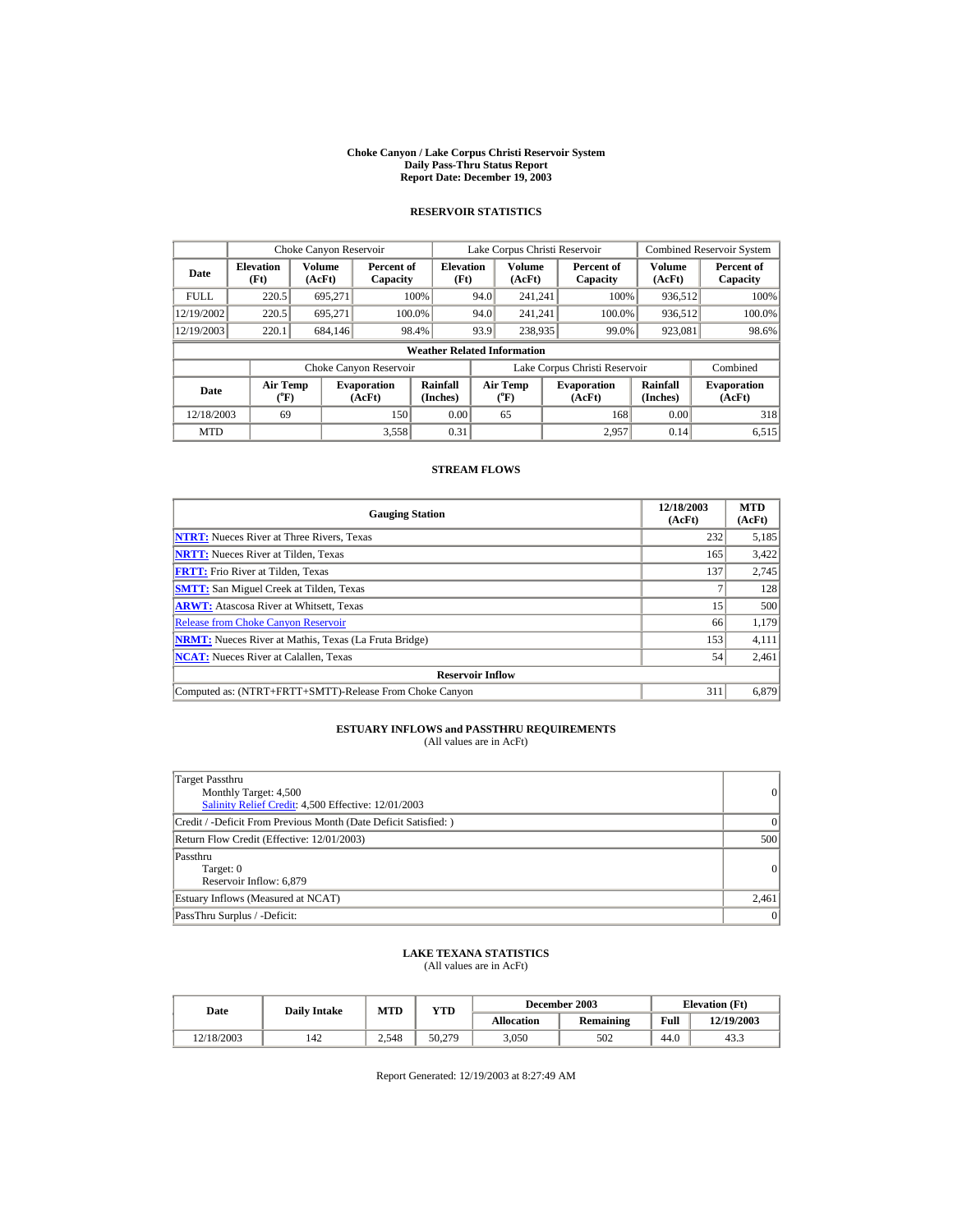#### **Choke Canyon / Lake Corpus Christi Reservoir System Daily Pass-Thru Status Report Report Date: December 20, 2003**

## **RESERVOIR STATISTICS**

|             | Choke Canyon Reservoir                |                                                                                                               |                        |                          | Lake Corpus Christi Reservoir |                         |  |                               |                         | <b>Combined Reservoir System</b> |  |
|-------------|---------------------------------------|---------------------------------------------------------------------------------------------------------------|------------------------|--------------------------|-------------------------------|-------------------------|--|-------------------------------|-------------------------|----------------------------------|--|
| Date        | <b>Elevation</b><br>(Ft)              | Volume<br>(AcFt)                                                                                              | Percent of<br>Capacity | <b>Elevation</b><br>(Ft) |                               | <b>Volume</b><br>(AcFt) |  | Percent of<br>Capacity        | <b>Volume</b><br>(AcFt) | Percent of<br>Capacity           |  |
| <b>FULL</b> | 220.5                                 | 695.271                                                                                                       |                        | 100%                     | 94.0                          | 241.241                 |  | 100%                          | 936,512                 | 100%                             |  |
| 12/20/2002  | 220.5                                 | 695.271                                                                                                       | 100.0%                 |                          | 94.0                          | 241,241                 |  | 100.0%                        | 936,512                 | 100.0%                           |  |
| 12/20/2003  | 220.1                                 | 683,889                                                                                                       |                        | 98.4%                    | 93.9                          | 238,551                 |  | 98.9%                         | 922,440                 | 98.5%                            |  |
|             | <b>Weather Related Information</b>    |                                                                                                               |                        |                          |                               |                         |  |                               |                         |                                  |  |
|             |                                       |                                                                                                               | Choke Canyon Reservoir |                          |                               |                         |  | Lake Corpus Christi Reservoir |                         | Combined                         |  |
| Date        | <b>Air Temp</b><br>$({}^o\mathrm{F})$ | Rainfall<br>Air Temp<br><b>Evaporation</b><br><b>Evaporation</b><br>(Inches)<br>(AcFt)<br>$(^{o}F)$<br>(AcFt) |                        | Rainfall<br>(Inches)     | <b>Evaporation</b><br>(AcFt)  |                         |  |                               |                         |                                  |  |
| 12/19/2003  | 65                                    |                                                                                                               | 165                    | 0.00                     |                               | 64                      |  | 145                           | 0.00                    | 310                              |  |
| <b>MTD</b>  |                                       |                                                                                                               | 3.723                  | 0.31                     |                               |                         |  | 3.102                         | 0.14                    | 6,825                            |  |

### **STREAM FLOWS**

| <b>Gauging Station</b>                                       | 12/19/2003<br>(AcFt) | <b>MTD</b><br>(AcFt) |
|--------------------------------------------------------------|----------------------|----------------------|
| <b>NTRT:</b> Nueces River at Three Rivers, Texas             | 220                  | 5,405                |
| <b>NRTT:</b> Nueces River at Tilden, Texas                   | 161                  | 3,583                |
| <b>FRTT:</b> Frio River at Tilden. Texas                     | 137                  | 2,882                |
| <b>SMTT:</b> San Miguel Creek at Tilden, Texas               | 6                    | 134                  |
| <b>ARWT:</b> Atascosa River at Whitsett, Texas               | 14                   | 514                  |
| <b>Release from Choke Canyon Reservoir</b>                   | 66                   | 1,245                |
| <b>NRMT:</b> Nueces River at Mathis, Texas (La Fruta Bridge) | 149                  | 4,260                |
| <b>NCAT:</b> Nueces River at Calallen, Texas                 | 60                   | 2,521                |
| <b>Reservoir Inflow</b>                                      |                      |                      |
| Computed as: (NTRT+FRTT+SMTT)-Release From Choke Canyon      | 298                  | 7,177                |

# **ESTUARY INFLOWS and PASSTHRU REQUIREMENTS**<br>(All values are in AcFt)

| Target Passthru<br>Monthly Target: 4,500<br>Salinity Relief Credit: 4,500 Effective: 12/01/2003 | $\vert$ 0 |
|-------------------------------------------------------------------------------------------------|-----------|
| Credit / -Deficit From Previous Month (Date Deficit Satisfied:)                                 | $\Omega$  |
| Return Flow Credit (Effective: 12/01/2003)                                                      | 500       |
| Passthru<br>Target: 0<br>Reservoir Inflow: 7,177                                                | 0         |
| Estuary Inflows (Measured at NCAT)                                                              | 2,521     |
| PassThru Surplus / -Deficit:                                                                    | $\vert$ 0 |

## **LAKE TEXANA STATISTICS** (All values are in AcFt)

| Date       | <b>Daily Intake</b> | MTD   | YTD    |                   | December 2003 |      | <b>Elevation</b> (Ft) |
|------------|---------------------|-------|--------|-------------------|---------------|------|-----------------------|
|            |                     |       |        | <b>Allocation</b> | Remaining     | Full | 12/20/2003            |
| 12/19/2003 | 142                 | 2,690 | 50.421 | 3.050             | 360           | 44.0 | 43.3                  |

Report Generated: 12/20/2003 at 8:21:53 AM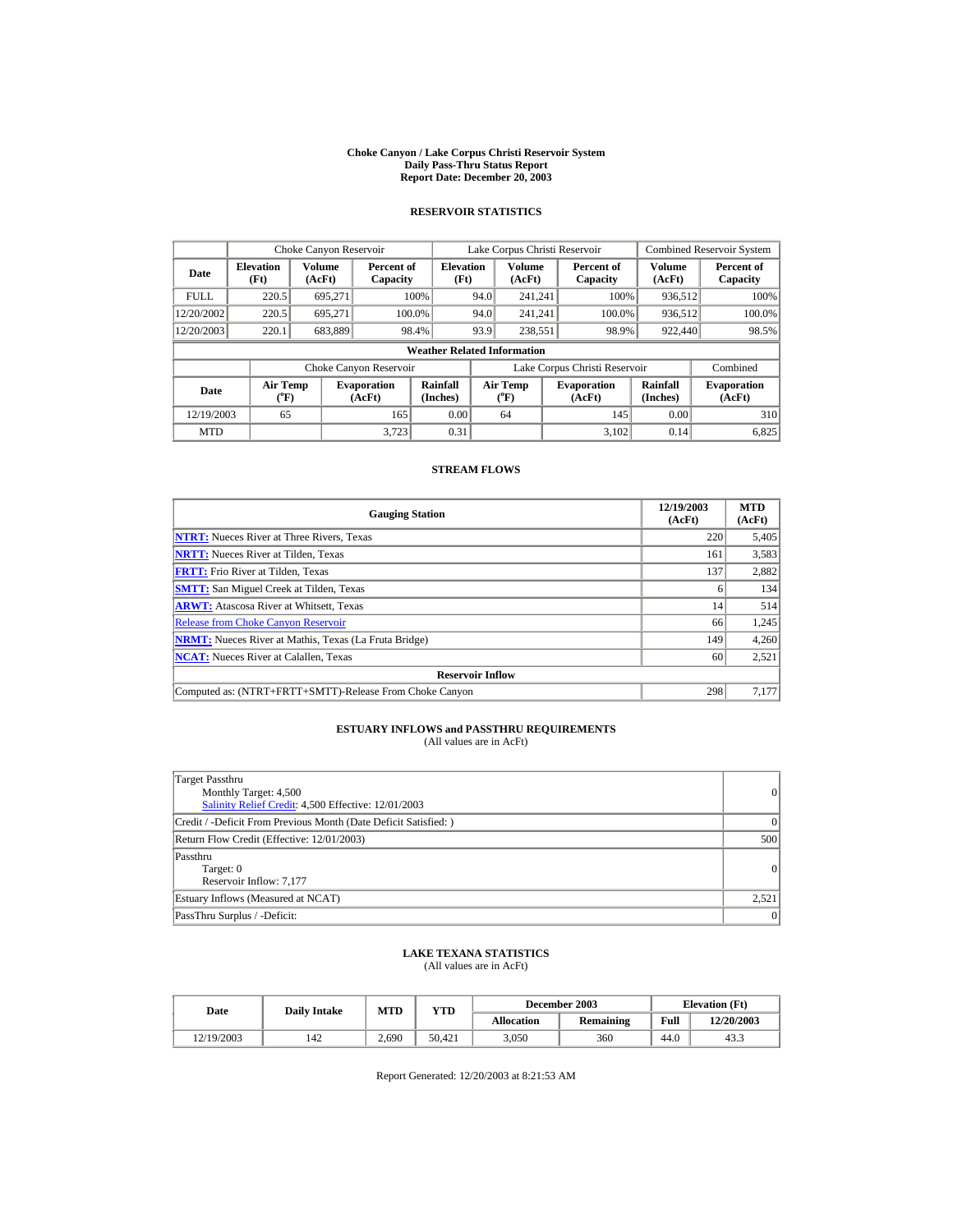#### **Choke Canyon / Lake Corpus Christi Reservoir System Daily Pass-Thru Status Report Report Date: December 21, 2003**

## **RESERVOIR STATISTICS**

|             | Choke Canyon Reservoir                |                         |                              |                          | Lake Corpus Christi Reservoir |                       |  |                               |                         | <b>Combined Reservoir System</b> |  |
|-------------|---------------------------------------|-------------------------|------------------------------|--------------------------|-------------------------------|-----------------------|--|-------------------------------|-------------------------|----------------------------------|--|
| Date        | <b>Elevation</b><br>(Ft)              | <b>Volume</b><br>(AcFt) | Percent of<br>Capacity       | <b>Elevation</b><br>(Ft) |                               | Volume<br>(AcFt)      |  | Percent of<br>Capacity        | <b>Volume</b><br>(AcFt) | Percent of<br>Capacity           |  |
| <b>FULL</b> | 220.5                                 | 695.271                 |                              | 100%                     | 94.0                          | 241.241               |  | 100%                          | 936,512                 | 100%                             |  |
| 12/21/2002  | 220.5                                 | 695.271                 | 100.0%                       |                          | 94.0                          | 241,241               |  | 100.0%                        | 936,512                 | 100.0%                           |  |
| 12/21/2003  | 220.0                                 | 683,632                 |                              | 98.3%                    | 93.8                          | 237,977               |  | 98.6%                         | 921,609                 | 98.4%                            |  |
|             | <b>Weather Related Information</b>    |                         |                              |                          |                               |                       |  |                               |                         |                                  |  |
|             |                                       |                         | Choke Canyon Reservoir       |                          |                               |                       |  | Lake Corpus Christi Reservoir |                         | Combined                         |  |
| Date        | <b>Air Temp</b><br>$({}^o\mathrm{F})$ |                         | <b>Evaporation</b><br>(AcFt) | Rainfall<br>(Inches)     |                               | Air Temp<br>$(^{o}F)$ |  | <b>Evaporation</b><br>(AcFt)  | Rainfall<br>(Inches)    | <b>Evaporation</b><br>(AcFt)     |  |
| 12/20/2003  | 70                                    |                         | 180                          | 0.00                     |                               | 69                    |  | 178                           | 0.00                    | 358                              |  |
| <b>MTD</b>  |                                       |                         | 3,903                        | 0.31                     |                               |                       |  | 3.280                         | 0.14                    | 7,183                            |  |

### **STREAM FLOWS**

| <b>Gauging Station</b>                                       | 12/20/2003<br>(AcFt) | <b>MTD</b><br>(AcFt) |
|--------------------------------------------------------------|----------------------|----------------------|
| <b>NTRT:</b> Nueces River at Three Rivers, Texas             | 210                  | 5,616                |
| <b>NRTT:</b> Nueces River at Tilden, Texas                   | 159                  | 3,742                |
| <b>FRTT:</b> Frio River at Tilden. Texas                     | 137                  | 3,019                |
| <b>SMTT:</b> San Miguel Creek at Tilden, Texas               | <sub>0</sub>         | 140                  |
| <b>ARWT:</b> Atascosa River at Whitsett, Texas               | 14                   | 528                  |
| <b>Release from Choke Canyon Reservoir</b>                   | 66                   | 1,310                |
| <b>NRMT:</b> Nueces River at Mathis, Texas (La Fruta Bridge) | 149                  | 4.409                |
| <b>NCAT:</b> Nueces River at Calallen, Texas                 | 56                   | 2,577                |
| <b>Reservoir Inflow</b>                                      |                      |                      |
| Computed as: (NTRT+FRTT+SMTT)-Release From Choke Canyon      | 288                  | 7,465                |

# **ESTUARY INFLOWS and PASSTHRU REQUIREMENTS**<br>(All values are in AcFt)

| Target Passthru<br>Monthly Target: 4,500<br>Salinity Relief Credit: 4,500 Effective: 12/01/2003 | $\vert$ 0 |
|-------------------------------------------------------------------------------------------------|-----------|
| Credit / -Deficit From Previous Month (Date Deficit Satisfied:)                                 | $\Omega$  |
| Return Flow Credit (Effective: 12/01/2003)                                                      | 500       |
| Passthru<br>Target: 0<br>Reservoir Inflow: 7,465                                                | 0         |
| Estuary Inflows (Measured at NCAT)                                                              | 2,577     |
| PassThru Surplus / -Deficit:                                                                    | $\vert$ 0 |

## **LAKE TEXANA STATISTICS** (All values are in AcFt)

| Date       | <b>Daily Intake</b> | MTD   | YTD    |            | December 2003 |      | <b>Elevation</b> (Ft) |
|------------|---------------------|-------|--------|------------|---------------|------|-----------------------|
|            |                     |       |        | Allocation | Remaining     | Full | 12/21/2003            |
| 12/20/2003 | 138                 | 2.828 | 50.559 | 3.050      | 222           | 44.0 | 43.3                  |

Report Generated: 12/21/2003 at 7:46:19 AM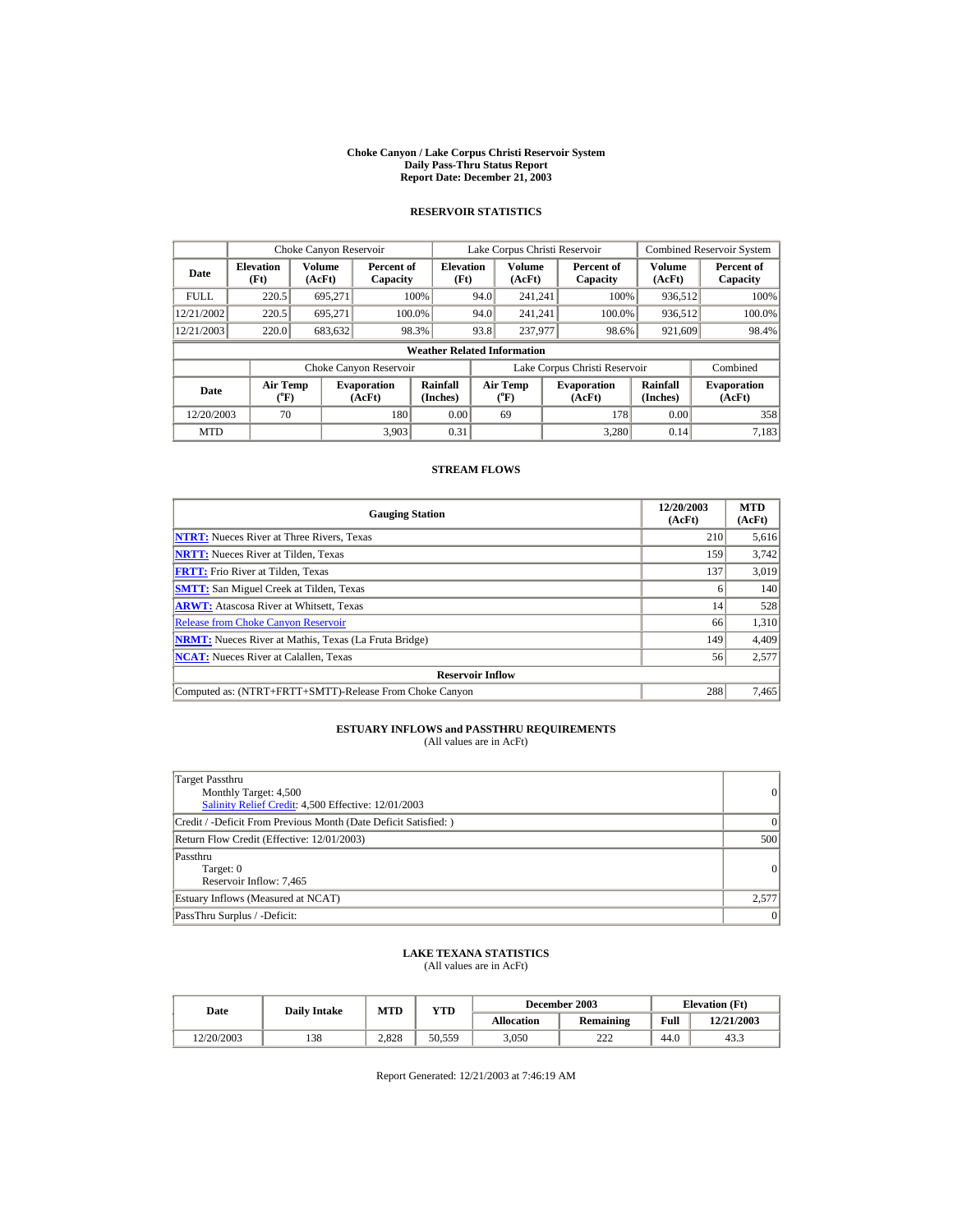#### **Choke Canyon / Lake Corpus Christi Reservoir System Daily Pass-Thru Status Report Report Date: December 22, 2003**

## **RESERVOIR STATISTICS**

|             | Choke Canyon Reservoir                |                  |                              |                                    | Lake Corpus Christi Reservoir |                       |  |                               |                      | <b>Combined Reservoir System</b> |
|-------------|---------------------------------------|------------------|------------------------------|------------------------------------|-------------------------------|-----------------------|--|-------------------------------|----------------------|----------------------------------|
| Date        | <b>Elevation</b><br>(Ft)              | Volume<br>(AcFt) | Percent of<br>Capacity       | <b>Elevation</b><br>(Ft)           |                               | Volume<br>(AcFt)      |  | Percent of<br>Capacity        | Volume<br>(AcFt)     | Percent of<br>Capacity           |
| <b>FULL</b> | 220.5                                 | 695.271          |                              | 100%                               | 94.0                          | 241.241               |  | 100%                          | 936,512              | 100%                             |
| 12/22/2002  | 220.5                                 | 695,271          | 100.0%                       |                                    | 94.0                          | 241.241               |  | 100.0%                        | 936,512              | 100.0%                           |
| 12/22/2003  | 220.0                                 | 683,632          |                              | 98.3%                              | 93.8                          | 237,403               |  | 98.4%                         | 921,035              | 98.3%                            |
|             |                                       |                  |                              | <b>Weather Related Information</b> |                               |                       |  |                               |                      |                                  |
|             |                                       |                  | Choke Canyon Reservoir       |                                    |                               |                       |  | Lake Corpus Christi Reservoir |                      | Combined                         |
| Date        | <b>Air Temp</b><br>$({}^o\mathrm{F})$ |                  | <b>Evaporation</b><br>(AcFt) | Rainfall<br>(Inches)               |                               | Air Temp<br>$(^{o}F)$ |  | <b>Evaporation</b><br>(AcFt)  | Rainfall<br>(Inches) | <b>Evaporation</b><br>(AcFt)     |
| 12/21/2003  | 76                                    |                  | 150                          | 0.00                               |                               | 74                    |  | 156                           | 0.00                 | 306                              |
| <b>MTD</b>  |                                       |                  | 4,053                        | 0.31                               |                               |                       |  | 3,436                         | 0.14                 | 7,489                            |

### **STREAM FLOWS**

| <b>Gauging Station</b>                                       | 12/21/2003<br>(AcFt) | <b>MTD</b><br>(AcFt) |
|--------------------------------------------------------------|----------------------|----------------------|
| <b>NTRT:</b> Nueces River at Three Rivers, Texas             | 204                  | 5,820                |
| <b>NRTT:</b> Nueces River at Tilden, Texas                   | 161                  | 3,903                |
| <b>FRTT:</b> Frio River at Tilden, Texas                     | 137                  | 3,156                |
| <b>SMTT:</b> San Miguel Creek at Tilden, Texas               | 6                    | 146                  |
| <b>ARWT:</b> Atascosa River at Whitsett, Texas               | 14                   | 542                  |
| <b>Release from Choke Canyon Reservoir</b>                   | 66                   | 1,376                |
| <b>NRMT:</b> Nueces River at Mathis, Texas (La Fruta Bridge) | 149                  | 4,558                |
| <b>NCAT:</b> Nueces River at Calallen, Texas                 | 13                   | 2,590                |
| <b>Reservoir Inflow</b>                                      |                      |                      |
| Computed as: (NTRT+FRTT+SMTT)-Release From Choke Canyon      | 282                  | 7,746                |

# **ESTUARY INFLOWS and PASSTHRU REQUIREMENTS**<br>(All values are in AcFt)

| Target Passthru<br>Monthly Target: 4,500<br>Salinity Relief Credit: 4,500 Effective: 12/01/2003 | $\vert$ 0 |
|-------------------------------------------------------------------------------------------------|-----------|
| Credit / -Deficit From Previous Month (Date Deficit Satisfied:)                                 | $\Omega$  |
| Return Flow Credit (Effective: 12/01/2003)                                                      | 500       |
| Passthru<br>Target: 0<br>Reservoir Inflow: 7,746                                                | 0         |
| Estuary Inflows (Measured at NCAT)                                                              | 2,590     |
| PassThru Surplus / -Deficit:                                                                    | $\vert$ 0 |

## **LAKE TEXANA STATISTICS** (All values are in AcFt)

| Date       | <b>Daily Intake</b> | MTD   | YTD    |            | December 2003 |      | <b>Elevation</b> (Ft) |
|------------|---------------------|-------|--------|------------|---------------|------|-----------------------|
|            |                     |       |        | Allocation | Remaining     | Full | 12/22/2003            |
| 12/21/2003 | 142                 | 2.970 | 50.701 | 3.050      | 80            | 44.0 | 43.3                  |

Report Generated: 12/22/2003 at 8:39:19 AM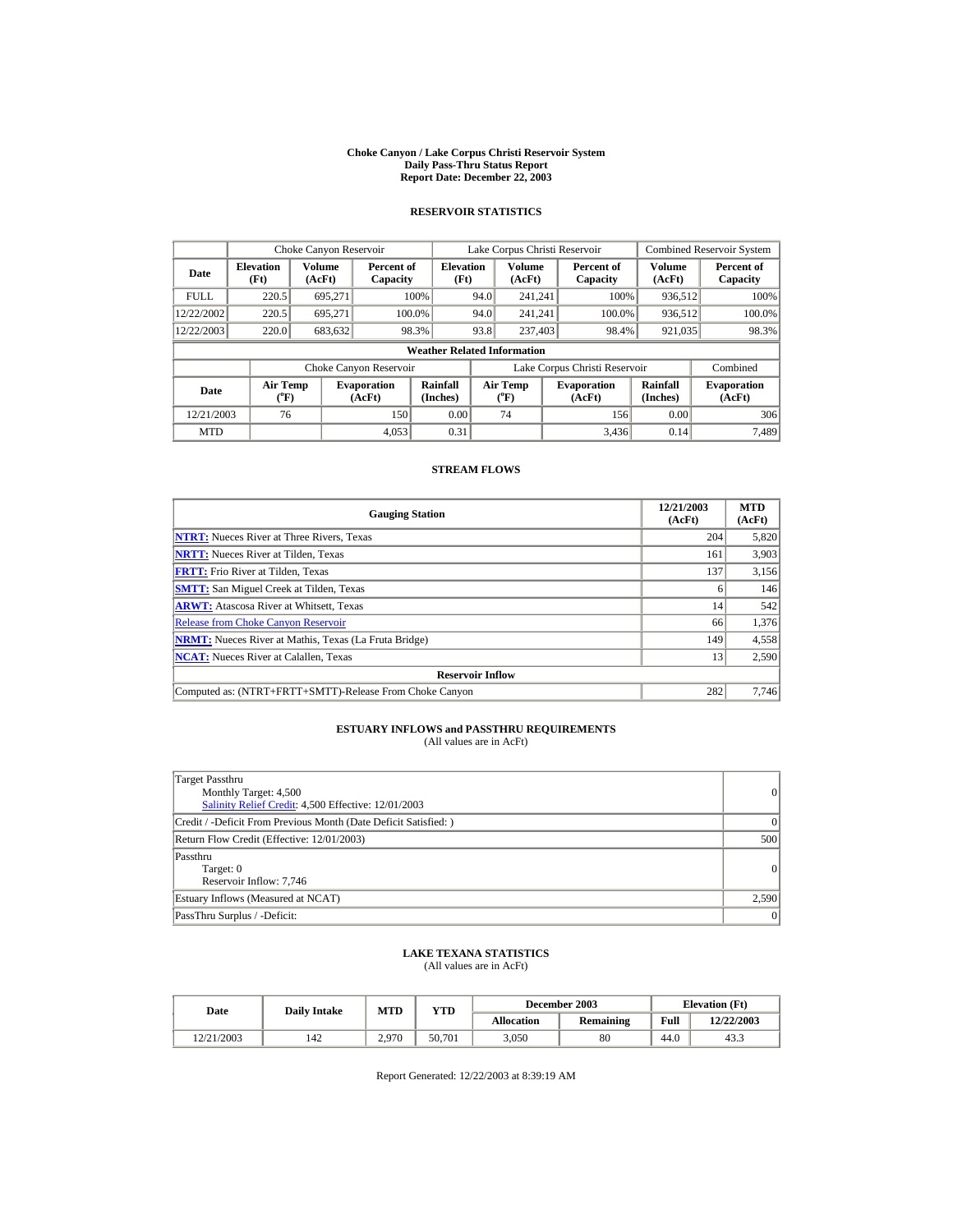#### **Choke Canyon / Lake Corpus Christi Reservoir System Daily Pass-Thru Status Report Report Date: December 23, 2003**

## **RESERVOIR STATISTICS**

|             | Choke Canyon Reservoir             |                                                                                                                                                               |                        |                          | Lake Corpus Christi Reservoir |                  |  |                               |                         | <b>Combined Reservoir System</b> |  |  |
|-------------|------------------------------------|---------------------------------------------------------------------------------------------------------------------------------------------------------------|------------------------|--------------------------|-------------------------------|------------------|--|-------------------------------|-------------------------|----------------------------------|--|--|
| Date        | <b>Elevation</b><br>(Ft)           | Volume<br>(AcFt)                                                                                                                                              | Percent of<br>Capacity | <b>Elevation</b><br>(Ft) |                               | Volume<br>(AcFt) |  | Percent of<br>Capacity        | <b>Volume</b><br>(AcFt) | Percent of<br>Capacity           |  |  |
| <b>FULL</b> | 220.5                              | 695.271                                                                                                                                                       |                        | 100%                     | 94.0                          | 241.241          |  | 100%                          | 936,512                 | 100%                             |  |  |
| 12/23/2002  | 220.5                              | 695.271                                                                                                                                                       |                        | 100.0%                   | 94.0                          | 241.241          |  | 100.0%                        | 936,512                 | 100.0%                           |  |  |
| 12/23/2003  | 220.0                              | 683,374                                                                                                                                                       |                        | 98.3%                    | 93.9                          | 239.318          |  | 99.2%                         | 922,692                 | 98.5%                            |  |  |
|             | <b>Weather Related Information</b> |                                                                                                                                                               |                        |                          |                               |                  |  |                               |                         |                                  |  |  |
|             |                                    |                                                                                                                                                               | Choke Canyon Reservoir |                          |                               |                  |  | Lake Corpus Christi Reservoir |                         | Combined                         |  |  |
| Date        |                                    | <b>Rainfall</b><br><b>Air Temp</b><br>Air Temp<br><b>Evaporation</b><br><b>Evaporation</b><br>(Inches)<br>(AcFt)<br>$(^{o}F)$<br>$({}^o\mathrm{F})$<br>(AcFt) |                        | Rainfall<br>(Inches)     | <b>Evaporation</b><br>(AcFt)  |                  |  |                               |                         |                                  |  |  |
| 12/22/2003  | 82                                 |                                                                                                                                                               | 269                    | 0.00                     |                               | 80               |  | 246                           | 0.00                    | 515                              |  |  |
| <b>MTD</b>  |                                    |                                                                                                                                                               | 4.322                  | 0.31                     |                               |                  |  | 3.682                         | 0.14                    | 8,004                            |  |  |

### **STREAM FLOWS**

| <b>Gauging Station</b>                                       | 12/22/2003<br>(AcFt) | <b>MTD</b><br>(AcFt) |
|--------------------------------------------------------------|----------------------|----------------------|
| <b>NTRT:</b> Nueces River at Three Rivers, Texas             | 262                  | 6,082                |
| <b>NRTT:</b> Nueces River at Tilden, Texas                   | 161                  | 4,063                |
| <b>FRTT:</b> Frio River at Tilden. Texas                     | 139                  | 3,295                |
| <b>SMTT:</b> San Miguel Creek at Tilden, Texas               | 6                    | 152                  |
| <b>ARWT:</b> Atascosa River at Whitsett, Texas               | 15 <sup>1</sup>      | 557                  |
| <b>Release from Choke Canyon Reservoir</b>                   | 66                   | 1,441                |
| <b>NRMT:</b> Nueces River at Mathis, Texas (La Fruta Bridge) | 149                  | 4.706                |
| <b>NCAT:</b> Nueces River at Calallen, Texas                 | 38                   | 2,628                |
| <b>Reservoir Inflow</b>                                      |                      |                      |
| Computed as: (NTRT+FRTT+SMTT)-Release From Choke Canyon      | 341                  | 8,088                |

# **ESTUARY INFLOWS and PASSTHRU REQUIREMENTS**<br>(All values are in AcFt)

| Target Passthru<br>Monthly Target: 4,500<br>Salinity Relief Credit: 4,500 Effective: 12/01/2003 | $\vert$ 0 |
|-------------------------------------------------------------------------------------------------|-----------|
| Credit / -Deficit From Previous Month (Date Deficit Satisfied:)                                 | $\Omega$  |
| Return Flow Credit (Effective: 12/01/2003)                                                      | 500       |
| Passthru<br>Target: 0<br>Reservoir Inflow: 8,088                                                | 0         |
| Estuary Inflows (Measured at NCAT)                                                              | 2,628     |
| PassThru Surplus / -Deficit:                                                                    | $\vert$ 0 |

# **LAKE TEXANA STATISTICS** (All values are in AcFt)

| Date       | <b>Daily Intake</b> | MTD   | YTD    |            | December 2003 |      | <b>Elevation</b> (Ft) |
|------------|---------------------|-------|--------|------------|---------------|------|-----------------------|
|            |                     |       |        | Allocation | Remaining     | Full | 12/23/2003            |
| 12/22/2003 | 142                 | 3.112 | 50.843 | 3.050      | $-62$         | 44.0 | 43.2                  |

Report Generated: 12/23/2003 at 9:11:40 AM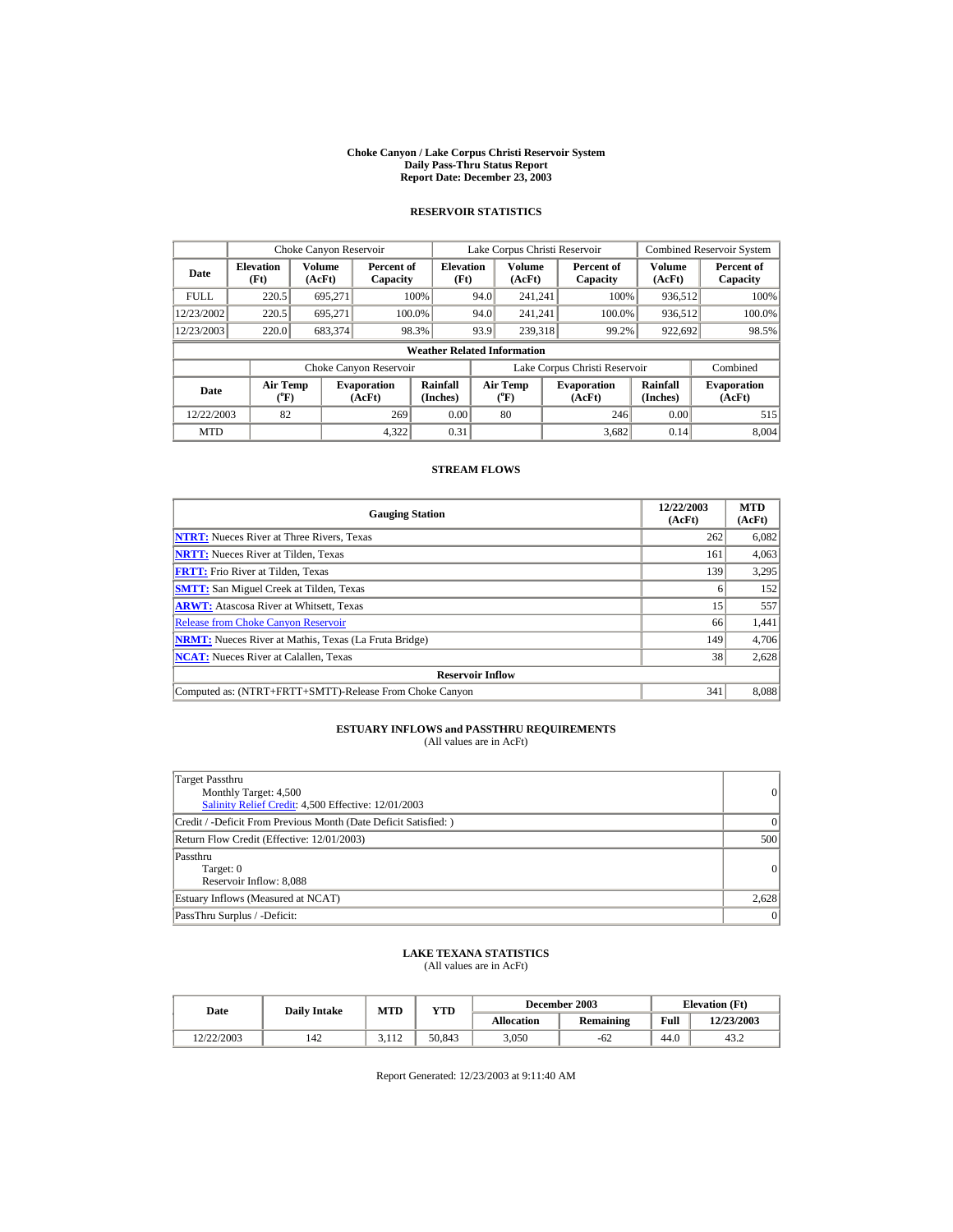#### **Choke Canyon / Lake Corpus Christi Reservoir System Daily Pass-Thru Status Report Report Date: December 24, 2003**

## **RESERVOIR STATISTICS**

|             | Choke Canyon Reservoir             |                                                                                                                                                        |                        |                          | Lake Corpus Christi Reservoir |                  |  |                               |                         | <b>Combined Reservoir System</b> |  |
|-------------|------------------------------------|--------------------------------------------------------------------------------------------------------------------------------------------------------|------------------------|--------------------------|-------------------------------|------------------|--|-------------------------------|-------------------------|----------------------------------|--|
| Date        | <b>Elevation</b><br>(Ft)           | Volume<br>(AcFt)                                                                                                                                       | Percent of<br>Capacity | <b>Elevation</b><br>(Ft) |                               | Volume<br>(AcFt) |  | Percent of<br>Capacity        | <b>Volume</b><br>(AcFt) | Percent of<br>Capacity           |  |
| <b>FULL</b> | 220.5                              | 695.271                                                                                                                                                |                        | 100%                     | 94.0                          | 241.241          |  | 100%                          | 936,512                 | 100%                             |  |
| 12/24/2002  | 220.5                              | 695.271                                                                                                                                                |                        | 100.0%                   | 94.0                          | 241.241          |  | 100.0%                        | 936,512                 | 100.0%                           |  |
| 12/24/2003  | 220.0                              | 682,860                                                                                                                                                |                        | 98.2%                    | 93.8                          | 238,168          |  | 98.7%                         | 921,028                 | 98.3%                            |  |
|             | <b>Weather Related Information</b> |                                                                                                                                                        |                        |                          |                               |                  |  |                               |                         |                                  |  |
|             |                                    |                                                                                                                                                        | Choke Canyon Reservoir |                          |                               |                  |  | Lake Corpus Christi Reservoir |                         | Combined                         |  |
| Date        |                                    | Rainfall<br><b>Air Temp</b><br>Air Temp<br><b>Evaporation</b><br><b>Evaporation</b><br>(Inches)<br>(AcFt)<br>$(^{o}F)$<br>$({}^o\mathrm{F})$<br>(AcFt) |                        | Rainfall<br>(Inches)     | <b>Evaporation</b><br>(AcFt)  |                  |  |                               |                         |                                  |  |
| 12/23/2003  | 66                                 |                                                                                                                                                        | 239                    | 0.00                     |                               | 63               |  | 245                           | 0.00                    | 484                              |  |
| <b>MTD</b>  |                                    |                                                                                                                                                        | 4,561                  | 0.31                     |                               |                  |  | 3.927                         | 0.14                    | 8,488                            |  |

### **STREAM FLOWS**

| <b>Gauging Station</b>                                       | 12/23/2003<br>(AcFt) | <b>MTD</b><br>(AcFt) |
|--------------------------------------------------------------|----------------------|----------------------|
| <b>NTRT:</b> Nueces River at Three Rivers, Texas             | 256                  | 6,338                |
| <b>NRTT:</b> Nueces River at Tilden, Texas                   | 161                  | 4,224                |
| <b>FRTT:</b> Frio River at Tilden. Texas                     | 141                  | 3,436                |
| <b>SMTT:</b> San Miguel Creek at Tilden, Texas               | <sub>0</sub>         | 157                  |
| <b>ARWT:</b> Atascosa River at Whitsett, Texas               | 16                   | 573                  |
| <b>Release from Choke Canyon Reservoir</b>                   | 66                   | 1,507                |
| <b>NRMT:</b> Nueces River at Mathis, Texas (La Fruta Bridge) | 286                  | 4,992                |
| <b>NCAT:</b> Nueces River at Calallen, Texas                 | 46                   | 2,673                |
| <b>Reservoir Inflow</b>                                      |                      |                      |
| Computed as: (NTRT+FRTT+SMTT)-Release From Choke Canyon      | 337                  | 8,425                |

# **ESTUARY INFLOWS and PASSTHRU REQUIREMENTS**<br>(All values are in AcFt)

| Target Passthru<br>Monthly Target: 4,500<br>Salinity Relief Credit: 4,500 Effective: 12/01/2003 | $\vert$ 0 |
|-------------------------------------------------------------------------------------------------|-----------|
| Credit / -Deficit From Previous Month (Date Deficit Satisfied:)                                 | $\Omega$  |
| Return Flow Credit (Effective: 12/01/2003)                                                      | 500       |
| Passthru<br>Target: 0<br>Reservoir Inflow: 8,425                                                | 0         |
| Estuary Inflows (Measured at NCAT)                                                              | 2,673     |
| PassThru Surplus / -Deficit:                                                                    | $\vert$ 0 |

## **LAKE TEXANA STATISTICS** (All values are in AcFt)

| Date       | <b>Daily Intake</b> | MTD   | YTD    |            | December 2003 |      | <b>Elevation</b> (Ft) |
|------------|---------------------|-------|--------|------------|---------------|------|-----------------------|
|            |                     |       |        | Allocation | Remaining     | Full | 12/24/2003            |
| 12/23/2003 | 142                 | 3.254 | 50,985 | 3.050      | -204          | 44.0 | 43.2                  |

Report Generated: 12/24/2003 at 8:41:46 AM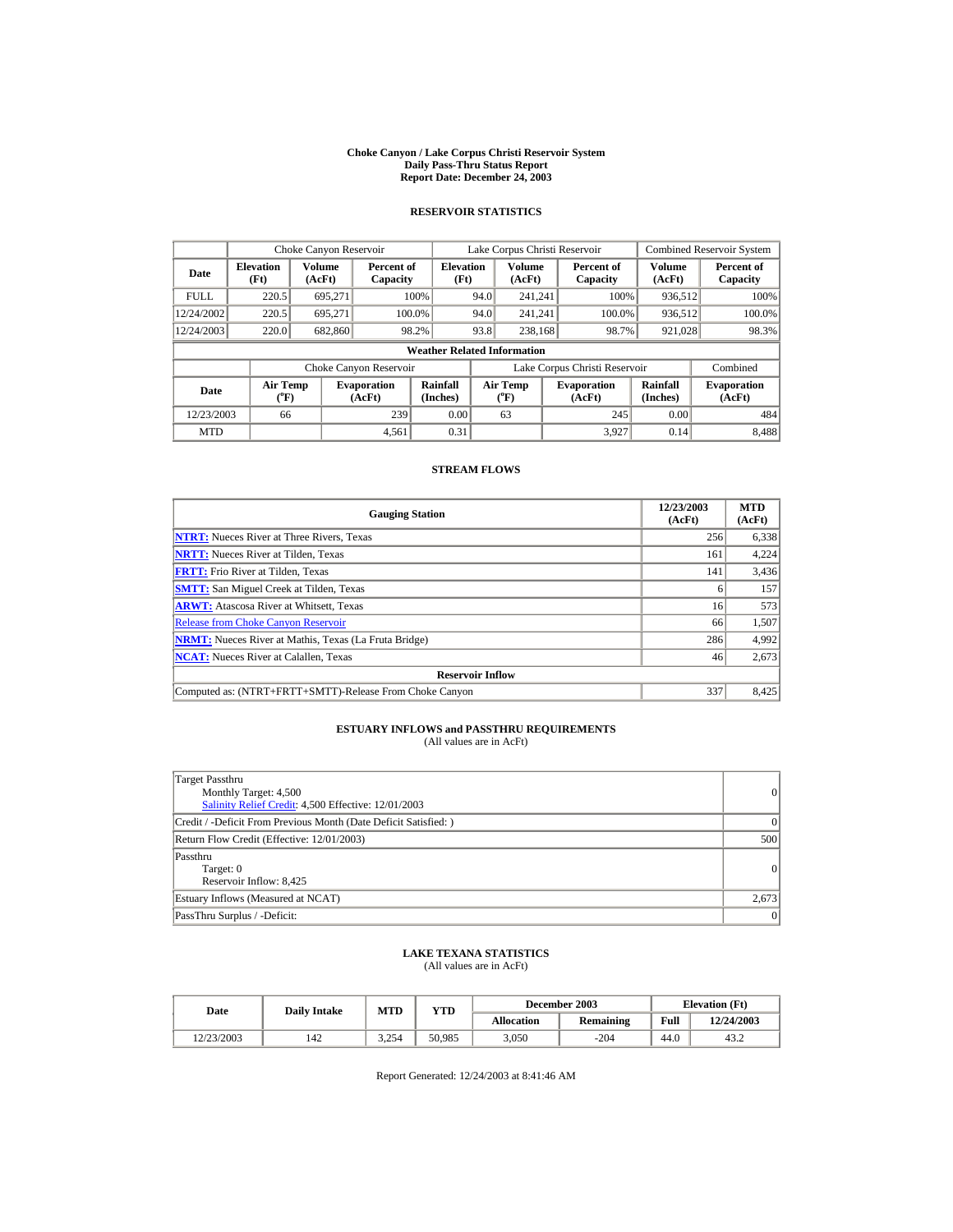#### **Choke Canyon / Lake Corpus Christi Reservoir System Daily Pass-Thru Status Report Report Date: December 25, 2003**

## **RESERVOIR STATISTICS**

|             | Choke Canyon Reservoir                |                         |                              |                                    | Lake Corpus Christi Reservoir |                       |  |                               |                         | <b>Combined Reservoir System</b> |
|-------------|---------------------------------------|-------------------------|------------------------------|------------------------------------|-------------------------------|-----------------------|--|-------------------------------|-------------------------|----------------------------------|
| Date        | <b>Elevation</b><br>(Ft)              | <b>Volume</b><br>(AcFt) | Percent of<br>Capacity       | <b>Elevation</b><br>(Ft)           |                               | Volume<br>(AcFt)      |  | Percent of<br>Capacity        | <b>Volume</b><br>(AcFt) | Percent of<br>Capacity           |
| <b>FULL</b> | 220.5                                 | 695,271                 |                              | 100%                               | 94.0                          | 241.241               |  | 100%                          | 936,512                 | 100%                             |
| 12/25/2002  | 220.5                                 | 695.271                 | 100.0%                       |                                    | 94.0                          | 241,241               |  | 100.0%                        | 936,512                 | 100.0%                           |
| 12/25/2003  | 220.0                                 | 682,860                 |                              | 98.2%                              | 93.8                          | 237,977               |  | 98.6%                         | 920,837                 | 98.3%                            |
|             |                                       |                         |                              | <b>Weather Related Information</b> |                               |                       |  |                               |                         |                                  |
|             |                                       |                         | Choke Canyon Reservoir       |                                    |                               |                       |  | Lake Corpus Christi Reservoir |                         | Combined                         |
| Date        | <b>Air Temp</b><br>$({}^o\mathrm{F})$ |                         | <b>Evaporation</b><br>(AcFt) | Rainfall<br>(Inches)               |                               | Air Temp<br>$(^{o}F)$ |  | <b>Evaporation</b><br>(AcFt)  | Rainfall<br>(Inches)    | <b>Evaporation</b><br>(AcFt)     |
| 12/24/2003  | 64                                    |                         | 135                          | 0.00                               |                               | 65                    |  | 123                           | 0.00                    | 258                              |
| <b>MTD</b>  |                                       |                         | 4.696                        | 0.31                               |                               |                       |  | 4,050                         | 0.14                    | 8.746                            |

### **STREAM FLOWS**

| <b>Gauging Station</b>                                       | 12/24/2003<br>(AcFt) | <b>MTD</b><br>(AcFt) |
|--------------------------------------------------------------|----------------------|----------------------|
| <b>NTRT:</b> Nueces River at Three Rivers, Texas             | 256                  | 6,594                |
| <b>NRTT:</b> Nueces River at Tilden, Texas                   | 157                  | 4,381                |
| <b>FRTT:</b> Frio River at Tilden. Texas                     | 143                  | 3,579                |
| <b>SMTT:</b> San Miguel Creek at Tilden, Texas               |                      | 164                  |
| <b>ARWT:</b> Atascosa River at Whitsett, Texas               | 15                   | 589                  |
| <b>Release from Choke Canyon Reservoir</b>                   | 66                   | 1,572                |
| <b>NRMT:</b> Nueces River at Mathis, Texas (La Fruta Bridge) | 105                  | 5,097                |
| <b>NCAT:</b> Nueces River at Calallen, Texas                 | 107                  | 2,780                |
| <b>Reservoir Inflow</b>                                      |                      |                      |
| Computed as: (NTRT+FRTT+SMTT)-Release From Choke Canyon      | 340                  | 8,765                |

# **ESTUARY INFLOWS and PASSTHRU REQUIREMENTS**<br>(All values are in AcFt)

| Target Passthru<br>Monthly Target: 4,500<br>Salinity Relief Credit: 4,500 Effective: 12/01/2003 | $\vert$ 0 |
|-------------------------------------------------------------------------------------------------|-----------|
| Credit / -Deficit From Previous Month (Date Deficit Satisfied:)                                 | $\Omega$  |
| Return Flow Credit (Effective: 12/01/2003)                                                      | 500       |
| Passthru<br>Target: 0<br>Reservoir Inflow: 8,765                                                | 0         |
| Estuary Inflows (Measured at NCAT)                                                              | 2,780     |
| PassThru Surplus / -Deficit:                                                                    | $\vert$ 0 |

## **LAKE TEXANA STATISTICS** (All values are in AcFt)

| Date       | <b>Daily Intake</b> | MTD   | YTD    |            | December 2003 |      | <b>Elevation</b> (Ft) |
|------------|---------------------|-------|--------|------------|---------------|------|-----------------------|
|            |                     |       |        | Allocation | Remaining     | Full | 12/25/2003            |
| 12/24/2003 | 142                 | 3,396 | 51.127 | 3.050      | $-346$        | 44.0 | 43.2                  |

Report Generated: 12/25/2003 at 9:39:21 AM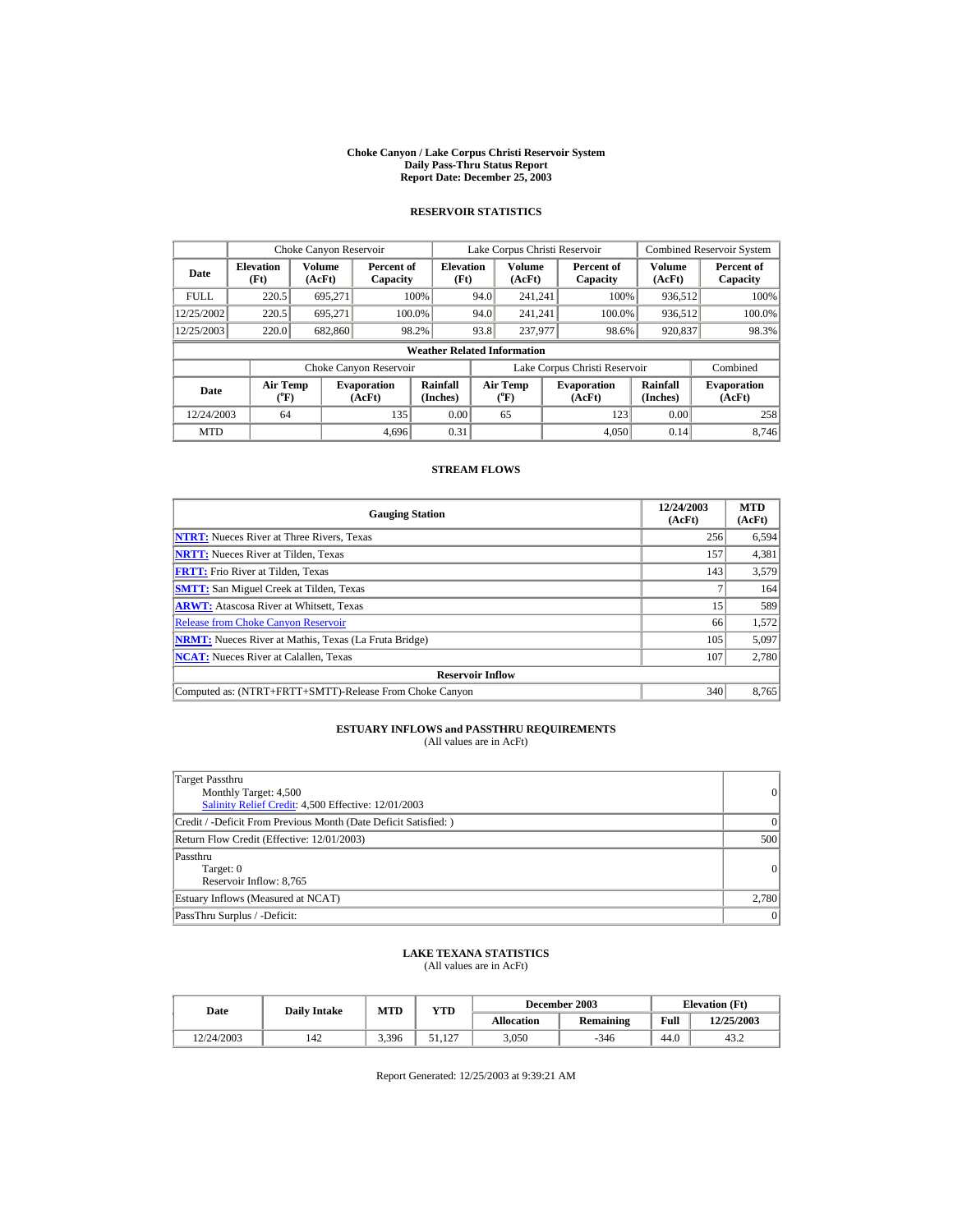#### **Choke Canyon / Lake Corpus Christi Reservoir System Daily Pass-Thru Status Report Report Date: December 26, 2003**

## **RESERVOIR STATISTICS**

|             | Choke Canyon Reservoir                |                  |                              |                                    | Lake Corpus Christi Reservoir |                                |                               |                        |                         | <b>Combined Reservoir System</b> |
|-------------|---------------------------------------|------------------|------------------------------|------------------------------------|-------------------------------|--------------------------------|-------------------------------|------------------------|-------------------------|----------------------------------|
| Date        | <b>Elevation</b><br>(Ft)              | Volume<br>(AcFt) | Percent of<br>Capacity       | <b>Elevation</b><br>(Ft)           |                               | Volume<br>(AcFt)               |                               | Percent of<br>Capacity | <b>Volume</b><br>(AcFt) | Percent of<br>Capacity           |
| <b>FULL</b> | 220.5                                 | 695.271          |                              | 100%                               | 94.0                          | 241.241                        |                               | 100%                   | 936,512                 | 100%                             |
| 12/26/2002  | 220.5                                 | 695.271          |                              | 100.0%                             | 94.0                          | 241.241                        |                               | 100.0%                 | 936,512                 | 100.0%                           |
| 12/26/2003  | 220.0                                 | 682,860          |                              | 98.2%                              | 93.8                          | 237,977                        |                               | 98.6%                  | 920,837                 | 98.3%                            |
|             |                                       |                  |                              | <b>Weather Related Information</b> |                               |                                |                               |                        |                         |                                  |
|             |                                       |                  | Choke Canyon Reservoir       |                                    |                               |                                | Lake Corpus Christi Reservoir |                        |                         | Combined                         |
| Date        | <b>Air Temp</b><br>$({}^o\mathrm{F})$ |                  | <b>Evaporation</b><br>(AcFt) | Rainfall<br>(Inches)               |                               | Air Temp<br>$({}^o\mathrm{F})$ | <b>Evaporation</b><br>(AcFt)  |                        | Rainfall<br>(Inches)    | <b>Evaporation</b><br>(AcFt)     |
| 12/25/2003  | 68                                    |                  | 60                           | 0.00                               |                               | 70                             |                               | 67                     | 0.00                    | 127                              |
| <b>MTD</b>  |                                       |                  | 4.756                        | 0.31                               |                               |                                |                               | 4.117                  | 0.14                    | 8,873                            |

### **STREAM FLOWS**

| <b>Gauging Station</b>                                       | 12/25/2003<br>(AcFt) | <b>MTD</b><br>(AcFt) |
|--------------------------------------------------------------|----------------------|----------------------|
| <b>NTRT:</b> Nueces River at Three Rivers, Texas             | 252                  | 6,846                |
| <b>NRTT:</b> Nueces River at Tilden, Texas                   | 151                  | 4,532                |
| <b>FRTT:</b> Frio River at Tilden. Texas                     | 143                  | 3,722                |
| <b>SMTT:</b> San Miguel Creek at Tilden, Texas               |                      | 171                  |
| <b>ARWT:</b> Atascosa River at Whitsett, Texas               | 15 <sup>1</sup>      | 604                  |
| <b>Release from Choke Canyon Reservoir</b>                   | 66                   | 1,638                |
| <b>NRMT:</b> Nueces River at Mathis, Texas (La Fruta Bridge) | 111                  | 5,209                |
| <b>NCAT:</b> Nueces River at Calallen, Texas                 | 36                   | 2,816                |
| <b>Reservoir Inflow</b>                                      |                      |                      |
| Computed as: (NTRT+FRTT+SMTT)-Release From Choke Canyon      | 336                  | 9,101                |

# **ESTUARY INFLOWS and PASSTHRU REQUIREMENTS**<br>(All values are in AcFt)

| Target Passthru<br>Monthly Target: 4,500<br>Salinity Relief Credit: 4,500 Effective: 12/01/2003 | $\vert$ 0 |
|-------------------------------------------------------------------------------------------------|-----------|
| Credit / -Deficit From Previous Month (Date Deficit Satisfied:)                                 | $\Omega$  |
| Return Flow Credit (Effective: 12/01/2003)                                                      | 500       |
| Passthru<br>Target: 0<br>Reservoir Inflow: 9,101                                                | 0         |
| Estuary Inflows (Measured at NCAT)                                                              | 2,816     |
| PassThru Surplus / -Deficit:                                                                    | $\vert$ 0 |

## **LAKE TEXANA STATISTICS** (All values are in AcFt)

| Date       | <b>Daily Intake</b> | MTD   | YTD    |            | December 2003 |      | <b>Elevation</b> (Ft) |
|------------|---------------------|-------|--------|------------|---------------|------|-----------------------|
|            |                     |       |        | Allocation | Remaining     | Full | 12/26/2003            |
| 12/25/2003 | 128                 | 3.524 | 51.255 | 3.050      | $-474$        | 44.0 | 43.2                  |

Report Generated: 12/26/2003 at 8:29:37 AM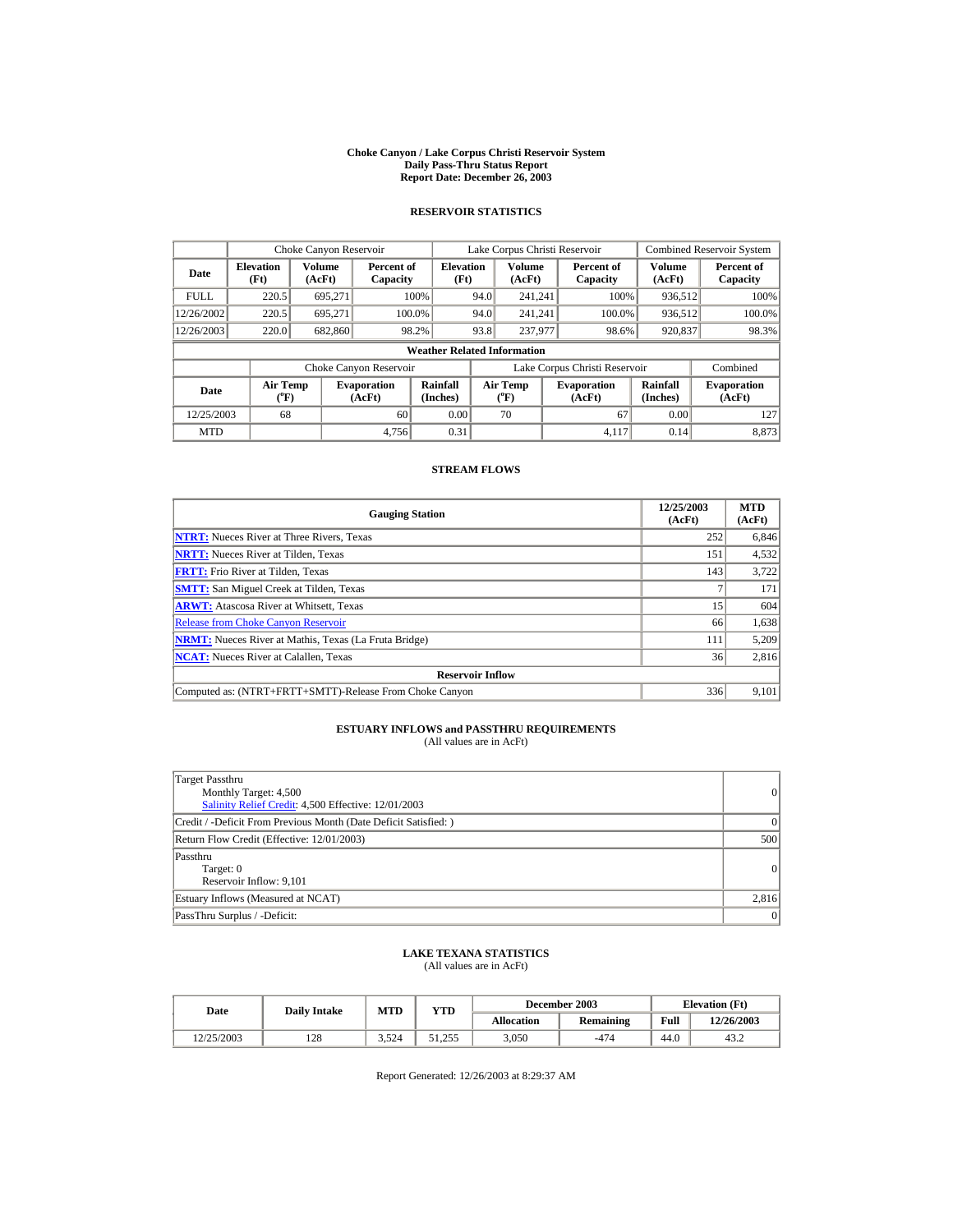#### **Choke Canyon / Lake Corpus Christi Reservoir System Daily Pass-Thru Status Report Report Date: December 27, 2003**

## **RESERVOIR STATISTICS**

|             | Choke Canyon Reservoir                |                  |                              |                             | Lake Corpus Christi Reservoir |                                |  |                               |                         | <b>Combined Reservoir System</b> |  |
|-------------|---------------------------------------|------------------|------------------------------|-----------------------------|-------------------------------|--------------------------------|--|-------------------------------|-------------------------|----------------------------------|--|
| Date        | <b>Elevation</b><br>(Ft)              | Volume<br>(AcFt) | Percent of<br>Capacity       | <b>Elevation</b><br>(Ft)    |                               | Volume<br>(AcFt)               |  | Percent of<br>Capacity        | <b>Volume</b><br>(AcFt) | Percent of<br>Capacity           |  |
| <b>FULL</b> | 220.5                                 | 695.271          |                              | 100%                        | 94.0                          | 241.241                        |  | 100%                          | 936,512                 | 100%                             |  |
| 12/27/2002  | 220.5                                 | 695.271          |                              | 100.0%                      | 94.0                          | 241.241                        |  | 100.0%                        | 936,512                 | 100.0%                           |  |
| 12/27/2003  | 220.0                                 | 683,374          |                              | 98.3%                       | 93.8                          | 237,785                        |  | 98.6%                         | 921,159                 | 98.4%                            |  |
|             | <b>Weather Related Information</b>    |                  |                              |                             |                               |                                |  |                               |                         |                                  |  |
|             |                                       |                  | Choke Canyon Reservoir       |                             |                               |                                |  | Lake Corpus Christi Reservoir |                         | Combined                         |  |
| Date        | <b>Air Temp</b><br>$({}^o\mathrm{F})$ |                  | <b>Evaporation</b><br>(AcFt) | <b>Rainfall</b><br>(Inches) |                               | Air Temp<br>$({}^o\mathrm{F})$ |  | <b>Evaporation</b><br>(AcFt)  | Rainfall<br>(Inches)    | <b>Evaporation</b><br>(AcFt)     |  |
| 12/26/2003  | 79                                    |                  | 120                          | 0.00                        |                               | 79                             |  | 123                           | 0.00                    | 243                              |  |
| <b>MTD</b>  |                                       |                  | 4.876                        | 0.31                        |                               |                                |  | 4.240                         | 0.14                    | 9,116                            |  |

### **STREAM FLOWS**

| <b>Gauging Station</b>                                       | 12/26/2003<br>(AcFt) | <b>MTD</b><br>(AcFt) |
|--------------------------------------------------------------|----------------------|----------------------|
| <b>NTRT:</b> Nueces River at Three Rivers, Texas             | 244                  | 7,090                |
| <b>NRTT:</b> Nueces River at Tilden, Texas                   | 151                  | 4,683                |
| <b>FRTT:</b> Frio River at Tilden, Texas                     | 143                  | 3,865                |
| <b>SMTT:</b> San Miguel Creek at Tilden, Texas               | 6                    | 176                  |
| <b>ARWT:</b> Atascosa River at Whitsett, Texas               | 16                   | 619                  |
| <b>Release from Choke Canyon Reservoir</b>                   | 66                   | 1,703                |
| <b>NRMT:</b> Nueces River at Mathis, Texas (La Fruta Bridge) | 113                  | 5,322                |
| <b>NCAT:</b> Nueces River at Calallen, Texas                 | 28                   | 2,844                |
| <b>Reservoir Inflow</b>                                      |                      |                      |
| Computed as: (NTRT+FRTT+SMTT)-Release From Choke Canyon      | 327                  | 9,429                |

# **ESTUARY INFLOWS and PASSTHRU REQUIREMENTS**<br>(All values are in AcFt)

| Target Passthru<br>Monthly Target: 4,500<br>Salinity Relief Credit: 4,500 Effective: 12/01/2003 | $\vert$ 0 |
|-------------------------------------------------------------------------------------------------|-----------|
| Credit / -Deficit From Previous Month (Date Deficit Satisfied:)                                 | $\Omega$  |
| Return Flow Credit (Effective: 12/01/2003)                                                      | 500       |
| Passthru<br>Target: 0<br>Reservoir Inflow: 9,429                                                | 0         |
| Estuary Inflows (Measured at NCAT)                                                              | 2,844     |
| PassThru Surplus / -Deficit:                                                                    | $\vert$ 0 |

## **LAKE TEXANA STATISTICS** (All values are in AcFt)

| Date       | <b>Daily Intake</b> | MTD   | YTD    |            | December 2003 |      | <b>Elevation</b> (Ft) |
|------------|---------------------|-------|--------|------------|---------------|------|-----------------------|
|            |                     |       |        | Allocation | Remaining     | Full | 12/27/2003            |
| 12/26/2003 | 142                 | 3.665 | 51,397 | 3.050      | $-615$        | 44.0 | 43.2                  |

Report Generated: 12/27/2003 at 8:29:54 AM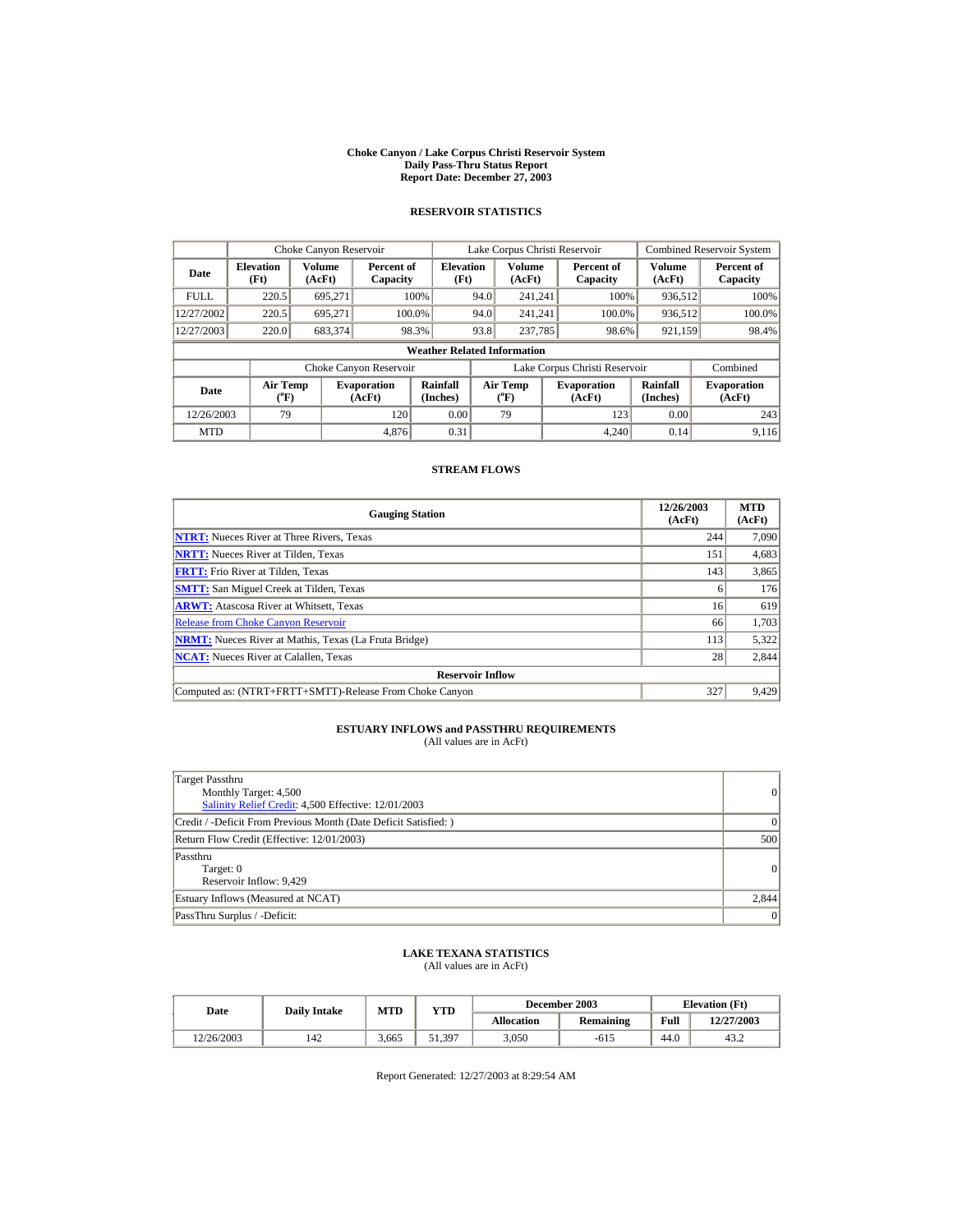#### **Choke Canyon / Lake Corpus Christi Reservoir System Daily Pass-Thru Status Report Report Date: December 28, 2003**

## **RESERVOIR STATISTICS**

|             | Choke Canyon Reservoir                |                  |                              |                                    | Lake Corpus Christi Reservoir |                                |                              |                               |                         | <b>Combined Reservoir System</b> |
|-------------|---------------------------------------|------------------|------------------------------|------------------------------------|-------------------------------|--------------------------------|------------------------------|-------------------------------|-------------------------|----------------------------------|
| Date        | <b>Elevation</b><br>(Ft)              | Volume<br>(AcFt) | Percent of<br>Capacity       | <b>Elevation</b><br>(Ft)           |                               | Volume<br>(AcFt)               |                              | Percent of<br>Capacity        | <b>Volume</b><br>(AcFt) | Percent of<br>Capacity           |
| <b>FULL</b> | 220.5                                 | 695.271          |                              | 100%                               | 94.0                          | 241.241                        |                              | 100%                          | 936,512                 | 100%                             |
| 12/28/2002  | 220.5                                 | 695.271          |                              | 100.0%                             | 94.0                          | 241.241                        |                              | 100.0%                        | 936,512                 | 100.0%                           |
| 12/28/2003  | 220.1                                 | 683,889          |                              | 98.4%                              | 93.8                          | 238.168                        |                              | 98.7%                         | 922,057                 | 98.5%                            |
|             |                                       |                  |                              | <b>Weather Related Information</b> |                               |                                |                              |                               |                         |                                  |
|             |                                       |                  | Choke Canyon Reservoir       |                                    |                               |                                |                              | Lake Corpus Christi Reservoir |                         | Combined                         |
| Date        | <b>Air Temp</b><br>$({}^o\mathrm{F})$ |                  | <b>Evaporation</b><br>(AcFt) | Rainfall<br>(Inches)               |                               | Air Temp<br>$({}^o\mathrm{F})$ | <b>Evaporation</b><br>(AcFt) |                               | Rainfall<br>(Inches)    | <b>Evaporation</b><br>(AcFt)     |
| 12/27/2003  | 75                                    |                  | 90                           | 0.00                               |                               | 72                             |                              | 100                           | 0.00                    | 190                              |
| <b>MTD</b>  |                                       |                  | 4.966                        | 0.31                               |                               |                                |                              | 4,340                         | 0.14                    | 9,306                            |

### **STREAM FLOWS**

| <b>Gauging Station</b>                                       | 12/27/2003<br>(AcFt) | <b>MTD</b><br>(AcFt) |
|--------------------------------------------------------------|----------------------|----------------------|
| <b>NTRT:</b> Nueces River at Three Rivers, Texas             | 244                  | 7,335                |
| <b>NRTT:</b> Nueces River at Tilden, Texas                   | 135                  | 4,818                |
| <b>FRTT:</b> Frio River at Tilden. Texas                     | 145                  | 4,010                |
| <b>SMTT:</b> San Miguel Creek at Tilden, Texas               | 6                    | 182                  |
| <b>ARWT:</b> Atascosa River at Whitsett, Texas               | 20                   | 639                  |
| <b>Release from Choke Canyon Reservoir</b>                   | 66                   | 1,769                |
| <b>NRMT:</b> Nueces River at Mathis, Texas (La Fruta Bridge) | 113                  | 5,435                |
| <b>NCAT:</b> Nueces River at Calallen, Texas                 | 30                   | 2,874                |
| <b>Reservoir Inflow</b>                                      |                      |                      |
| Computed as: (NTRT+FRTT+SMTT)-Release From Choke Canyon      | 330                  | 9,758                |

# **ESTUARY INFLOWS and PASSTHRU REQUIREMENTS**<br>(All values are in AcFt)

| Target Passthru<br>Monthly Target: 4,500<br>Salinity Relief Credit: 4,500 Effective: 12/01/2003 | $\vert$ 0 |
|-------------------------------------------------------------------------------------------------|-----------|
| Credit / -Deficit From Previous Month (Date Deficit Satisfied:)                                 | $\Omega$  |
| Return Flow Credit (Effective: 12/01/2003)                                                      | 500       |
| Passthru<br>Target: 0<br>Reservoir Inflow: 9,758                                                | 0         |
| Estuary Inflows (Measured at NCAT)                                                              | 2,874     |
| PassThru Surplus / -Deficit:                                                                    | $\vert$ 0 |

## **LAKE TEXANA STATISTICS** (All values are in AcFt)

| Date       | <b>Daily Intake</b> | MTD   | YTD    |            | December 2003 |      | <b>Elevation</b> (Ft) |
|------------|---------------------|-------|--------|------------|---------------|------|-----------------------|
|            |                     |       |        | Allocation | Remaining     | Full | 12/28/2003            |
| 12/27/2003 | 141                 | 3.807 | 51.538 | 3.050      | $-757$        | 44.0 | 43.2                  |

Report Generated: 12/28/2003 at 10:08:10 AM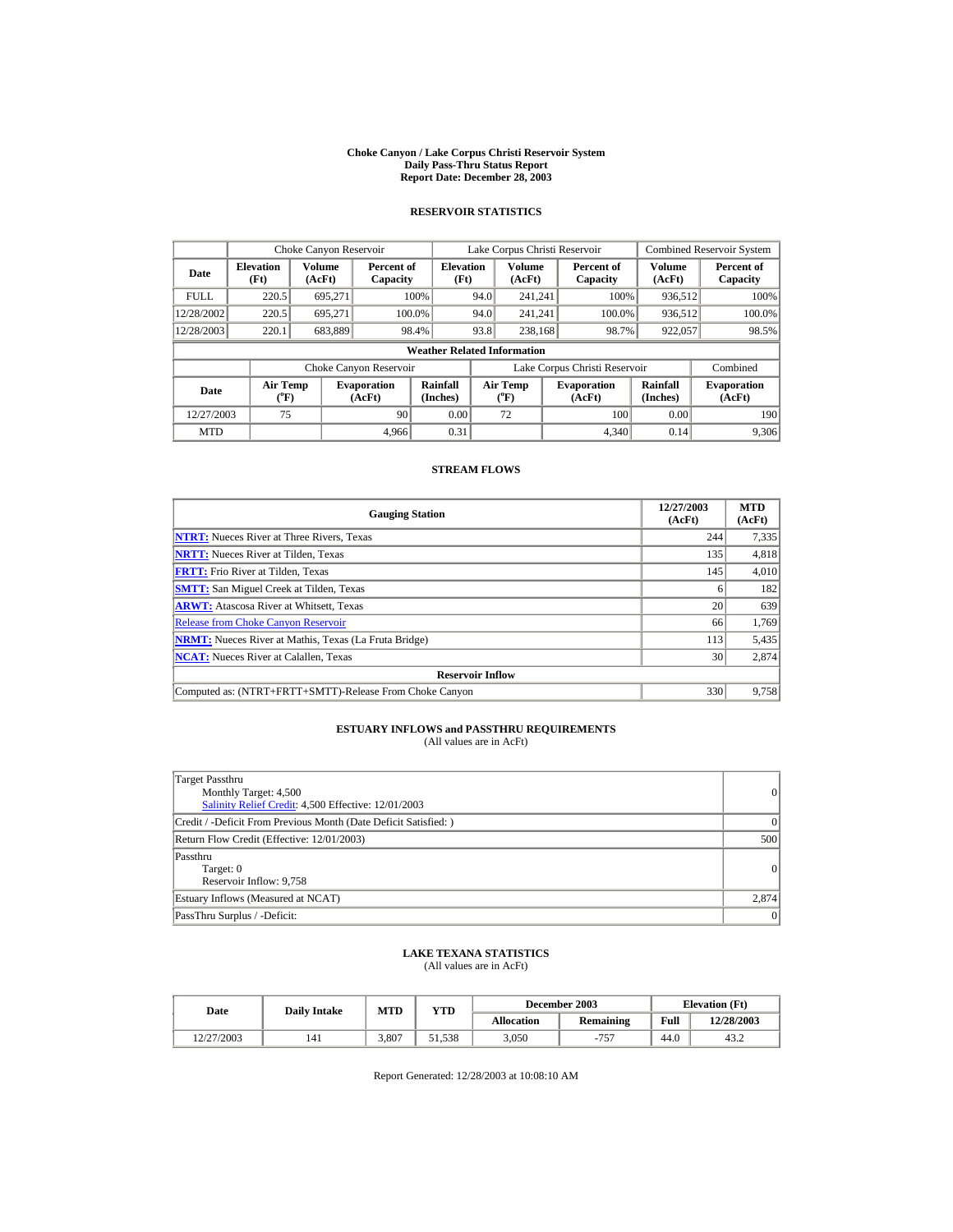#### **Choke Canyon / Lake Corpus Christi Reservoir System Daily Pass-Thru Status Report Report Date: December 29, 2003**

## **RESERVOIR STATISTICS**

|             | Choke Canyon Reservoir                |                  |                              |                                    | Lake Corpus Christi Reservoir |                       |                              |                               |                         | <b>Combined Reservoir System</b> |
|-------------|---------------------------------------|------------------|------------------------------|------------------------------------|-------------------------------|-----------------------|------------------------------|-------------------------------|-------------------------|----------------------------------|
| Date        | <b>Elevation</b><br>(Ft)              | Volume<br>(AcFt) | Percent of<br>Capacity       | <b>Elevation</b><br>(Ft)           |                               | Volume<br>(AcFt)      |                              | Percent of<br>Capacity        | <b>Volume</b><br>(AcFt) | Percent of<br>Capacity           |
| <b>FULL</b> | 220.5                                 | 695.271          |                              | 100%                               | 94.0                          | 241.241               |                              | 100%                          | 936,512                 | 100%                             |
| 12/29/2002  | 220.5                                 | 695.271          |                              | 100.0%                             | 94.0                          | 241.241               |                              | 100.0%                        | 936,512                 | 100.0%                           |
| 12/29/2003  | 220.1                                 | 684,403          |                              | 98.4%                              | 93.9                          | 238,743               |                              | 99.0%                         | 923,146                 | 98.6%                            |
|             |                                       |                  |                              | <b>Weather Related Information</b> |                               |                       |                              |                               |                         |                                  |
|             |                                       |                  | Choke Canyon Reservoir       |                                    |                               |                       |                              | Lake Corpus Christi Reservoir |                         | Combined                         |
| Date        | <b>Air Temp</b><br>$({}^o\mathrm{F})$ |                  | <b>Evaporation</b><br>(AcFt) | Rainfall<br>(Inches)               |                               | Air Temp<br>$(^{o}F)$ | <b>Evaporation</b><br>(AcFt) |                               | Rainfall<br>(Inches)    | <b>Evaporation</b><br>(AcFt)     |
| 12/28/2003  | 69                                    |                  | 195                          | 0.16                               |                               | 71                    |                              | 11                            | 0.22                    | 206                              |
| <b>MTD</b>  |                                       |                  | 5,161                        | 0.47                               |                               |                       |                              | 4,351                         | 0.36                    | 9,512                            |

### **STREAM FLOWS**

| <b>Gauging Station</b>                                       | 12/28/2003<br>(AcFt) | <b>MTD</b><br>(AcFt) |
|--------------------------------------------------------------|----------------------|----------------------|
| <b>NTRT:</b> Nueces River at Three Rivers, Texas             | 232                  | 7,567                |
| <b>NRTT:</b> Nueces River at Tilden, Texas                   | 131                  | 4,949                |
| <b>FRTT:</b> Frio River at Tilden. Texas                     | 145                  | 4,155                |
| <b>SMTT:</b> San Miguel Creek at Tilden, Texas               | <sub>0</sub>         | 189                  |
| <b>ARWT:</b> Atascosa River at Whitsett, Texas               | 19                   | 658                  |
| <b>Release from Choke Canyon Reservoir</b>                   | 66                   | 1,834                |
| <b>NRMT:</b> Nueces River at Mathis, Texas (La Fruta Bridge) | 234                  | 5,669                |
| <b>NCAT:</b> Nueces River at Calallen, Texas                 | 40                   | 2,913                |
| <b>Reservoir Inflow</b>                                      |                      |                      |
| Computed as: (NTRT+FRTT+SMTT)-Release From Choke Canyon      | 318                  | 10,076               |

# **ESTUARY INFLOWS and PASSTHRU REQUIREMENTS**<br>(All values are in AcFt)

| Target Passthru<br>Monthly Target: 4,500<br>Salinity Relief Credit: 4,500 Effective: 12/01/2003 | $\vert$ 0 |
|-------------------------------------------------------------------------------------------------|-----------|
| Credit / -Deficit From Previous Month (Date Deficit Satisfied:)                                 | $\Omega$  |
| Return Flow Credit (Effective: 12/01/2003)                                                      | 500       |
| Passthru<br>Target: 0<br>Reservoir Inflow: 10,076                                               | 0         |
| Estuary Inflows (Measured at NCAT)                                                              | 2,913     |
| PassThru Surplus / -Deficit:                                                                    | $\vert$ 0 |

## **LAKE TEXANA STATISTICS** (All values are in AcFt)

| Date       | <b>Daily Intake</b> | MTD   | YTD    |            | December 2003 |      | <b>Elevation</b> (Ft) |
|------------|---------------------|-------|--------|------------|---------------|------|-----------------------|
|            |                     |       |        | Allocation | Remaining     | Full | 12/29/2003            |
| 12/28/2003 | 141                 | 3.948 | 51.680 | 3.050      | $-898$        | 44.0 | 43.2                  |

Report Generated: 12/29/2003 at 9:50:51 AM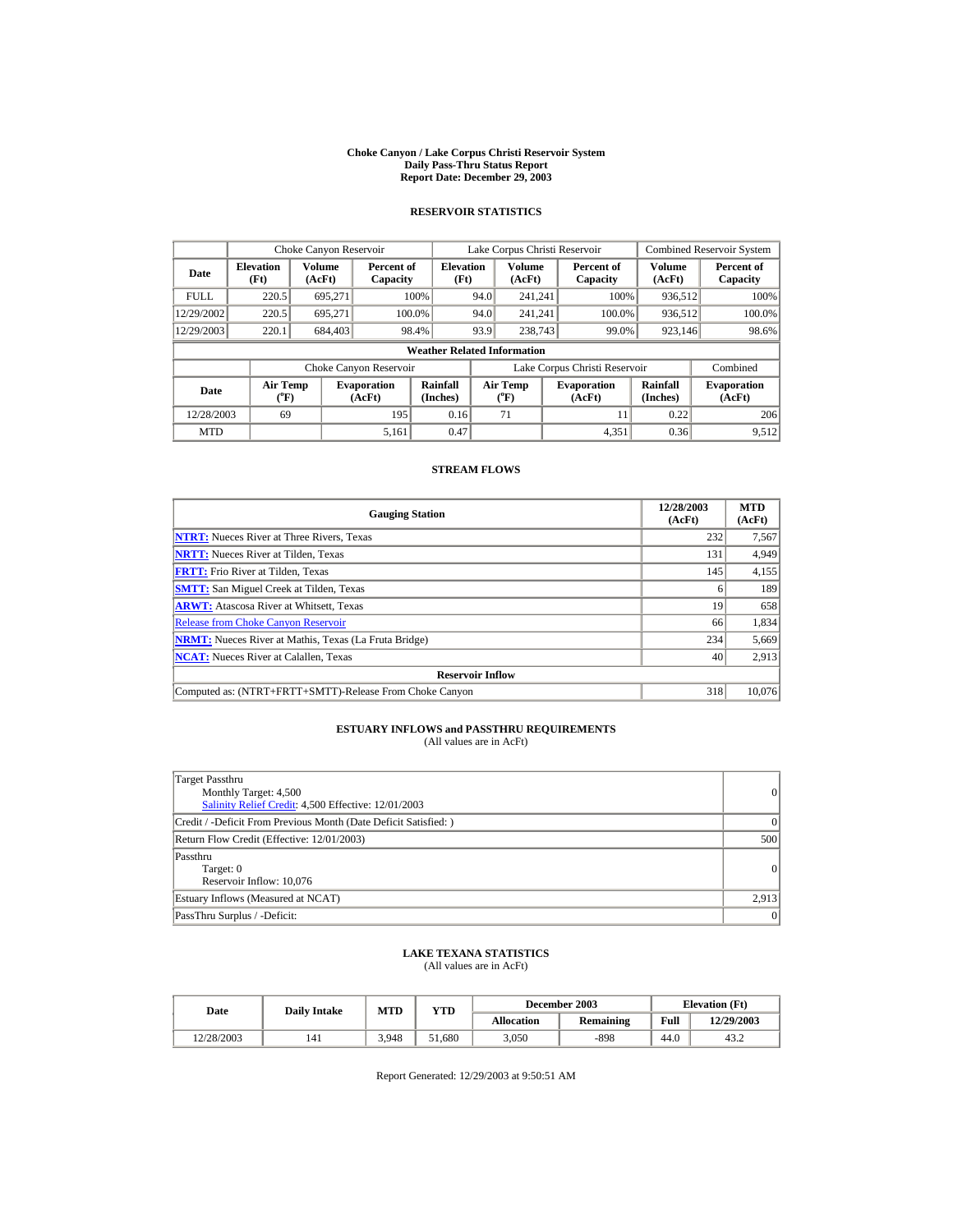#### **Choke Canyon / Lake Corpus Christi Reservoir System Daily Pass-Thru Status Report Report Date: December 30, 2003**

## **RESERVOIR STATISTICS**

|             | Choke Canyon Reservoir                |                  |                              |                                    | Lake Corpus Christi Reservoir |                       |  |                               |                      | <b>Combined Reservoir System</b> |
|-------------|---------------------------------------|------------------|------------------------------|------------------------------------|-------------------------------|-----------------------|--|-------------------------------|----------------------|----------------------------------|
| Date        | <b>Elevation</b><br>(Ft)              | Volume<br>(AcFt) | Percent of<br>Capacity       | <b>Elevation</b><br>(Ft)           |                               | Volume<br>(AcFt)      |  | Percent of<br>Capacity        | Volume<br>(AcFt)     | Percent of<br>Capacity           |
| <b>FULL</b> | 220.5                                 | 695.271          |                              | 100%                               | 94.0                          | 241.241               |  | 100%                          | 936,512              | 100%                             |
| 12/30/2002  | 220.5                                 | 695,271          | 100.0%                       |                                    | 94.0                          | 241.241               |  | 100.0%                        | 936,512              | 100.0%                           |
| 12/30/2003  | 220.1                                 | 683,889          |                              | 98.4%                              | 93.8                          | 237,977               |  | 98.6%                         | 921,866              | 98.4%                            |
|             |                                       |                  |                              | <b>Weather Related Information</b> |                               |                       |  |                               |                      |                                  |
|             |                                       |                  | Choke Canyon Reservoir       |                                    |                               |                       |  | Lake Corpus Christi Reservoir |                      | Combined                         |
| Date        | <b>Air Temp</b><br>$({}^o\mathrm{F})$ |                  | <b>Evaporation</b><br>(AcFt) | Rainfall<br>(Inches)               |                               | Air Temp<br>$(^{o}F)$ |  | <b>Evaporation</b><br>(AcFt)  | Rainfall<br>(Inches) | <b>Evaporation</b><br>(AcFt)     |
| 12/29/2003  | 62                                    |                  | 210                          | 0.00                               |                               | 60                    |  | 178                           | 0.00                 | 388                              |
| <b>MTD</b>  |                                       |                  | 5,371                        | 0.47                               |                               |                       |  | 4.529                         | 0.36                 | 9,900                            |

### **STREAM FLOWS**

| <b>Gauging Station</b>                                       | 12/29/2003<br>(AcFt) | <b>MTD</b><br>(AcFt) |
|--------------------------------------------------------------|----------------------|----------------------|
| <b>NTRT:</b> Nueces River at Three Rivers, Texas             | 222                  | 7,789                |
| <b>NRTT:</b> Nueces River at Tilden, Texas                   | 125                  | 5,074                |
| <b>FRTT:</b> Frio River at Tilden. Texas                     | 145                  | 4,300                |
| <b>SMTT:</b> San Miguel Creek at Tilden, Texas               | <sub>0</sub>         | 195                  |
| <b>ARWT:</b> Atascosa River at Whitsett, Texas               | 19                   | 677                  |
| <b>Release from Choke Canyon Reservoir</b>                   | 66                   | 1,900                |
| <b>NRMT:</b> Nueces River at Mathis, Texas (La Fruta Bridge) | 189                  | 5,858                |
| <b>NCAT:</b> Nueces River at Calallen, Texas                 | 62                   | 2,975                |
| <b>Reservoir Inflow</b>                                      |                      |                      |
| Computed as: (NTRT+FRTT+SMTT)-Release From Choke Canyon      | 308                  | 10,384               |

# **ESTUARY INFLOWS and PASSTHRU REQUIREMENTS**<br>(All values are in AcFt)

| Target Passthru<br>Monthly Target: 4,500<br>Salinity Relief Credit: 4,500 Effective: 12/01/2003 | $\vert$ 0 |
|-------------------------------------------------------------------------------------------------|-----------|
| Credit / -Deficit From Previous Month (Date Deficit Satisfied:)                                 | $\Omega$  |
| Return Flow Credit (Effective: 12/01/2003)                                                      | 500       |
| Passthru<br>Target: 0<br>Reservoir Inflow: 10,384                                               | 0         |
| Estuary Inflows (Measured at NCAT)                                                              | 2,975     |
| PassThru Surplus / -Deficit:                                                                    | $\vert$ 0 |

## **LAKE TEXANA STATISTICS** (All values are in AcFt)

| Date       | <b>Daily Intake</b> | MTD   | YTD    |                   | December 2003 |      | <b>Elevation</b> (Ft) |
|------------|---------------------|-------|--------|-------------------|---------------|------|-----------------------|
|            |                     |       |        | <b>Allocation</b> | Remaining     | Full | 12/30/2003            |
| 12/29/2003 | 141                 | 4.089 | 51.821 | 3.050             | $-1,039$      | 44.0 | 43.0                  |

Report Generated: 12/30/2003 at 9:42:39 AM